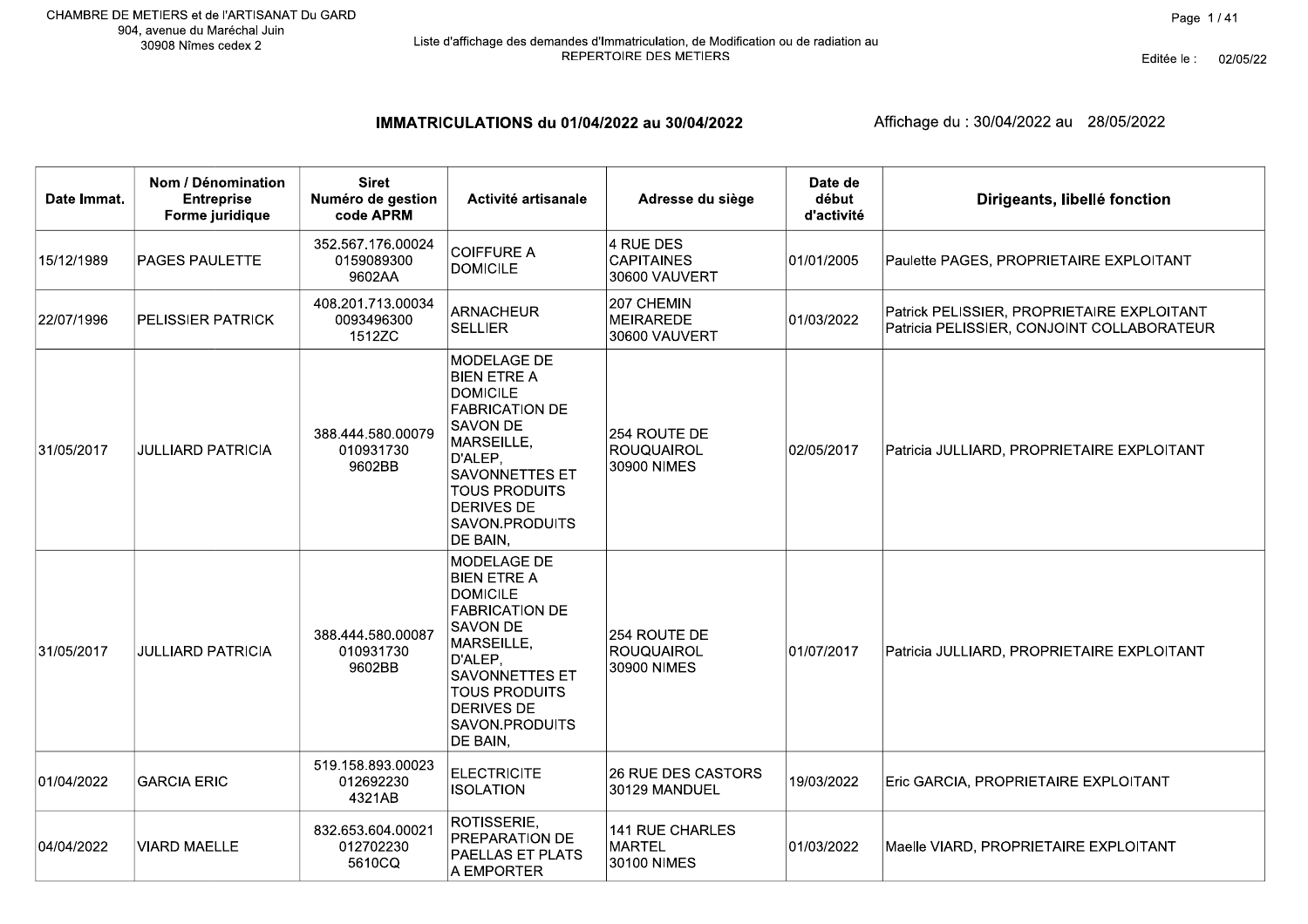# Liste d'affichage des demandes d'Immatriculation, de Modification ou de radiation au<br>REPERTOIRE DES METIERS

Editée le : 02/05/22

IMMATRICULATIONS du 01/04/2022 au 30/04/2022

| Date Immat. | Nom / Dénomination<br><b>Entreprise</b><br>Forme juridique              | <b>Siret</b><br>Numéro de gestion<br>code APRM | Activité artisanale                                                                                                                                                            | Adresse du siège                                                                                             | Date de<br>début<br>d'activité | Dirigeants, libellé fonction             |
|-------------|-------------------------------------------------------------------------|------------------------------------------------|--------------------------------------------------------------------------------------------------------------------------------------------------------------------------------|--------------------------------------------------------------------------------------------------------------|--------------------------------|------------------------------------------|
| 04/04/2022  | <b>CLEMENTONIMMO</b><br><b>SOCIETE PAR</b><br><b>ACTIONS SIMPLIFIEE</b> | 887.536.944.00010<br>012782230<br>8129BP       | MÉNAGE,<br><b>REPASSAGE ET</b><br><b>DIVERS PETITS</b><br><b>TRAVAUX</b>                                                                                                       | 100 ROUTE DE NÎMES<br><b>CALL-ENTREPRISES</b><br><b>CENTRE D'AFFAIRES</b><br><b>IMM</b><br>30132 CAISSARGUES | 27/09/2021                     | Emmanuelle CLEMENTONI, PRESIDENT         |
| 04/04/2022  | <b>MAURY CEDRIC</b>                                                     | 911.777.779.00016<br>012882230<br>5610CR       | <b>SNACK</b><br><b>PREPRATION DE</b><br><b>PLATS A</b><br><b>EMPORTER</b>                                                                                                      | 11 RUE DE LA CALADE<br>30110 LES SALLES DU<br><b>GARDON</b>                                                  | 01/04/2022                     | Cedric MAURY, PROPRIETAIRE EXPLOITANT    |
| 04/04/2022  | <b>REICHEL SYLVAIN</b>                                                  | 477.774.376.00032<br>012892230<br>8129BP       | PETITS TRAVAUX<br>DE BRICOLAGE DIT<br><b>HOMME TOUTES</b><br><b>MAINS</b>                                                                                                      | 32 RUE GABRIEL PERI<br>30240 LE GRAU DU<br><b>ROI</b>                                                        | 01/04/2022                     | Sylvain REICHEL, PROPRIETAIRE EXPLOITANT |
| 04/04/2022  | <b>MARTINEZ EMELIE</b>                                                  | 911.944.551.00017<br>012902230<br>9602BB       | POSE DE<br><b>PROTHESES</b><br>ONGULAIRES,<br><b>CREATION DE</b><br><b>PRESS ON NAILS</b>                                                                                      | <b>CHEMIN DES FABRES</b><br><b>4 LOTISSEMENT LES</b><br><b>ABEILLES</b><br>30510 GENERAC                     | 01/04/2022                     | Emelie MARTINEZ, PROPRIETAIRE EXPLOITANT |
| 04/04/2022  | <b>JEGHBI BRAHIM</b>                                                    | 504.738.279.00018<br>012912230<br>4321AB       | <b>TRAVAUX</b><br>D'ELECTRICITE,<br>CLIMATISATION,<br>PLOMBERIE,<br>CHAUFFAGE,<br><b>GENIE CLIMATIQUE,</b><br><b>REPARATION</b><br><b>D'EQUIPEMENTS</b><br>ELECTROMENAGER<br>S | <b>14 RUE GABRIEL</b><br><b>ROUCAUTE</b><br>LES AUBEPINES LOGT<br>44<br>30100 ALES                           | 01/04/2022                     | Brahim JEGHBI, PROPRIETAIRE EXPLOITANT   |
| 04/04/2022  | <b>ETORE MELISSA</b>                                                    | 911.748.382.00015<br>012922230<br>1813ZB       | <b>PEINTURE SUR</b><br><b>DIFFERENTS</b><br>SUPPORTS,<br>TOILES, ARDOISES,<br><b>ECORCES</b><br>D'ARBRES                                                                       | 940 CHEMIN DU GOLF<br>30900 NIMES                                                                            | 01/04/2022                     | Melissa ETORE, PROPRIETAIRE EXPLOITANT   |
| 01/04/2022  | <b>DIEGO KELLY</b>                                                      | 893.150.839.00015<br>013012230<br>9602AB       | <b>CRYOTHERAPIE</b><br>CAPILAIRE                                                                                                                                               | 39 RUE DE NIMES<br>30127 BELLEGARDE                                                                          | 05/01/2021                     | Kelly DIEGO, PROPRIETAIRE EXPLOITANT     |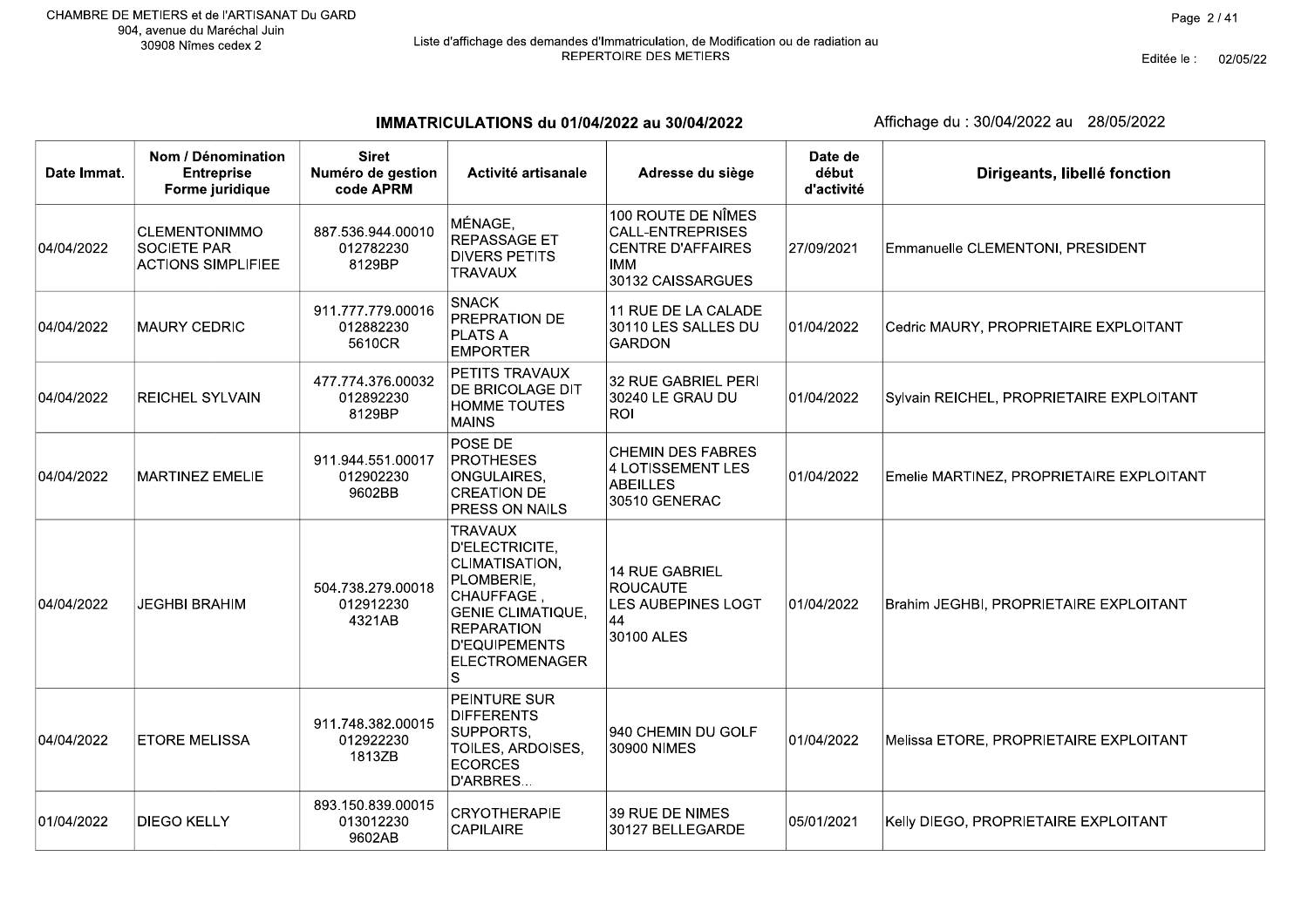Editée le : 02/05/22

IMMATRICULATIONS du 01/04/2022 au 30/04/2022

| Date Immat. | Nom / Dénomination<br><b>Entreprise</b><br>Forme juridique                             | <b>Siret</b><br>Numéro de gestion<br>code APRM | Activité artisanale                                                                                                                                                                                                                                    | Adresse du siège                                                           | Date de<br>début<br>d'activité | Dirigeants, libellé fonction                                                   |
|-------------|----------------------------------------------------------------------------------------|------------------------------------------------|--------------------------------------------------------------------------------------------------------------------------------------------------------------------------------------------------------------------------------------------------------|----------------------------------------------------------------------------|--------------------------------|--------------------------------------------------------------------------------|
| 04/04/2022  | <b>LES ACCROS</b><br><b>CONCEPT</b><br><b>SOCIETE PAR</b><br><b>ACTIONS SIMPLIFIEE</b> | 910.572.569.00010<br>013112230<br>4391AZ       | MAINTENANCE,<br>CONSTRUCTION,<br>INSTALLATION<br>D'AIRES DE JEUX<br><b>AUTANT DANS</b><br><b>L'ACCROBRANCHE</b><br><b>QUE DANS TOUT</b><br><b>CE QUI EST PARC</b><br>DE LOISIRS;<br><b>PRESTATION DE</b><br><b>SERVICE POUR</b><br><b>INSTALLATION</b> | 97 IMPASSE HAUT DE<br>CAUVALAT<br>30120 AVEZE                              | 14/02/2022                     | Corentin PELISSIER-SCHMITT, PRESIDENT<br>Jonathan PELISSIER, DIRECTEUR GENERAL |
| 05/04/2022  | MAUREL-MORERA<br><b>LUCILE</b>                                                         | 522.443.811.00040<br>013122230<br>3299ZA       | <b>FABRICATION DE</b><br><b>BOUGIES ET</b><br><b>AUTRES</b><br><b>CREATIONS</b><br><b>VEGETALES</b>                                                                                                                                                    | 5 AVENUE OLIVIER DE<br><b>SERRES</b><br>30270 SAINT JEAN DU<br><b>GARD</b> | 05/01/2022                     | Lucile MAUREL-MORERA, PROPRIETAIRE<br><b>EXPLOITANT</b>                        |
| 05/04/2022  | <b>LOYAL MALICIA</b>                                                                   | 530.770.643.00019<br>013132230<br>1085ZZ       | <b>FABRICATION DE</b><br><b>PIZZAS PLATS</b><br><b>PREPARES A</b><br><b>EMPORTER</b><br><b>SUCRES SALES</b>                                                                                                                                            | <b>GATTIGUES</b><br><b>CHAMPS DES BAUMES</b><br>30700 AIGALIERS            | 17/03/2022                     | Malicia LOYAL, PROPRIETAIRE EXPLOITANT                                         |
| 05/04/2022  | <b>GUETHARY</b><br><b>SOCIETE PAR</b><br><b>ACTIONS SIMPLIFIEE</b>                     | 895.278.117.00018<br>013142230<br>1085ZZ       | PREPARATION<br><b>PLATS POUR</b><br><b>VENTE A</b><br><b>EMPORTER</b>                                                                                                                                                                                  | <b>IMPASSE DU</b><br><b>LEVADON</b><br>30650 ROCHEFORT DU<br><b>GARD</b>   | 01/04/2022                     | Maithe MAGAN, PRESIDENT                                                        |
| 05/04/2022  | <b>GUETHARY</b><br><b>SOCIETE PAR</b><br><b>ACTIONS SIMPLIFIEE</b>                     | 895.278.117.00026<br>013142230<br>1085ZZ       | PREPARATION<br><b>PLATS POUR</b><br><b>VENTE A</b><br><b>EMPORTER</b>                                                                                                                                                                                  | <b>IMPASSE DU</b><br><b>LEVADON</b><br>30650 ROCHEFORT DU<br><b>GARD</b>   | 01/04/2022                     | Maithe MAGAN, PRESIDENT                                                        |
| 05/04/2022  | <b>ALGOUD CEDRIC</b>                                                                   | 839.728.839.00037<br>013152230<br>5610CQ       | <b>PREPARATION DE</b><br><b>PLATS CUISINES A</b><br><b>EMPORTER</b>                                                                                                                                                                                    | 8 AVENUE JEAN<br><b>LASSERRE</b><br>30240 LE GRAU DU<br><b>ROI</b>         | 28/03/2022                     | Cedric ALGOUD, PROPRIETAIRE EXPLOITANT                                         |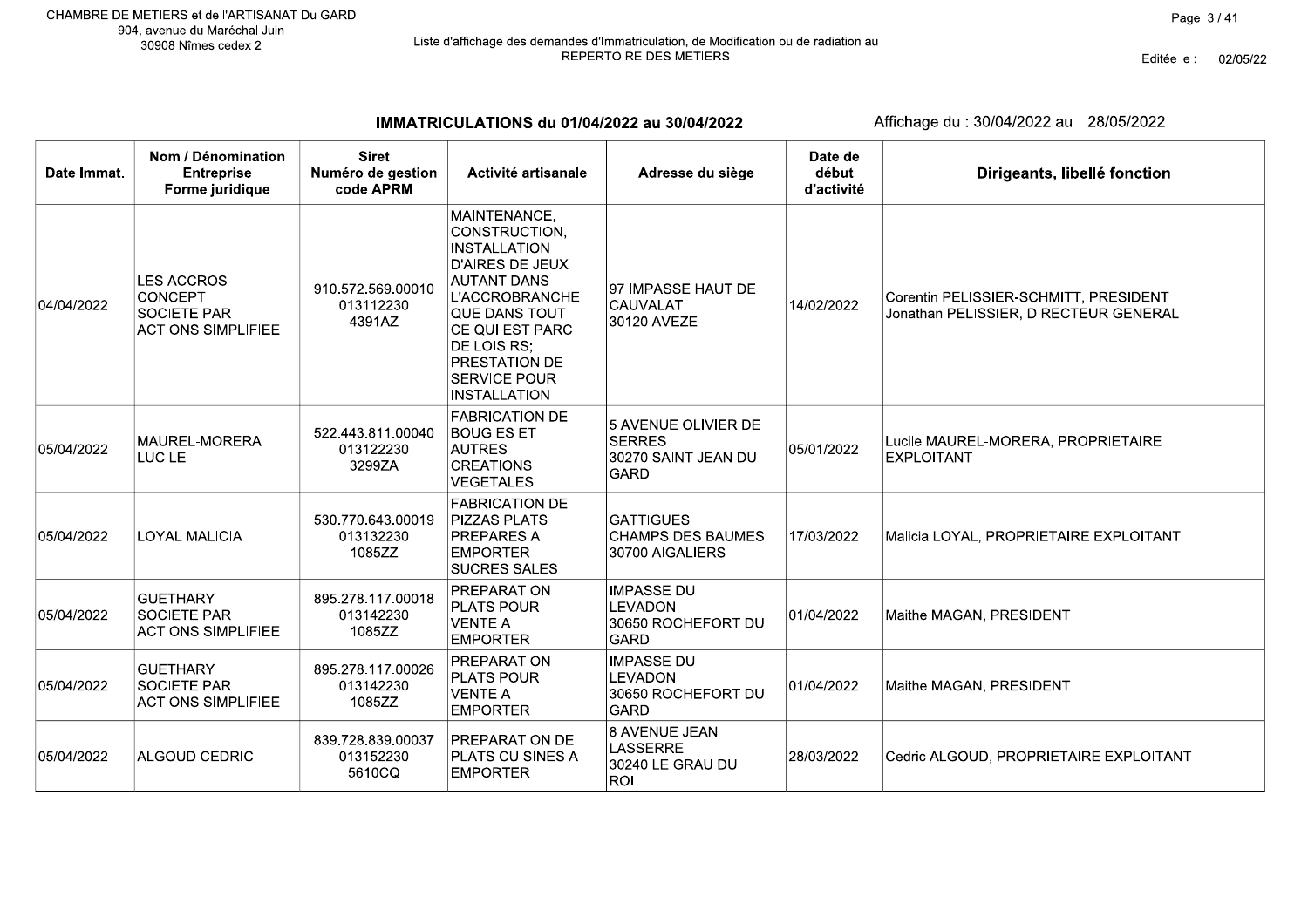Editée le : 02/05/22

IMMATRICULATIONS du 01/04/2022 au 30/04/2022

| Date Immat. | Nom / Dénomination<br><b>Entreprise</b><br>Forme juridique                                    | <b>Siret</b><br>Numéro de gestion<br>code APRM | Activité artisanale                                                                                                          | Adresse du siège                                                   | Date de<br>début<br>d'activité | Dirigeants, libellé fonction                                                                      |
|-------------|-----------------------------------------------------------------------------------------------|------------------------------------------------|------------------------------------------------------------------------------------------------------------------------------|--------------------------------------------------------------------|--------------------------------|---------------------------------------------------------------------------------------------------|
| 05/04/2022  | <b>DELTA RENOVATION</b><br><b>SOCIETE A</b><br><b>RESPONSABILITE</b><br><b>LIMITEE</b>        | 820.167.765.00024<br>013162230<br>4120BB       | <b>TOUS TRAVAUX DE</b><br>BATIMENT,<br><b>INTERIEUR ET</b><br><b>EXTERIEUR.</b><br><b>RENOVATION</b><br><b>SECOND OEUVRE</b> | 306 CHEMIN DE LA<br><b>FONT DU ROUVE</b><br>30870 CLARENSAC        | 28/09/2021                     | <b>Benoit NICOLAS, GERANT</b>                                                                     |
| 05/04/2022  | <b>VARANDAS LILIANE</b>                                                                       | 903.532.174.00021<br>013172230<br>9609ZP       | <b>EDUCATEUR CANIN</b><br><b>COMPORTEMENTA</b><br><b>LISTE CANIN</b>                                                         | 90 CHEMIN DE<br><b>CAFOULIN</b><br>30660 GALLARGUES<br>LE MONTUEUX | 01/04/2022                     | Liliane VARANDAS, PROPRIETAIRE EXPLOITANT                                                         |
| 05/04/2022  | AP MACONNERIE<br>SOCIETE A<br><b>RESPONSABILITE</b><br><b>LIMITEE</b>                         | 911.751.147.00016<br>013182230<br>4399CZ       | <b>MACONNERIE</b><br><b>GENERALE</b>                                                                                         | 590 B CHEMIN DES<br><b>COSTIERES</b><br>30127 BELLEGARDE           | 09/03/2022                     | Anthony PALLARES-OTALORA, GERANT                                                                  |
| 05/04/2022  | <b>DSP</b><br><b>SOCIETE PAR</b><br><b>ACTIONS SIMPLIFIEE</b>                                 | 911.835.437.00011<br>013192230<br>4333ZZ       | POSE DE DALLES<br><b>SUR PLOT POSE DE</b><br><b>REVETEMENT DE</b><br>SOL                                                     | 2 RUE DU GALET<br>30150 MONTFAUCON                                 | 03/03/2022                     | Morgan KMIEC, PRESIDENT<br>Younes DEBBAB, DIRECTEUR GENERAL<br>Christian KMIEC, DIRECTEUR GENERAL |
| 05/04/2022  | L'INSTANT J<br><b>SOCIETE A</b><br><b>RESPONSABILITE</b><br><b>LIMITEE</b>                    | 907.998.983.00015<br>013202230<br>5610CQ       | <b>RESTAURATION</b><br><b>RAPIDE</b><br>AMBULANTE,<br><b>VENTE A</b><br><b>EMPORTER, DE</b><br>REPAS, SNACKS                 | 13 B BOULEVARD DU<br><b>PORTAIL BAS</b><br>30870 CLARENSAC         | 10/11/2021                     | Jennifer LAMBORAY-THOMAS, GERANT                                                                  |
| 05/04/2022  | <b>L'TRANSPORTE</b><br>SOCIETE A<br><b>RESPONSABILITE</b><br><b>LIMITEE</b>                   | 910.090.935.00016<br>013212230<br>4942ZZ       | DEMENAGEMENT                                                                                                                 | 4 LOTISSEMENT LE<br>HAMEAU DE<br>PROVENCE<br>30129 REDESSAN        | 04/02/2022                     | Laureline MOREL, GERANT                                                                           |
| 05/04/2022  | <b>AGENCEMENT</b><br><b>CONCEPT DEVISE</b><br><b>SOCIETE PAR</b><br><b>ACTIONS SIMPLIFIEE</b> | 911.046.258.00016<br>013222230<br>4339ZZ       | <b>AGENCEMENT DE</b><br><b>CUISINES ET DE</b><br><b>SALLES DE BAIN</b>                                                       | 121 B CHEMIN MAS<br><b>DES OLIVIERS</b><br>30350 LEDIGNAN          | 19/11/2021                     | Yannick DEVISE, PRESIDENT                                                                         |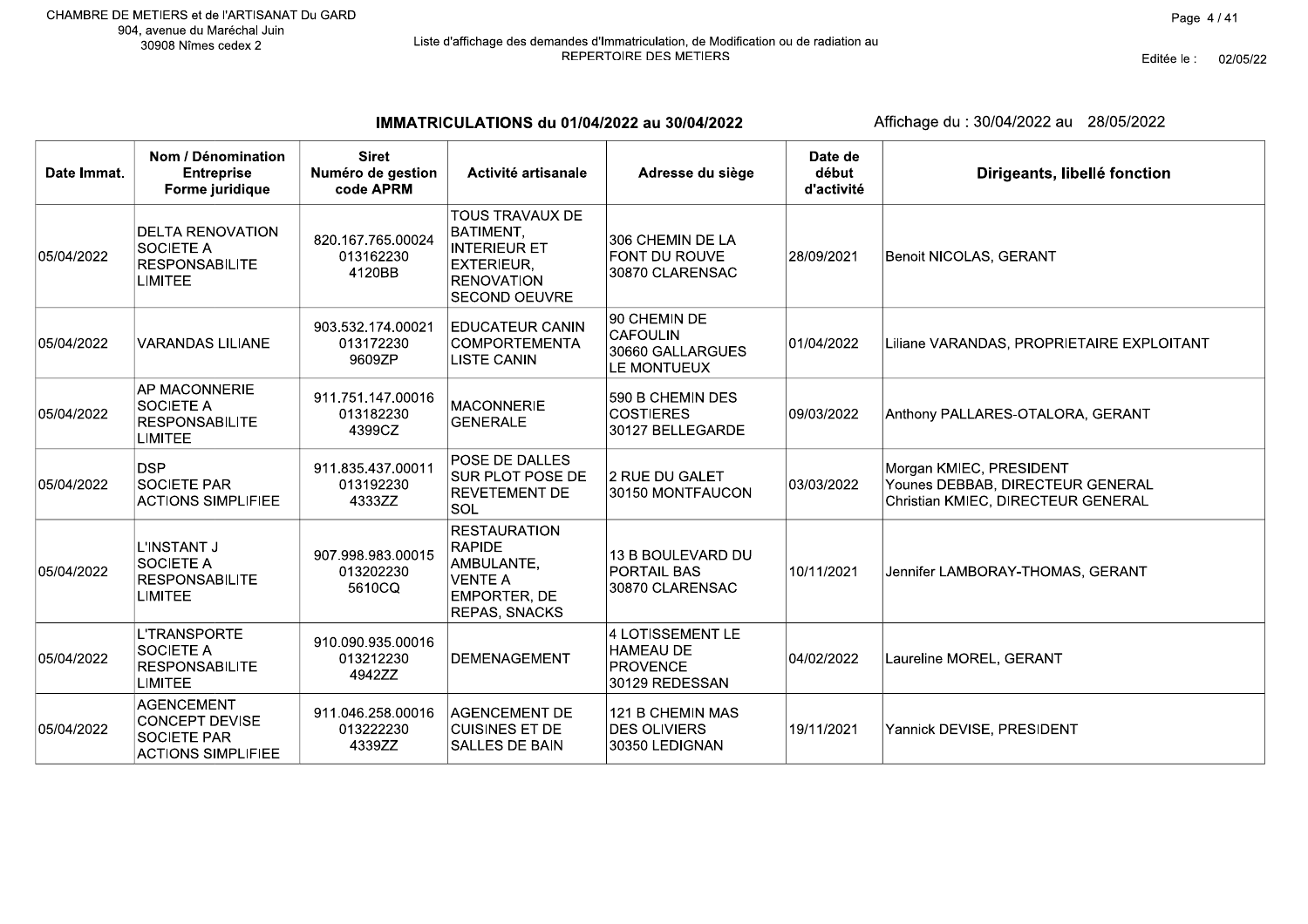# Liste d'affichage des demandes d'Immatriculation, de Modification ou de radiation au<br>REPERTOIRE DES METIERS

Editée le : 02/05/22

IMMATRICULATIONS du 01/04/2022 au 30/04/2022

| Date Immat. | Nom / Dénomination<br><b>Entreprise</b><br>Forme juridique                      | <b>Siret</b><br>Numéro de gestion<br>code APRM | Activité artisanale                                                                                                                                                                                                         | Adresse du siège                                                            | Date de<br>début<br>d'activité | Dirigeants, libellé fonction                                    |
|-------------|---------------------------------------------------------------------------------|------------------------------------------------|-----------------------------------------------------------------------------------------------------------------------------------------------------------------------------------------------------------------------------|-----------------------------------------------------------------------------|--------------------------------|-----------------------------------------------------------------|
| 05/04/2022  | <b>HYDROTECH</b><br><b>SOCIETE A</b><br><b>RESPONSABILITE</b><br><b>LIMITEE</b> | 909.935.660.00011<br>013232230<br>4322AZ       | <b>REALISATION DE</b><br><b>TOUS TRAVAUX DE</b><br>PLOMBERIE,<br><b>RENOVATION</b><br>DEPANNAGE,<br><b>INSTALLATION DE</b><br>SANITAIRES,<br><b>INSTALLATION DE</b><br>SYSTEME DE<br><b>CHAUFFAGE ET</b><br><b>CLIMATIS</b> | 887 CHEMIN DE LA<br><b>BRUGUIERE</b><br>30500 SAINT-JULIEN-<br>DE-CASSAGNAS | 01/02/2022                     | Martin LARROQUE, GERANT                                         |
| 05/04/2022  | LE HANGAR DU<br><b>VELO</b><br><b>SOCIETE PAR</b><br><b>ACTIONS SIMPLIFIEE</b>  | 909.813.180.00017<br>013242230<br>9529ZB       | <b>REPARATION DE</b><br><b>CYCLES</b>                                                                                                                                                                                       | 1 B CHEMIN DES<br><b>CROISEES</b><br>30210 CASTILLON DU<br><b>GARD</b>      | 28/01/2022                     | Franck GARANGER, PRESIDENT                                      |
| 05/04/2022  | R FROID CLIM<br><b>SOCIETE A</b><br><b>RESPONSABILITE</b><br><b>LIMITEE</b>     | 911.287.464.00018<br>013252230<br>4322BA       | <b>ACTIVITE DE</b><br>FRIGORISTE,<br><b>INSTALLATION</b><br><b>ENTRETIEN</b><br><b>REPARATION DE</b><br><b>CLIMATISATION</b><br><b>POUR</b><br><b>PROFESSIONNELS</b><br>ET PARTICULIERS                                     | 111 CHEMIN DE LA<br><b>BLAQUIERE</b><br>30350 SAVIGNARGUES                  | 11/02/2022                     | Remy LE NORCY, GERANT                                           |
| 08/04/2022  | <b>GUIBBERT CEDRIC</b>                                                          | 910.805.571.00015<br>013262230<br>4321AB       | ELECTRICITE,<br><b>DEPANNAGE ET</b><br><b>INSTALLATION</b><br><b>ELECTRIQUE</b>                                                                                                                                             | 242 RUE DES<br><b>COCCINELLES</b><br>30127 BELLEGARDE                       | 14/03/2022                     | Cedric GUIBBERT, PROPRIETAIRE EXPLOITANT                        |
| 05/04/2022  | DE SOUSA DO<br><b>OUTEIRO PHILIPPE</b>                                          | 751.604.927.00028<br>013272230<br>4322AZ       | <b>PLOMBIER</b><br><b>CHAUFFAGISTE</b><br><b>ENTRETIEN</b><br><b>DEPANNAGE</b>                                                                                                                                              | 152 A CHEMIN DES<br><b>CAILLES</b><br>30000 NIMES                           | 01/04/2022                     | Philippe DE SOUSA DO OUTEIRO, PROPRIETAIRE<br><b>EXPLOITANT</b> |
| 05/04/2022  | <b>GUIRAUD JEROME</b>                                                           | 911.957.447.00012<br>013282230<br>4321AB       | <b>ELECTRICITE</b><br><b>GENERALE</b><br><b>COURANT FAIBLE</b><br><b>CLIMATISATION</b>                                                                                                                                      | <b>LA BASTIDE</b><br>30440 SAINT ROMAN<br>DE CODIERES                       | 01/04/2022                     | Jerome GUIRAUD, PROPRIETAIRE EXPLOITANT                         |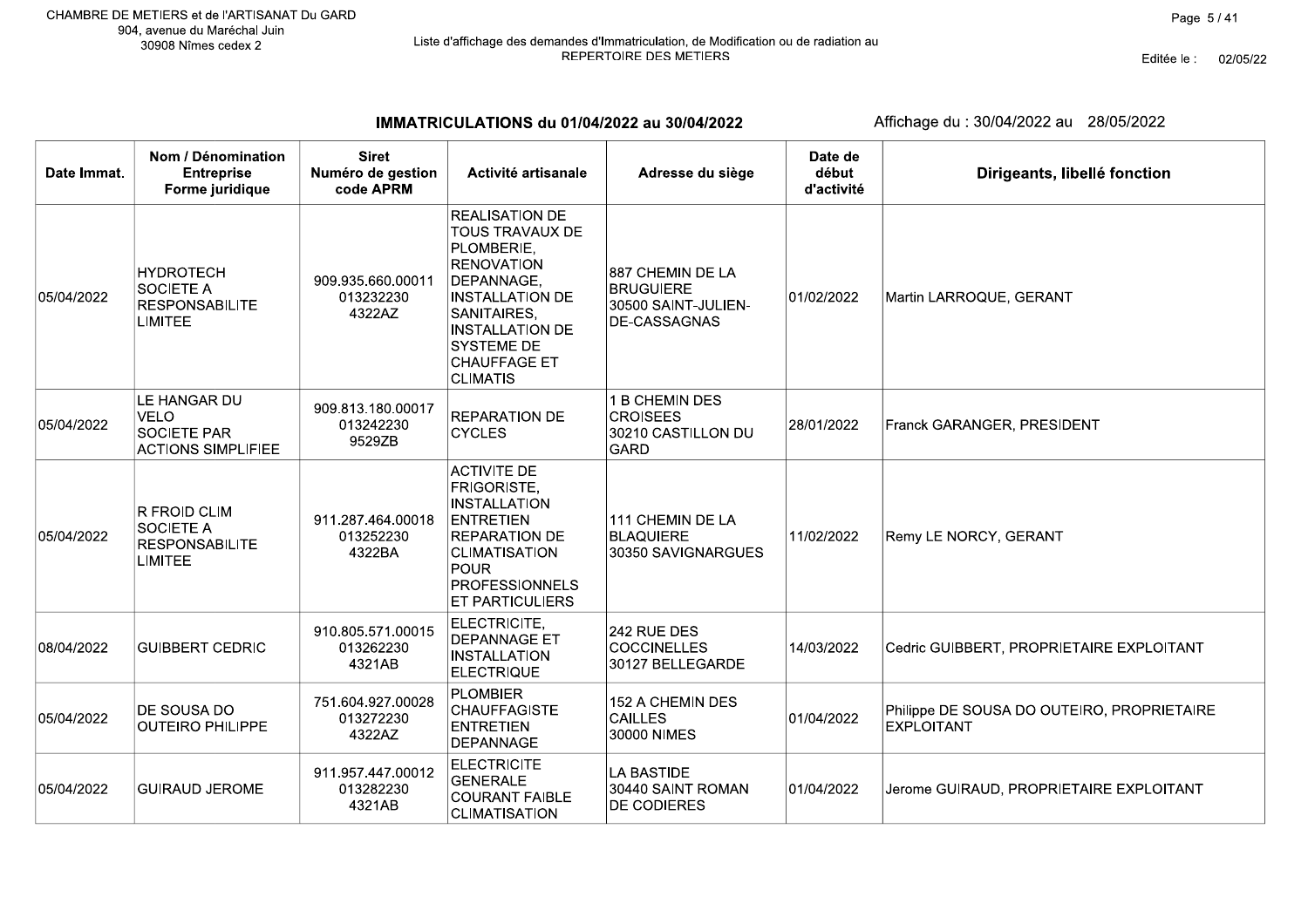# Liste d'affichage des demandes d'Immatriculation, de Modification ou de radiation au<br>REPERTOIRE DES METIERS

Editée le : 02/05/22

IMMATRICULATIONS du 01/04/2022 au 30/04/2022

| Date Immat. | Nom / Dénomination<br><b>Entreprise</b><br>Forme juridique                        | <b>Siret</b><br>Numéro de gestion<br>code APRM | Activité artisanale                                                                                                                                                                                           | Adresse du siège                                                                                        | Date de<br>début<br>d'activité | Dirigeants, libellé fonction                                 |
|-------------|-----------------------------------------------------------------------------------|------------------------------------------------|---------------------------------------------------------------------------------------------------------------------------------------------------------------------------------------------------------------|---------------------------------------------------------------------------------------------------------|--------------------------------|--------------------------------------------------------------|
| 05/04/2022  | <b>IMBERT STEPHANE</b>                                                            | 521.947.218.00033<br>013292230<br>4331ZB       | <b>PLAQUISTE</b>                                                                                                                                                                                              | 189 CHEMIN DE LA<br><b>JONADE SUD</b><br>30760 SAINT JULIEN<br><b>DE PEYROLAS</b>                       | 01/08/2021                     | Stephane IMBERT, PROPRIETAIRE EXPLOITANT                     |
| 05/04/2022  | LE CARRER<br>LORENZO                                                              | 852.544.535.00028<br>013302230<br>4391BZ       | <b>COUVREUR</b><br><b>PEINTURE EN</b><br><b>BATIMENT</b><br><b>MACONNERIE</b>                                                                                                                                 | 65 RUE DU MOULIN<br><b>VEDEL</b><br><b>CENTRE D'AFFAIRES</b><br>DU MAS DES ROSIERS<br>30900 NIMES CEDEX | 08/03/2022                     | Lorenzo LE CARRER, PROPRIETAIRE EXPLOITANT                   |
| 05/04/2022  | <b>MONET DAMIEN</b>                                                               | 912.024.965.00010<br>013312230<br>8129BP       | <b>HOMME TOUTES</b><br><b>MAINS</b>                                                                                                                                                                           | 110 RUE JOLIOT<br><b>CURIE</b><br>30290 LAUDUN L<br><b>ARDOISE</b>                                      | 01/04/2022                     | Damien MONET, PROPRIETAIRE EXPLOITANT                        |
| 05/04/2022  | MARQUES DA SILVA<br><b>FREDERIC</b>                                               | 912.003.480.00015<br>013322230<br>4322BA       | <b>CHAUFFAGE ET</b><br><b>CLIMATISATION</b>                                                                                                                                                                   | 11 RUE DE LA CAVE<br><b>COOPERATIVE</b><br>30230 BOUILLARGUES                                           | 15/03/2022                     | Frederic MARQUES DA SILVA, PROPRIETAIRE<br><b>EXPLOITANT</b> |
| 05/04/2022  | <b>PRATESI GLADYS</b>                                                             | 530.538.040.00029<br>013332230<br>1072ZZ       | <b>FABRICATIONS DE</b><br><b>BISCUITS</b>                                                                                                                                                                     | <b>121 RUE DE</b><br><b>L'OCCITANIE</b><br>APPARTEMENT<br>NUMERO <sub>3</sub><br>30310 VERGEZE          | 01/04/2022                     | Gladys PRATESI, PROPRIETAIRE EXPLOITANT                      |
| 05/04/2022  | <b>BOLOGNA IVAN</b>                                                               | 911.807.741.00010<br>013342230<br>4334ZC       | PEINTURE EN<br><b>BATIMENT</b><br><b>INTERIEUR ET</b><br><b>EXTERIEUR, POSE</b><br>DE PARQUET ET DE<br>PAPIER PEINT                                                                                           | 525 CHEMIN DE LA<br><b>VAUSSIERE</b><br>20 LOT LE LOGIS DE<br><b>TAVEL</b><br>30126 TAVEL               | 04/04/2022                     | Ivan BOLOGNA, PROPRIETAIRE EXPLOITANT                        |
| 05/04/2022  | <b>L'ATELIER D'ANGELI</b><br><b>SOCIETE A</b><br><b>RESPONSABILITE</b><br>LIMITEE | 911.057.859.00017<br>013352230<br>4520AC       | ENTRETIEN, REPAR<br><b>ATION DE</b><br><b>VEHICULES</b><br><b>AUTOMOBILES ET</b><br>MOTOCYCLES,<br><b>REPARATION DE</b><br><b>CARROSSERIE ET</b><br><b>AUTRES ELEMENTS</b><br>DE VEHICULES ET<br><b>MOTOS</b> | 36 RUE DE PROVENCE<br>30340 SALINDRES                                                                   | 04/04/2022                     | Mathieu ANGELI, GERANT                                       |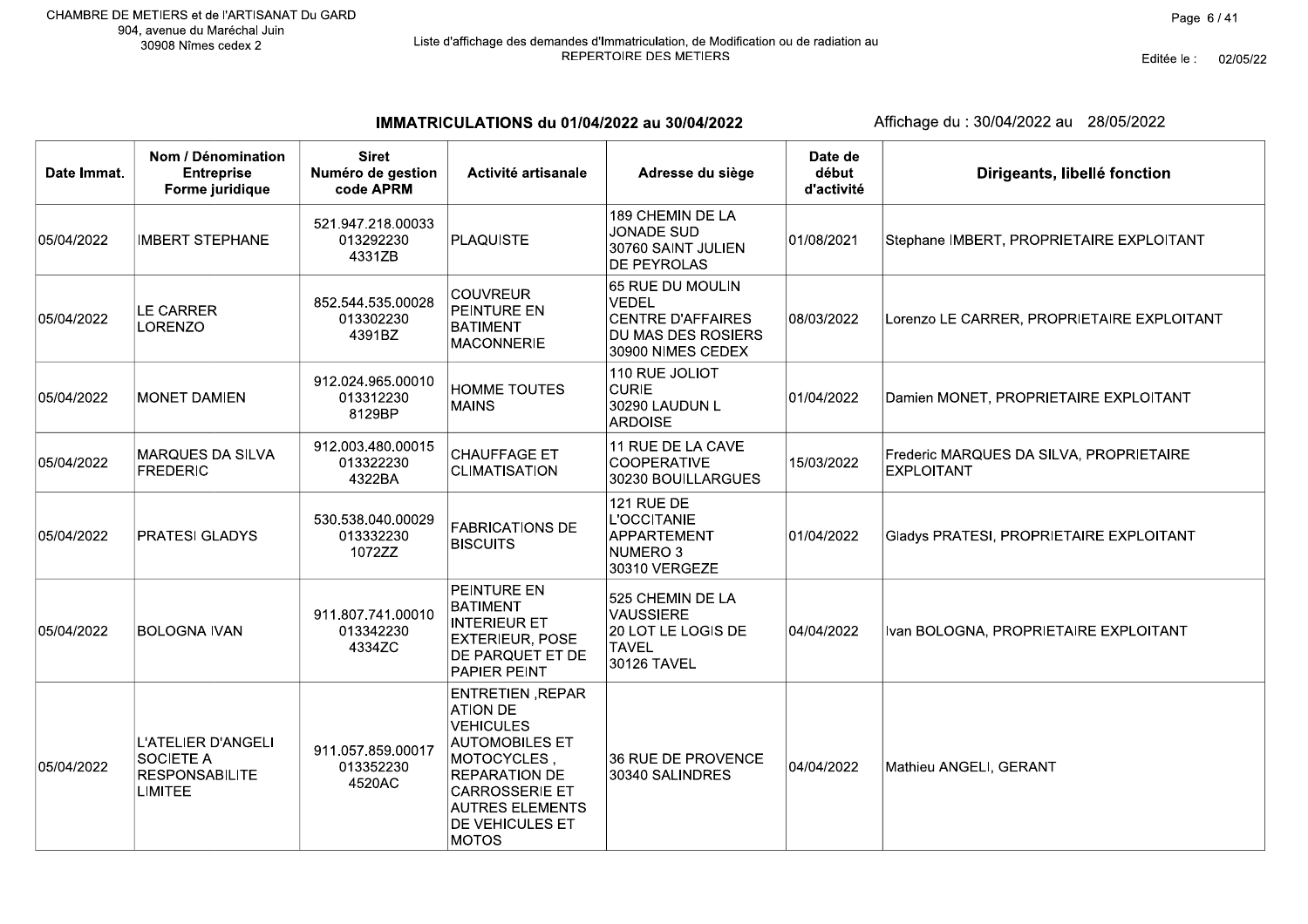Editée le : 02/05/22

IMMATRICULATIONS du 01/04/2022 au 30/04/2022

| Date Immat. | Nom / Dénomination<br><b>Entreprise</b><br>Forme juridique | <b>Siret</b><br>Numéro de gestion<br>code APRM | Activité artisanale                                                                                                                                                                                                                       | Adresse du siège                                                                                | Date de<br>début<br>d'activité | Dirigeants, libellé fonction                              |
|-------------|------------------------------------------------------------|------------------------------------------------|-------------------------------------------------------------------------------------------------------------------------------------------------------------------------------------------------------------------------------------------|-------------------------------------------------------------------------------------------------|--------------------------------|-----------------------------------------------------------|
| 05/04/2022  | <b>TAVARES DA SILVA</b><br><b>TELMO</b>                    | 514.729.326.00041<br>013362230<br>4333ZZ       | <b>TRAVAUX DE</b><br><b>REVETEMENT SOLS</b><br><b>MURS</b>                                                                                                                                                                                | 128 RUE DES LUPINS<br>30900 NIMES                                                               | 01/04/2022                     | Telmo TAVARES DA SILVA, PROPRIETAIRE<br><b>EXPLOITANT</b> |
| 06/04/2022  | <b>TEMAURI GIADA</b>                                       | 912.023.538.00016<br>013372230<br>3213ZZ       | <b>FABRICATION</b><br><b>D'ARTICLES DE</b><br><b>BIJOUTERIE</b><br><b>FANTAISIE ET</b><br><b>ARTICLES</b><br><b>SIMILAIRES</b><br><b>FABRICATION</b><br>D'ABAT JOUR<br><b>FABRICATION DE</b><br>PETITS ARTICLES<br><b>TEXTILES DIVERS</b> | 4 RUE FERNAND<br><b>GRANON</b><br><b>RESIDENCE SAINT</b><br><b>GILLES BAT C4</b><br>30000 NIMES | 01/04/2022                     | Giada TEMAURI, PROPRIETAIRE EXPLOITANT                    |
| 06/04/2022  | <b>ROUX MARYLIN</b>                                        | 912.094.893.00019<br>013382230<br>8129BP       | <b>HOMME TOUTES</b><br><b>MAINS</b>                                                                                                                                                                                                       | 85 RUE DE L'HOTEL<br><b>DIEU</b><br>30900 NIMES                                                 | 16/03/2022                     | Marylin ROUX, PROPRIETAIRE EXPLOITANT                     |
| 06/04/2022  | LEFEVRE SANDRINE                                           | 912.024.635.00019<br>013392230<br>2041ZZ       | <b>FABRICATION DE</b><br><b>SAVON SAPONIFIE</b><br>A FROID ET DE<br><b>PRODUITS</b><br><b>COSMETIQUES</b>                                                                                                                                 | 225 CHEMIN DE LA<br><b>GRAVIERE</b><br>30210 SERNHAC                                            | 31/03/2022                     | Sandrine LEFEVRE, PROPRIETAIRE EXPLOITANT                 |
| 06/04/2022  | POINTIER FREDDY                                            | 402.228.423.00024<br>013402230<br>8122ZZ       | <b>NETTOYAGE</b><br><b>HAUTE PRESSION</b><br><b>HOMME TOUTES</b><br><b>MAINS PETITS</b><br><b>TRAVAUX DE</b><br><b>JARDINAGE</b>                                                                                                          | 1121 D CHEMIN DE<br><b>SOUS FONT DAME</b><br>30000 NIMES                                        | 07/02/2022                     | Freddy POINTIER, PROPRIETAIRE EXPLOITANT                  |
| 06/04/2022  | <b>FOURCOUAL</b><br>CAROLINE                               | 912.094.646.00011<br>013412230<br>1419ZC       | PERSONNALISATIO<br>N CUSTOMISATION<br>DE CHAUSSURES<br>SACS OU<br><b>VETEMENTS AVEC</b><br>DE LA PEINTURE                                                                                                                                 | 11 RUE DE GREZAN<br>30000 NIMES                                                                 | 01/04/2022                     | Caroline FOURCOUAL, PROPRIETAIRE EXPLOITANT               |
| 06/04/2022  | MOCCI GEOFFREY                                             | 503.889.958.00024<br>013422230<br>8121ZZ       | <b>HOMME TOUTES</b><br><b>MAINS</b>                                                                                                                                                                                                       | <b>7 A IMPASSE DE</b><br><b>CAMARGUE</b><br>30620 UCHAUD                                        | 03/03/2022                     | Geoffrey MOCCI, PROPRIETAIRE EXPLOITANT                   |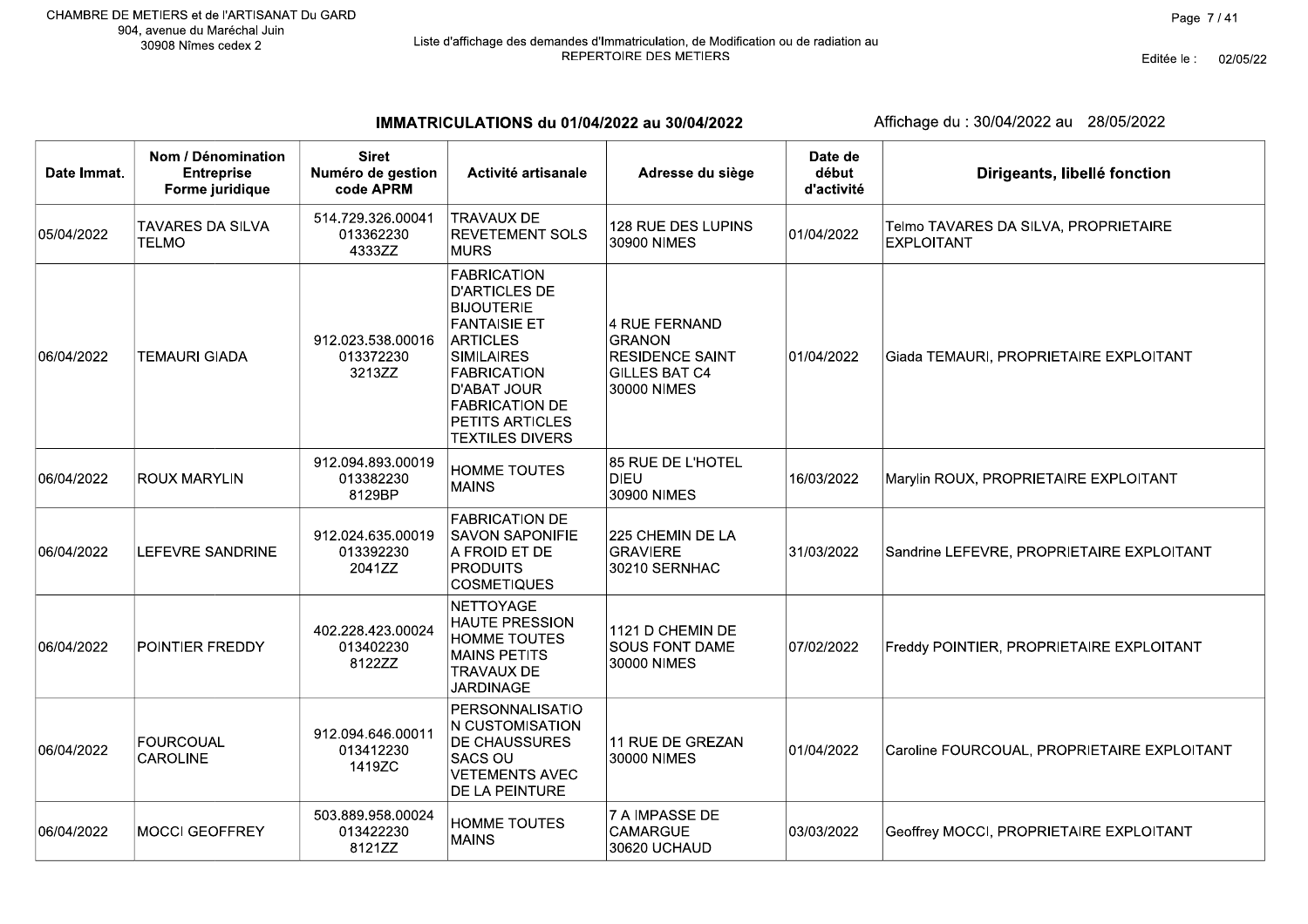Editée le : 02/05/22

IMMATRICULATIONS du 01/04/2022 au 30/04/2022

| Date Immat. | Nom / Dénomination<br><b>Entreprise</b><br>Forme juridique                                        | <b>Siret</b><br>Numéro de gestion<br>code APRM | Activité artisanale                                                                                                                                                                                                | Adresse du siège                                                                               | Date de<br>début<br>d'activité | Dirigeants, libellé fonction                              |
|-------------|---------------------------------------------------------------------------------------------------|------------------------------------------------|--------------------------------------------------------------------------------------------------------------------------------------------------------------------------------------------------------------------|------------------------------------------------------------------------------------------------|--------------------------------|-----------------------------------------------------------|
| 06/04/2022  | LA MARMITE<br><b>SOCIETE A</b><br><b>RESPONSABILITE</b><br><b>LIMITEE</b>                         | 910.548.429.00018<br>013432230<br>5610CQ       | <b>TRAITEUR, PLATS A</b><br><b>EMPORTER</b><br><b>LIVRAISON AUX</b><br>PARTICULIERS ET<br>PROFESSIONNELS,<br><b>ORGANISATION</b><br><b>RECEPTION ET</b><br><b>EVENEMENTS</b><br><b>PUBLICS OU</b><br><b>PRIVES</b> | 12 RUE DE LA<br>POISSONNERIE<br>30240 LE GRAU-DU-<br><b>ROL</b>                                | 01/02/2022                     | Laurent FARCY, GERANT                                     |
| 06/04/2022  | <b>CLOAREC MADDY</b>                                                                              | 912.032.687.00010<br>013442230<br>9602BB       | <b>PROTHESISTE</b><br><b>ONGULAIRE SANS</b><br><b>MANUCURE</b><br><b>EXTENSION DE</b><br><b>CILS</b>                                                                                                               | 16 RUE VILLARS<br>30000 NIMES                                                                  | 20/02/2022                     | Maddy CLOAREC, PROPRIETAIRE EXPLOITANT                    |
| 06/04/2022  | LEITE JESSY                                                                                       | 911.378.057.00010<br>013452230<br>1105ZZ       | <b>FABRICATION DE</b><br><b>BIERES</b>                                                                                                                                                                             | 9 PLACE DE L'EVECHE<br>30540 MILHAUD                                                           | 20/03/2022                     | Jessy LEITE, PROPRIETAIRE EXPLOITANT                      |
| 06/04/2022  | <b>VASQUEZ SANTANA</b><br><b>EDWARD</b>                                                           | 912.020.583.00015<br>013462230<br>4399CZ       | <b>MAÇONNERIE</b><br><b>GENERALE</b>                                                                                                                                                                               | 5 RUE DE LA LAMPEZE<br>30000 NIMES                                                             | 01/04/2022                     | Edward VASQUEZ SANTANA, PROPRIETAIRE<br><b>EXPLOITANT</b> |
| 06/04/2022  | <b>ARTISAN DES</b><br><b>VENTS</b><br><b>SOCIETE A</b><br><b>RESPONSABILITE</b><br><b>LIMITEE</b> | 423.362.201.00042<br>013472230<br>3220ZC       | <b>REPARATION</b><br><b>D'INSTRUMENTS</b><br>DE MUSIQUE A<br><b>VENTS</b>                                                                                                                                          | 395 ROUTE D'UZES<br>LA JASSE DE<br><b>BERNARD</b><br>30560 SAINT HILAIRE<br><b>DE BRETHMAS</b> | 01/03/2022                     | Stephane TRANCHANT, GERANT                                |
| 06/04/2022  | <b>GBX ASSISTANCE</b><br><b>SOCIETE A</b><br><b>RESPONSABILITE</b><br><b>LIMITEE</b>              | 910.735.091.00019<br>013482230<br>5221ZP       | DEPANNAGE-<br><b>REMORQUAGE ET</b><br><b>REPARATION DE</b><br>VEHICULES                                                                                                                                            | 37 RUE DU DOCTEUR<br><b>ANTHOINE</b><br>30300 BEAUCAIRE                                        | 24/02/2022                     | Xavier GUIGUET, GERANT                                    |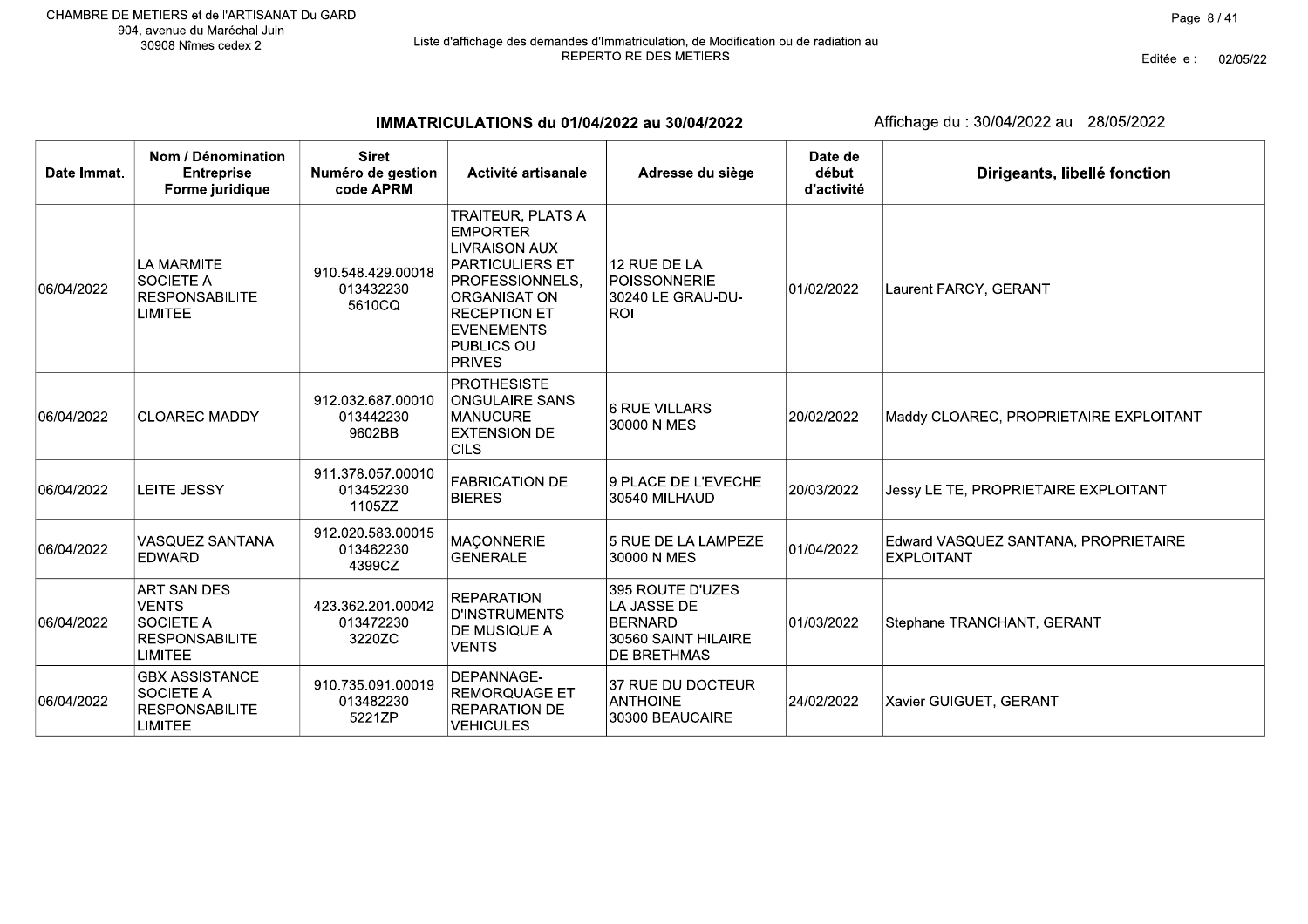Editée le : 02/05/22

IMMATRICULATIONS du 01/04/2022 au 30/04/2022

| Date Immat. | Nom / Dénomination<br><b>Entreprise</b><br>Forme juridique                          | <b>Siret</b><br>Numéro de gestion<br>code APRM | Activité artisanale                                                                                                                                                                                    | Adresse du siège                                            | Date de<br>début<br>d'activité | Dirigeants, libellé fonction                     |
|-------------|-------------------------------------------------------------------------------------|------------------------------------------------|--------------------------------------------------------------------------------------------------------------------------------------------------------------------------------------------------------|-------------------------------------------------------------|--------------------------------|--------------------------------------------------|
| 06/04/2022  | <b>DELVAL FRERES</b><br><b>SOCIETE A</b><br><b>RESPONSABILITE</b><br><b>LIMITEE</b> | 911.472.900.00016<br>013492230<br>4321AB       | <b>TRAVAUX</b><br><b>D'ELECTRICITE,</b><br>PLOMBERIE,<br>CHAUFFAGE,<br>CLIMATISATION,<br><b>INSTALLATION DE</b><br>PANNEAU<br>PHOTOVOLTAIQUE,<br><b>TRAITEMENT DE</b><br>L'EAU, ZINGUERIE              | 43 CHEMIN DE LA<br>PEGUE<br>30730 SAINT BAUZELY             | 15/03/2022                     | Quentin DELVAL, GERANT<br>Gregory DELVAL, GERANT |
| 06/04/2022  | <b>SCHMITT</b><br>SOCIETE PAR<br><b>ACTIONS SIMPLIFIEE</b>                          | 911.462.778.00018<br>013502230<br>4399CZ       | <b>MACONNERIE</b><br>GENERALE,<br>RENOVATIN,<br>CONSTRUCTION,<br>DEMOLITION, COUV<br><b>ERTURES</b>                                                                                                    | 302 RUE DU DOCTEUR<br><b>PAUL VERMALE</b><br>30160 BESSEGES | 01/03/2022                     | Gael SCHMITT, PRESIDENT                          |
| 06/04/2022  | <b>AMRI CHEIKH</b>                                                                  | 514.790.435.00069<br>013512230<br>4334ZC       | PEINTRE<br><b>INTERIEUR ET</b><br><b>EXTERIEUR</b>                                                                                                                                                     | 84 RUE DU PARC<br>30310 VERGEZE                             | 10/08/2020                     | Cheikh AMRI, PROPRIETAIRE EXPLOITANT             |
| 06/04/2022  | <b>AUTHENTIQUE</b><br><b>SOCIETE PAR</b><br><b>ACTIONS SIMPLIFIEE</b>               | 911.726.461.00013<br>013522230<br>1085ZZ       | <b>RESTAURATION</b><br><b>RAPIDE</b><br>AMBULANTE<br><b>SNACK</b><br><b>CONFISERIE</b><br><b>PATISSERIE</b><br><b>CONFISERIE</b>                                                                       | 2555 ROUTE DE<br><b>GENERAC</b><br>30900 NIMES              | 04/03/2022                     | Svitlana GAPONENKO, PRESIDENT                    |
| 05/04/2022  | <b>BAUD LOUIS</b>                                                                   | 911.907.426.00017<br>013532230<br>4332BB       | SERRURERIE,<br>FERRONNERIE,<br>METALLERIE,<br><b>FERRONNERIE</b><br>D'ART,<br>COUTELLERIE,<br><b>FABRICATION ET</b><br><b>VENTE D'OBJETS</b><br>METALLIQUES,<br><b>VENTE SUR LES</b><br><b>MARCHES</b> | 54 B IMPASSE DES<br><b>OLIVETTES</b><br>30320 POULX         | 01/04/2022                     | Louis BAUD, PROPRIETAIRE EXPLOITANT              |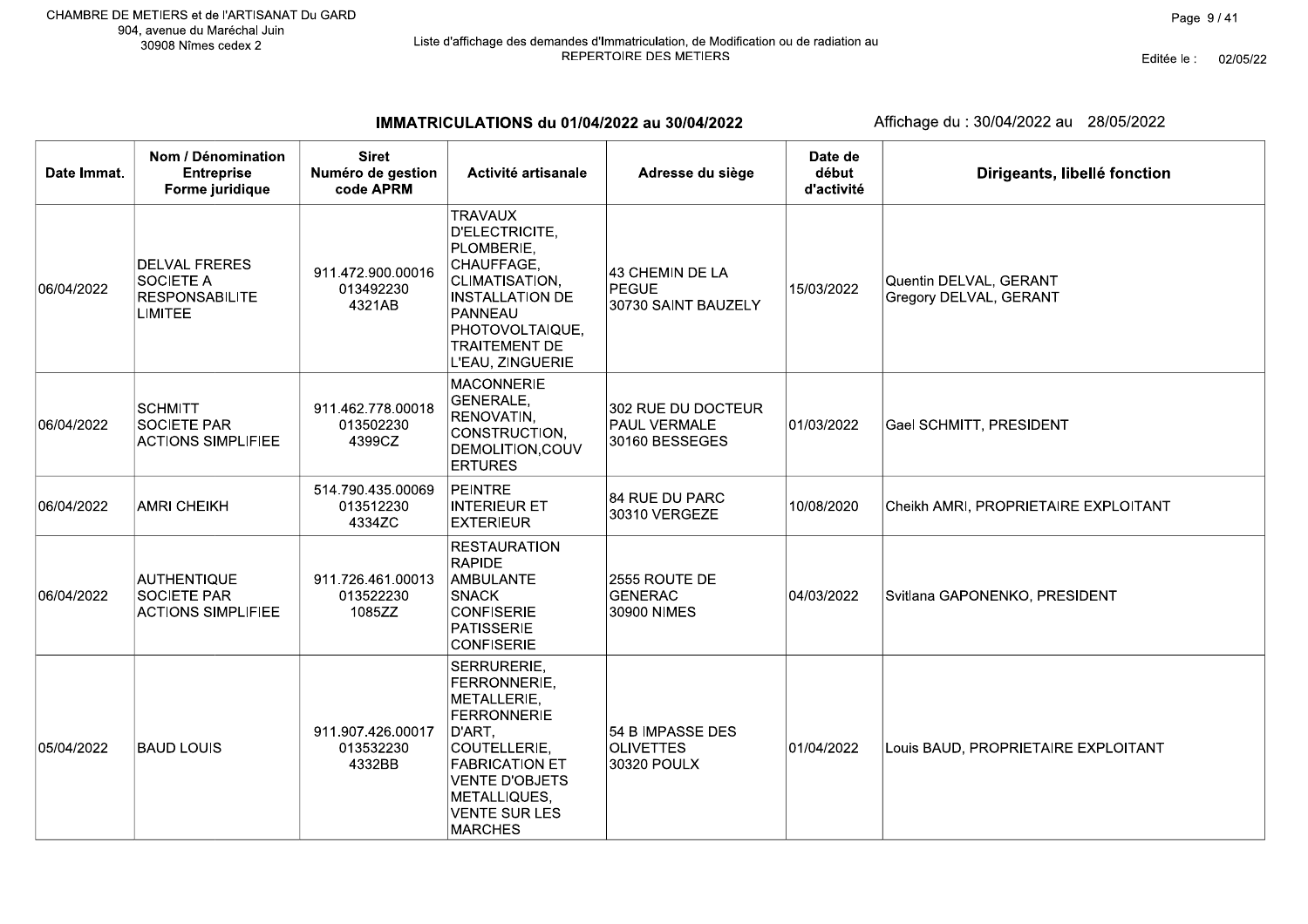# Liste d'affichage des demandes d'Immatriculation, de Modification ou de radiation au<br>REPERTOIRE DES METIERS

Editée le : 02/05/22

IMMATRICULATIONS du 01/04/2022 au 30/04/2022

| Date Immat. | Nom / Dénomination<br><b>Entreprise</b><br>Forme juridique                       | <b>Siret</b><br>Numéro de gestion<br>code APRM | Activité artisanale                                                                                                            | Adresse du siège                                                                                                          | Date de<br>début<br>d'activité | Dirigeants, libellé fonction               |
|-------------|----------------------------------------------------------------------------------|------------------------------------------------|--------------------------------------------------------------------------------------------------------------------------------|---------------------------------------------------------------------------------------------------------------------------|--------------------------------|--------------------------------------------|
| 06/04/2022  | <b>CHEZ STEPS</b><br><b>SOCIETE A</b><br><b>RESPONSABILITE</b><br><b>LIMITEE</b> | 911.552.339.00010<br>013542230<br>1085ZZ       | TOUS TYPES DE<br><b>RESTAURATION</b><br>RAPIDE, LA<br>PRÉPARATION DE<br>PLATS CUISINÉS, LA<br>VENTE À<br>EMPORTER,             | <b>PETIT CHEMIN</b><br>D'ESPEYRAN<br>30800 SAINT-GILLES                                                                   | 01/05/2022                     | Stéphane BENAMARA, GERANT                  |
| 06/04/2022  | <b>LEMA</b><br><b>SOCIETE A</b><br><b>RESPONSABILITE</b><br><b>LIMITEE</b>       | 903.849.453.00019<br>013552230<br>4321AB       | <b>CREATION ET</b><br><b>ENTRETIEN DE</b><br><b>RESEAUX FIBRES</b>                                                             | <b>166 CHEMIN DE SAINT</b><br><b>EXUPERY</b><br>30250 AUBAIS                                                              | 01/09/2021                     | Frederic GOUDET, GERANT                    |
| 06/04/2022  | <b>INSTITUT CYLENE</b><br><b>SOCIETE A</b><br><b>RESPONSABILITE</b><br>LIMITEE   | 909.105.959.00011<br>013562230<br>0000Z        | <b>INSTITUT DE</b><br><b>BEAUTE, SOINS</b><br>ESTHETIQUES,<br>POSE DE<br><b>PROTHESES</b><br><b>ONGULAIRES</b>                 | <b>29 BOULEVARD</b><br><b>GAMBETTA</b><br>30100 ALES                                                                      | 13/01/2022                     | Edith NAVARRO, GERANT                      |
| 05/04/2022  | <b>TASSIE GRÉGORY</b>                                                            | 820.626.919.00014<br>013572230<br>5610CQ       | <b>RESTAURATION</b><br><b>RAPIDE A</b><br><b>EMPORTER</b>                                                                      | 1193 ROUTE DE NIMES<br>30140 TORNAC                                                                                       | 01/02/2022                     | Grégory TASSIE, PROPRIETAIRE EXPLOITANT    |
| 06/04/2022  | PIZZA LOCA<br><b>SOCIETE A</b><br><b>RESPONSABILITE</b><br><b>LIMITEE</b>        | 908.076.821.00010<br>013582230<br>0000Z        | <b>SANS ACTIVITE</b>                                                                                                           | 15 MAISONNETTE DU<br>CAMBON<br><b>ROUTE DE</b><br><b>MONTPELLIER</b><br>30800 SAINT GILLES                                | 08/12/2021                     | Jennifer KLEIN, GERANT                     |
| 05/04/2022  | <b>SCOTTO SYLVIE</b>                                                             | 912.139.524.00017<br>013592230<br>1629ZA       | <b>CREATION</b><br><b>D'OBJETS EN BOIS</b><br><b>FLOTTE ET</b><br><b>MACRAME</b>                                               | 3 ROND POINT DES<br><b>GRENADIERS</b><br>30470 AIMARGUES                                                                  | 01/04/2022                     | Sylvie SCOTTO, PROPRIETAIRE EXPLOITANT     |
| 05/04/2022  | <b>BURDINO GRÉGORY</b>                                                           | 912.099.777.00019<br>013602230<br>4322BA       | INSTALLATION,<br><b>ENTRETIEN ET</b><br><b>DÉPANNAGE DE</b><br>SYSTÈMES DE<br><b>CLIMATISATION ET</b><br><b>DE VENTILATION</b> | 101 RACCOURCI DE<br><b>SOUVIGNARGUES</b><br>HAMEAU DE SAINT<br><b>ETIENNE D'ESCATTES</b><br>30250<br><b>SOUVIGNARGUES</b> | 11/03/2022                     | Grégory BURDINO, PROPRIETAIRE EXPLOITANT   |
| 05/04/2022  | <b>BROUARDELLE</b><br><b>CHRIS</b>                                               | 912.123.643.00013<br>013612230<br>4321AA       | <b>FIBRE OPTIQUE</b>                                                                                                           | 37 RUE DE GENERAC<br>30900 NIMES                                                                                          | 01/04/2022                     | Chris BROUARDELLE, PROPRIETAIRE EXPLOITANT |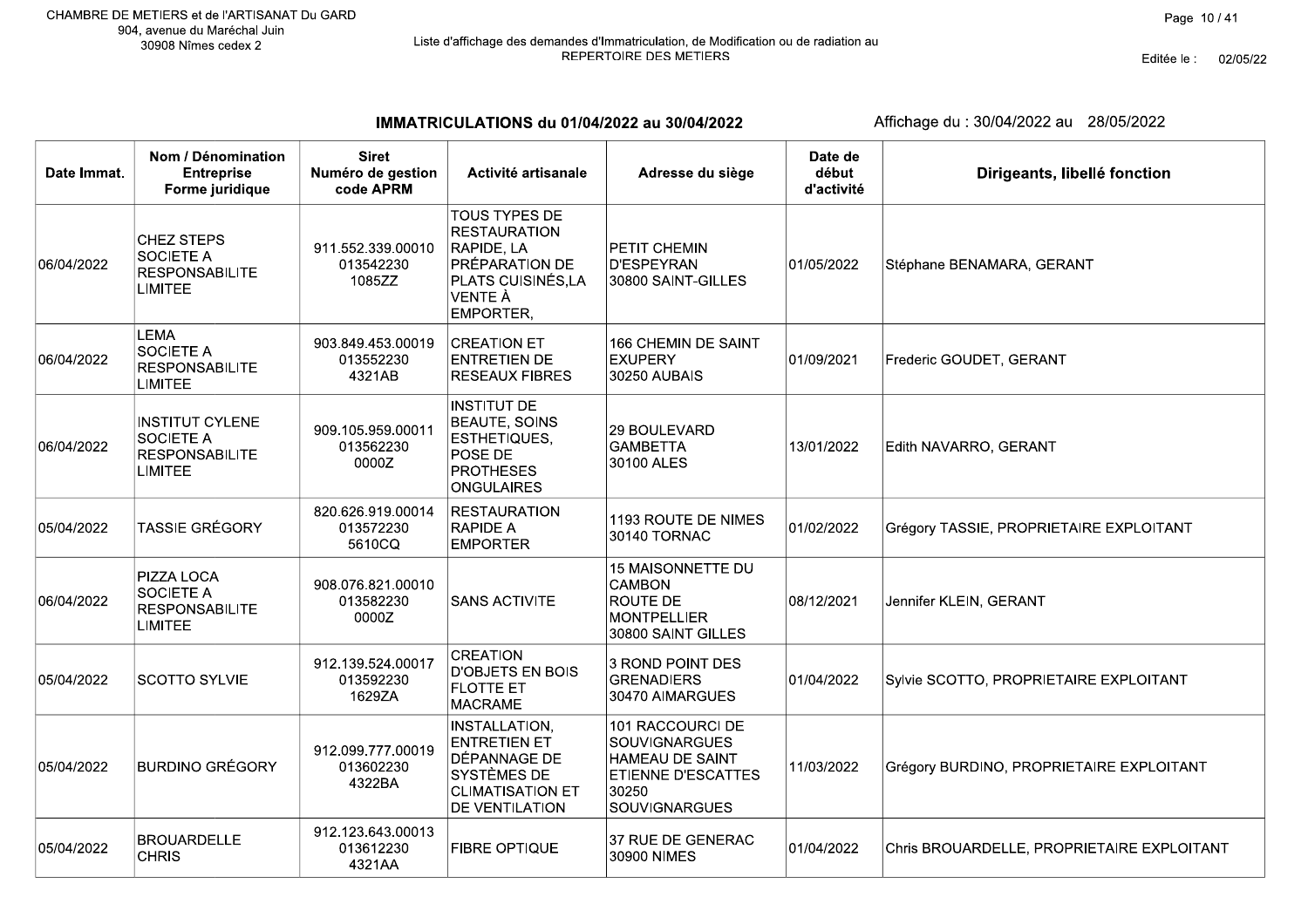Editée le : 02/05/22

IMMATRICULATIONS du 01/04/2022 au 30/04/2022

| Date Immat. | Nom / Dénomination<br><b>Entreprise</b><br>Forme juridique | <b>Siret</b><br>Numéro de gestion<br>code APRM | Activité artisanale                                            | Adresse du siège                                                               | Date de<br>début<br>d'activité | Dirigeants, libellé fonction                            |
|-------------|------------------------------------------------------------|------------------------------------------------|----------------------------------------------------------------|--------------------------------------------------------------------------------|--------------------------------|---------------------------------------------------------|
| 05/04/2022  | <b>SEGURA FREDERIC</b>                                     | 800.043.648.00016<br>013622230<br>4932ZB       | <b>LOCATION DE</b><br><b>VEHICULE AVEC</b><br><b>CHAUFFEUR</b> | 13 PLACE DE L<br><b>ARBOUSIER</b><br>30470 AIMARGUES                           | 01/05/2022                     | Frederic SEGURA, PROPRIETAIRE EXPLOITANT                |
| 05/04/2022  | <b>XIONG HMONG</b>                                         | 912.110.293.00012<br>013632230<br>8211ZP       | <b>SERVICES</b><br>ADMINISTRATIFS<br>ET ARCHIVAGE              | 20 RUE DE LA<br><b>CASERNETTE</b><br>30000 NÎMES                               | 07/03/2022                     | Hmong XIONG, PROPRIETAIRE EXPLOITANT                    |
| 05/04/2022  | <b>CHARLUET MORGAN</b>                                     | 912.110.301.00013<br>013642230<br>2740ZB       | <b>FABRICATION DE</b><br><b>LUMINAIRES</b>                     | 7 RUE HENRI MATISSE<br>30700 UZÈS                                              | 03/03/2022                     | Morgan CHARLUET, PROPRIETAIRE EXPLOITANT                |
| 05/04/2022  | <b>DOUBLET</b><br><b>CHRISTOPHE</b>                        | 431.790.930.00066<br>013652230<br>8121ZZ       | <b>HOMME TOUTES</b><br><b>MAINS</b>                            | 48 CHEMIN DES AIRES<br>30770 VISSEC                                            | 01/03/2022                     | Christophe DOUBLET, PROPRIETAIRE EXPLOITANT             |
| 05/04/2022  | EL BARNOUSSI<br><b>AISSAME</b>                             | 490.331.550.00023<br>013662230<br>4321AB       | <b>ELECTROTECHNICI</b><br>EN CABLAGE FIBRE<br>OPTIQUE          | <b>48 GALERIE RICHARD</b><br><b>WAGNER</b><br>30900 NIMES                      | 01/04/2022                     | Aissame EL BARNOUSSI, PROPRIETAIRE<br><b>EXPLOITANT</b> |
| 05/04/2022  | <b>GARCIAS HELENE</b>                                      | 792.006.009.00023<br>013672230<br>1813ZB       | <b>CREATION</b><br><b>GRAPHIQUE</b>                            | 31 RUE DU CAMP DE<br><b>BATAILLE</b><br>30400 VILLENEUVE<br><b>LES AVIGNON</b> | 01/03/2022                     | Helene GARCIAS, PROPRIETAIRE EXPLOITANT                 |
| 05/04/2022  | <b>BENNOIN MARION</b>                                      | 912.092.970.00017<br>013682230<br>8211ZP       | <b>SECRETARIAT</b>                                             | 7 RUE DES<br><b>ENGOULEVENTS</b><br>LOT CAMPCHESTEVE<br>30210 COLLIAS          | 01/04/2022                     | Marion BENNOIN, PROPRIETAIRE EXPLOITANT                 |
| 05/04/2022  | <b>BELHADJ</b><br><b>CHRISTOPHE</b>                        | 407.835.594.00042<br>013692230<br>8129BP       | PETIT BRICOLAGE<br><b>DIT HOMME</b><br>TOUTES MAINS            | 614 ROUTE DE FOUR<br>30131 PUJAUT                                              | 01/03/2022                     | Christophe BELHADJ, PROPRIETAIRE EXPLOITANT             |
| 05/04/2022  | <b>SIGAUD DIDIER</b>                                       | 481.312.098.00033<br>013702230<br>4399CZ       | <b>MACONNERIE</b>                                              | 241 RUE DES<br><b>ESQUIRADES</b><br>30330 TRESQUES                             | 01/03/2022                     | Didier SIGAUD, PROPRIETAIRE EXPLOITANT                  |
| 08/04/2022  | <b>GABRIELE</b>                                            | 911.998.789.00018<br>013712230<br>4321AB       | <b>TRAVAUX</b><br><b>EQUIPEMENT</b><br><b>ELECTRIQUES</b>      | 387 ANCIEN CHEMIN<br><b>DE MEJANNES</b><br>30100 ALES                          | 01/04/2022                     | Edouard GABRIELE, PROPRIETAIRE EXPLOITANT               |
| 08/04/2022  | <b>GARCIA FLORENTIN</b>                                    | 912.217.668.00017<br>013722230<br>9529ZF       | PETIT TRAVAUX DE<br><b>BRICOLAGE</b>                           | 1350 CHEMIN DE<br><b>SAINT PAUL</b><br>30129 MANDUEL                           | 01/03/2022                     | Florentin GARCIA, PROPRIETAIRE EXPLOITANT               |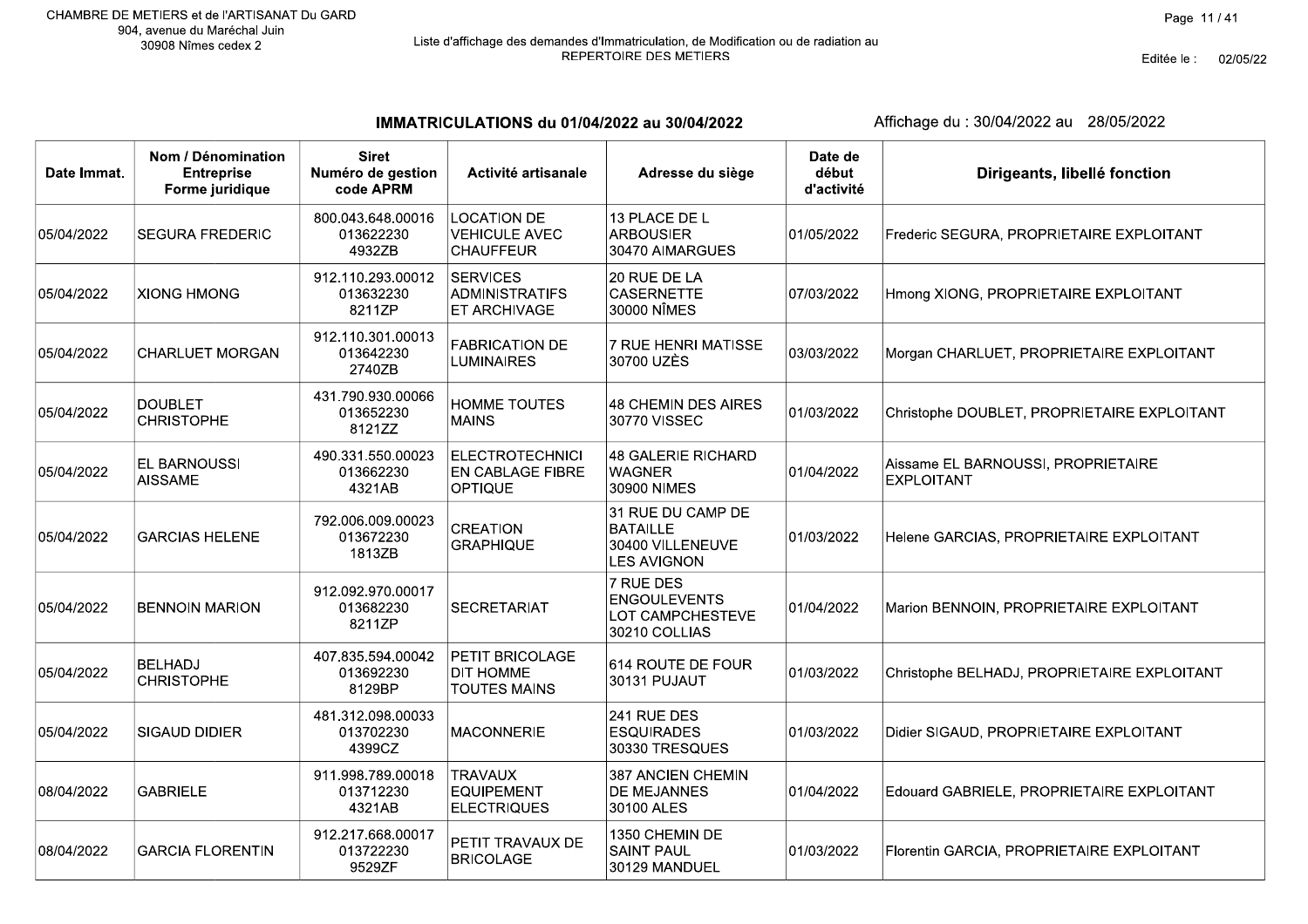# Liste d'affichage des demandes d'Immatriculation, de Modification ou de radiation au<br>REPERTOIRE DES METIERS

Editée le : 02/05/22

 $\top$ 

IMMATRICULATIONS du 01/04/2022 au 30/04/2022

| Date Immat. | Nom / Dénomination<br><b>Entreprise</b><br>Forme juridique | <b>Siret</b><br>Numéro de gestion<br>code APRM | Activité artisanale                                                                                                                | Adresse du siège                                                                           | Date de<br>début<br>d'activité | Dirigeants, libellé fonction                                  |
|-------------|------------------------------------------------------------|------------------------------------------------|------------------------------------------------------------------------------------------------------------------------------------|--------------------------------------------------------------------------------------------|--------------------------------|---------------------------------------------------------------|
| 08/04/2022  | <b>NICOLOSI NICOLAS</b>                                    | 912.217.635.00016<br>013732230<br>8129BP       | LAVAGE<br><b>AUTOMOBILE</b>                                                                                                        | <b>11 LOTISSEMENT LES</b><br>MOURGUES<br>30920 CODOGNAN                                    | 28/02/2022                     | Nicolas NICOLOSI HAROUAKA, PROPRIETAIRE<br><b>EXPLOITANT</b>  |
| 08/04/2022  | <b>GRANGY SANDRINE</b>                                     | 437.983.695.00069<br>013742230<br>9602BA       | POSE D'ONGLES<br><b>EXTENSION DE</b><br><b>CILS SANS</b><br><b>MANUCURE NI</b><br><b>PEDICURE</b>                                  | 20 PLACE HENRI<br><b>BARBUSSE</b><br>30100 ALES                                            | 01/02/2022                     | Sandrine GRANGY, PROPRIETAIRE EXPLOITANT                      |
| 08/04/2022  | <b>BEN BRAHIM FADWA</b>                                    | 912.208.824.00017<br>013752230<br>1072ZZ       | <b>FABRICATION DE</b><br><b>BISCUITS</b>                                                                                           | 2 RUE CRIN BLANC<br>30800 SAINT-GILLES                                                     | 03/02/2022                     | Fadwa BEN BRAHIM, PROPRIETAIRE EXPLOITANT                     |
| 08/04/2022  | PETRARCA CYRIL                                             | 819.650.185.00013<br>013762230<br>4333ZZ       | <b>CARRELAGE</b>                                                                                                                   | ROUTE DE SAINT<br>HIPPOLYTE DU FORT<br><b>RESIDENCE</b><br><b>IMPERIALE</b><br>30610 SAUVE | 01/04/2022                     | Cyril PETRARCA, PROPRIETAIRE EXPLOITANT                       |
| 08/04/2022  | <b>ZANOT JEROME</b>                                        | 912.201.985.00013<br>013772230<br>9524ZZ       | <b>MONTAGE POSE</b><br><b>INSTALLATION ET</b><br><b>REPARATIONS DE</b><br><b>MEUBLES</b>                                           | <b>RUE MARCEL PAGNOL</b><br>BAT E APPART 128<br>30240 LE GRAU DU<br>ROI                    | 04/04/2022                     | Jerome ZANOT, PROPRIETAIRE EXPLOITANT                         |
| 08/04/2022  | EL KHOLTI<br><b>ABDELHAK</b>                               | 912.208.717.00013<br>013782230<br>8129BP       | <b>NETTOYAGE</b><br><b>AUTOMOBILE</b>                                                                                              | 12 RUE DE L'OCCITAN<br>30800 SAINT GILLES                                                  | 09/03/2022                     | Abdelhak EL KHOLTI, PROPRIETAIRE EXPLOITANT                   |
| 08/04/2022  | <b>GIMENO CLAIRE</b>                                       | 912.151.263.00015<br>013792230<br>8121ZZ       | NETTOYAGE<br><b>COURANT DE</b><br><b>BATIMENTS,</b><br><b>FINITION DE</b><br>CHANTUIER,<br><b>HOMME DIT</b><br><b>TOUTES MAINS</b> | 1201 CHEMIN DE<br><b>SAINT ESTEVE</b><br><b>MAS SAINT GABRIEL</b><br>30128 GARONS          | 11/04/2022                     | Claire GIMENO, PROPRIETAIRE EXPLOITANT                        |
| 08/04/2022  | SABORANO BOTAS<br>SILVIO JOSE                              | 912.157.633.00013<br>013802230<br>1085ZZ       | <b>PLATS PREPARES</b><br>A EMPORTER                                                                                                | 2282 CHEMIN DES<br><b>CANAUX</b><br>30600 VAUVERT                                          | 15/03/2022                     | Silvio Jose SABORANO BOTAS, PROPRIETAIRE<br><b>EXPLOITANT</b> |
| 08/04/2022  | <b>JACQUOT MEDERIC</b>                                     | 814.663.993.00040<br>013812230<br>3250AA       | <b>PROTHESIE</b><br><b>DENTAIRE</b>                                                                                                | <b>25 RUE</b><br><b>ROQUECOURBE</b><br>30300 BEAUCAIRE                                     | 05/04/2022                     | Mederic JACQUOT, PROPRIETAIRE EXPLOITANT                      |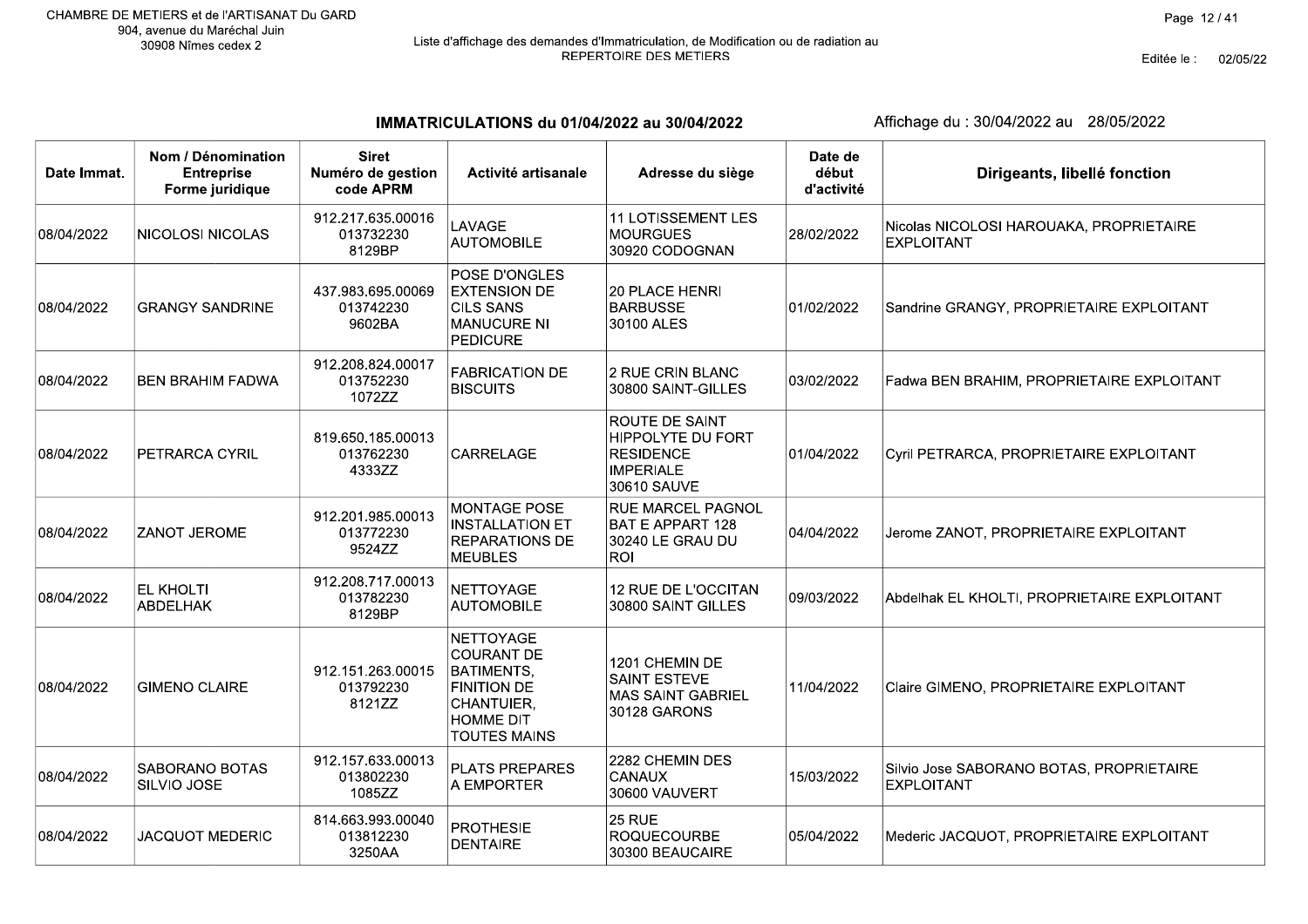Editée le : 02/05/22

IMMATRICULATIONS du 01/04/2022 au 30/04/2022

| Date Immat. | Nom / Dénomination<br><b>Entreprise</b><br>Forme juridique | <b>Siret</b><br>Numéro de gestion<br>code APRM | Activité artisanale                                                                                                                               | Adresse du siège                                                                              | Date de<br>début<br>d'activité | Dirigeants, libellé fonction            |
|-------------|------------------------------------------------------------|------------------------------------------------|---------------------------------------------------------------------------------------------------------------------------------------------------|-----------------------------------------------------------------------------------------------|--------------------------------|-----------------------------------------|
| 08/04/2022  | <b>ZUANON MANUEL</b>                                       | 842.927.287.00024<br>013822230<br>9601BQ       | REPASSAGE DE<br>LINGE, ENTRETIEN<br>DE LA MAISON ET<br><b>TRAVAUX</b><br><b>MENAGERS, PETITS</b><br><b>TRAVAUX DE</b><br><b>BRICOLAGE</b>         | 17 B RUE DE<br><b>LAMARGUE</b><br>30200 BAGNOLS-SUR-<br>CÈZE                                  | 28/03/2022                     | Manuel ZUANON, PROPRIETAIRE EXPLOITANT  |
| 08/04/2022  | ZOIA CAROLINE                                              | 912.134.582.00010<br>013832230<br>1419ZE       | <b>COUTURE ET</b><br><b>FABRICATION</b><br><b>D'ACCESSOIRES</b><br>POUR ANIMAUX,<br><b>FABRICATION</b><br><b>D'OBJETS DE</b><br><b>DECORATION</b> | 17 RUE DU DOCTEUR<br><b>LARREY</b><br>30490 MONTFRIN                                          | 01/04/2022                     | Caroline ZOIA, PROPRIETAIRE EXPLOITANT  |
| 08/04/2022  | RAGOUST ARTHUR                                             | 831.907.373.00029<br>013842230<br>8121ZZ       | <b>HOMME TOUTES</b><br><b>MAINS PETIT</b><br><b>TRAVAUX DE</b><br><b>BRICOLAGE ET</b><br><b>ENTRETIEN DE</b><br><b>JARDIN</b>                     | 82 AV DU GRAND<br><b>CHEMIN DES</b><br><b>MATRASSES</b><br>30114 NAGES ET<br><b>SOLORGUES</b> | 04/04/2022                     | Arthur RAGOUST, PROPRIETAIRE EXPLOITANT |
| 08/04/2022  | <b>PLOT LAURENCE</b>                                       | 912.210.960.00015<br>013852230<br>5610CQ       | PRÉPARATION<br>ARTISANALE DE<br><b>PLAT</b><br><b>EXCLUSIVEMENT À</b><br><b>EMPORTER</b>                                                          | <b>SERRE DE LA</b><br><b>BUISSONADE</b><br>LA BERGERIE<br>30460 SOUDORGUES                    | 03/03/2022                     | Laurence PLOT, PROPRIETAIRE EXPLOITANT  |
| 11/04/2022  | <b>LEDOUX KELLY</b>                                        | 912.134.830.00013<br>013862230<br>8211ZP       | <b>ENTREPRISE DE</b><br><b>SERVICES</b><br><b>ADMINISTRATIFS</b><br><b>DIVERS (SERVICES</b><br><b>COMBINES DE</b><br><b>BUREAU)</b>               | <b>10 RUE VINCENT</b><br><b>FAITA</b><br>30000 NIMES                                          | 01/03/2022                     | Kelly LEDOUX, PROPRIETAIRE EXPLOITANT   |
| 11/04/2022  | <b>KOZIK JAMES</b>                                         | 912.144.276.00017<br>013872230<br>8121ZZ       | <b>HOMME TOUTES</b><br><b>MAINS</b>                                                                                                               | 112 CHEMIN DE L<br><b>ASPIC</b><br>30820 CAVEIRAC                                             | 01/04/2022                     | James KOZIK, PROPRIETAIRE EXPLOITANT    |
| 11/04/2022  | <b>BRINO COLINE</b>                                        | 912.248.267.00011<br>013882230<br>1413ZA       | CONFECTION,<br>ASSEMBLAGE,<br>COUTURE, VENTE                                                                                                      | 213 RUE DES<br><b>CASERNES</b><br>30600 VAUVERT                                               | 02/02/2022                     | Coline BRINO, PROPRIETAIRE EXPLOITANT   |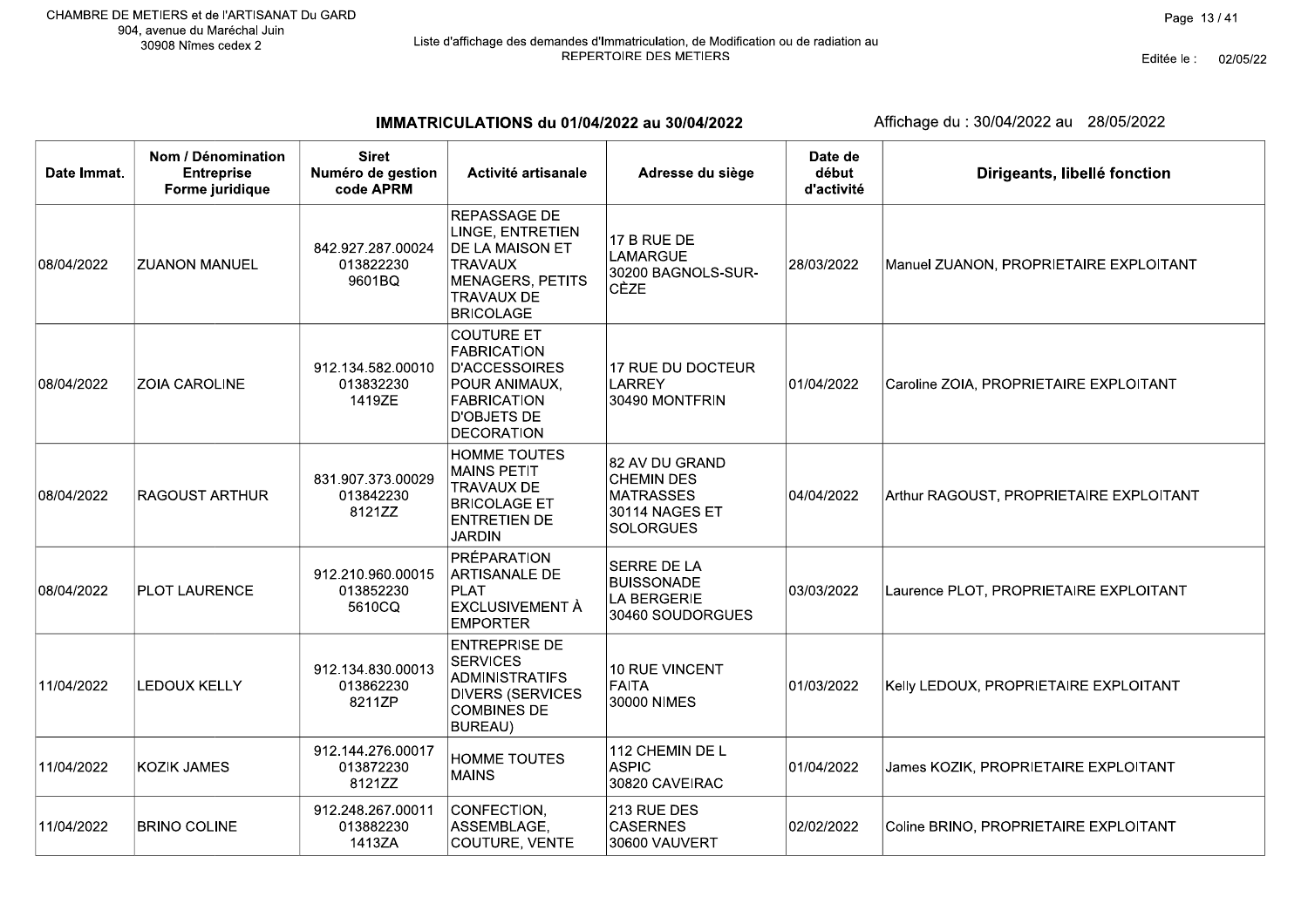Editée le : 02/05/22

IMMATRICULATIONS du 01/04/2022 au 30/04/2022

| Date Immat. | Nom / Dénomination<br><b>Entreprise</b><br>Forme juridique               | <b>Siret</b><br>Numéro de gestion<br>code APRM | Activité artisanale                                                                                                                                                          | Adresse du siège                                                       | Date de<br>début<br>d'activité | Dirigeants, libellé fonction                                |
|-------------|--------------------------------------------------------------------------|------------------------------------------------|------------------------------------------------------------------------------------------------------------------------------------------------------------------------------|------------------------------------------------------------------------|--------------------------------|-------------------------------------------------------------|
| 11/04/2022  | PALAU JORDAN                                                             | 912.250.396.00013<br>013892230<br>8129BP       | <b>NETTOYAGE</b><br><b>AUTOMOBILE</b><br>PREPARATEUR<br><b>ESTHETIQUE</b><br><b>AUTOMOBILE</b>                                                                               | 337 RUE SULLY<br>PRUD'HOMMES<br>30290 LAUDUN L<br><b>ARDOISE</b>       | 01/04/2022                     | Jordan PALAU, PROPRIETAIRE EXPLOITANT                       |
| 11/04/2022  | HUBER-DE<br><b>BERNARDO CELINE</b>                                       | 912.217.593.00017<br>013902230<br>1392ZC       | FABRICATION<br><b>D'ARTICLES</b><br><b>TEXTILES SAUF</b><br>HABILLEMENT,<br>SACS                                                                                             | 9 RUE DU VIADUC<br><b>PROLONGÉE</b><br>30110 LA GRAND-<br><b>COMBE</b> | 23/02/2022                     | Celine HUBER-DE BERNARDO, PROPRIETAIRE<br><b>EXPLOITANT</b> |
| 11/04/2022  | AL RENOV'<br><b>SOCIETE A</b><br><b>RESPONSABILITE</b><br><b>LIMITEE</b> | 912.025.673.00019<br>013912230<br>2370ZZ       | <b>TAILLE DE PIERRE</b><br>AGENCEMENTS<br><b>DIVERS ET</b><br><b>RENOVATION TOUS</b><br>TRAVAUX<br><b>D'ELECTRICITE</b><br>DANS LE NEUF ET<br>LA RENOVATION<br><b>TOUTES</b> | 39 A CHEMIN DE SAINT<br><b>DIONISY</b><br>30870 CLARENSAC              | 01/04/2022                     | Ludovic ARNAULT, GERANT                                     |
| 11/04/2022  | MARIANNE JEAN-<br><b>VINCENT</b>                                         | 912.217.601.00018<br>013922230<br>4520AA       | NETTOYAGE<br><b>AUTOMOBILE</b>                                                                                                                                               | 122 AVENUE DE LA<br><b>REPUBLIQUE</b><br>30190 SAINT-CHAPTES           | 01/03/2022                     | Jean-Vincent MARIANNE, PROPRIETAIRE<br><b>EXPLOITANT</b>    |
| 11/04/2022  | <b>GRAD NOREDDINE</b>                                                    | 912.217.619.00010<br>013932230<br>4339ZZ       | NETTOYAGE DE<br>CHANTIER,<br>NETTOYAGE<br><b>INTERIEUR ET</b><br><b>EXTERIEUR DES</b><br><b>BATIMENTS</b>                                                                    | 11 PLACE<br><b>BELLECROIX</b><br>30000 NIMES                           | 01/02/2022                     | Noreddine GRAD, PROPRIETAIRE EXPLOITANT                     |
| 11/04/2022  | <b>DUBOIS DE MATTEIS</b><br><b>ARTHUR</b>                                | 822.983.607.00034<br>013942230<br>2219ZZ       | <b>CREATION</b><br><b>FABRICATION ET</b><br>VENTE DE<br><b>PRODUITS</b><br>D'ACUPRESSION                                                                                     | 44 RUE DES<br><b>AMOUREUX</b><br>30210 SAINT-BONNET-<br>DU-GARD        | 22/03/2022                     | Arthur DUBOIS DE MATTEIS, PROPRIETAIRE<br><b>EXPLOITANT</b> |
| 11/04/2022  | <b>REY PATRICK</b>                                                       | 504.164.880.00024<br>013952230<br>9529ZF       | HOMME TOUTES<br><b>MAINS</b>                                                                                                                                                 | 262 AVENUE DES<br><b>ECOLES</b><br>30190 BOURDIC                       | 01/02/2022                     | Patrick REY, PROPRIETAIRE EXPLOITANT                        |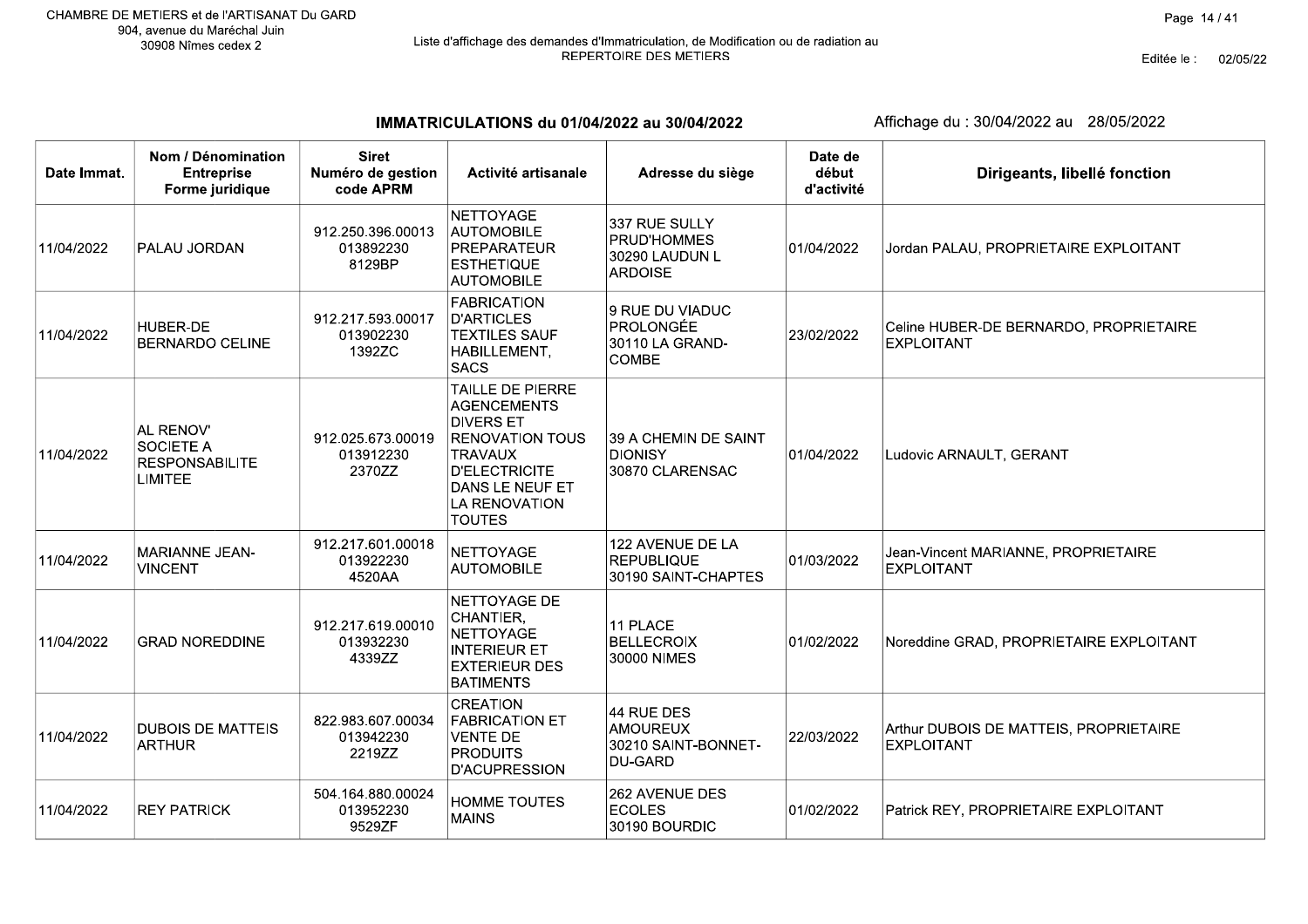Editée le : 02/05/22

IMMATRICULATIONS du 01/04/2022 au 30/04/2022

| Date Immat. | Nom / Dénomination<br><b>Entreprise</b><br>Forme juridique | <b>Siret</b><br>Numéro de gestion<br>code APRM | Activité artisanale                                                                                                                                 | Adresse du siège                                                          | Date de<br>début<br>d'activité | Dirigeants, libellé fonction                  |
|-------------|------------------------------------------------------------|------------------------------------------------|-----------------------------------------------------------------------------------------------------------------------------------------------------|---------------------------------------------------------------------------|--------------------------------|-----------------------------------------------|
| 11/04/2022  | <b>RIFKI REDOUANE</b>                                      | 912.217.650.00015<br>013962230<br>4334ZC       | <b>PEINTURE</b><br><b>INTERIEUR ET</b><br><b>EXTERIEUR</b>                                                                                          | 4 PLACE PAUL<br>ELUARD<br>30900 NÎMES                                     | 10/03/2022                     | Redouane RIFKI, PROPRIETAIRE EXPLOITANT       |
| 11/04/2022  | <b>LARRAT MARINA-</b><br><b>NOELLE</b>                     | 912.212.040.00014<br>013972230<br>8211ZP       | <b>SECREATRIAT</b><br><b>MENAGE</b>                                                                                                                 | 202 CHEMIN DES<br><b>CHENES VERTS</b><br>30140 SAINT JEAN DU<br>PIN       | 30/03/2022                     | Marina-Noelle LARRAT, PROPRIETAIRE EXPLOITANT |
| 11/04/2022  | <b>JULIAN CECILE</b>                                       | 431.326.099.00022<br>013982230<br>1039BP       | <b>FABRICATION DE</b><br>CONFITURE,<br>TARTINABLE,<br><b>VINAIGRE DE VIN</b><br>ET LEGUMES, JUS<br>DE FRUITS ET<br>LEGUMES,<br><b>BISCUITERIE</b>   | 1 ROUTE NATIONALE<br>30320 BEZOUCE                                        | 01/04/2022                     | Cecile JULIAN, PROPRIETAIRE EXPLOITANT        |
| 11/04/2022  | NAVALKY<br><b>SOCIETE PAR</b><br><b>ACTIONS SIMPLIFIEE</b> | 903.395.507.00028<br>013992230<br>9602AA       | <b>SALON DE</b><br>COIFFURE, ACHAT<br>ET VENTE DE<br><b>PRODUITS DE SOIN</b><br><b>CAPILLAIRE, OBJET</b><br>DECORATIFS,<br><b>BIJOUX FANTAISIE.</b> | <b>RUE GRACCHUS</b><br><b>BABEUF</b><br>30100 ALES                        | 01/12/2021                     | Valerie BOISSIER, PRESIDENT                   |
| 11/04/2022  | <b>BRES PATRICIA</b>                                       | 912.217.643.00010<br>014002230<br>1392ZA       | <b>FABRICATION</b><br><b>PRODUCTION</b><br>LINGE DE MAISON<br>(LAYETTE, SORTIES<br>DE BAINS),<br>PETITE BRODERIE                                    | 34 IMPASSE DE L<br><b>OLIVETTE</b><br>30640 BEAUVOISIN                    | 03/01/2022                     | Patricia BRES, PROPRIETAIRE EXPLOITANT        |
| 11/04/2022  | <b>SIMON FREDERIC</b>                                      | 912.217.627.00013<br>014012230<br>9529ZB       | <b>REPARATION DE</b><br><b>CYCLES</b>                                                                                                               | 142 CHEMIN GOUR DU<br><b>CUISINIER</b><br>30260 VIC LE FESQ               | 02/05/2022                     | Frederic SIMON, PROPRIETAIRE EXPLOITANT       |
| 11/04/2022  | <b>KEMPFER</b><br><b>AMANDINE</b>                          | 823.524.962.00037<br>014022230<br>1392ZA       | <b>FABRICATION</b><br><b>D'ARTICLES ET</b><br><b>ACCESSOIRES EN</b><br><b>TEXTILE</b>                                                               | 4 RUE DU<br><b>BOURRELIER</b><br>30126 SAINT LAURENT<br><b>DES ARBRES</b> | 21/03/2022                     | Amandine KEMPFER, PROPRIETAIRE EXPLOITANT     |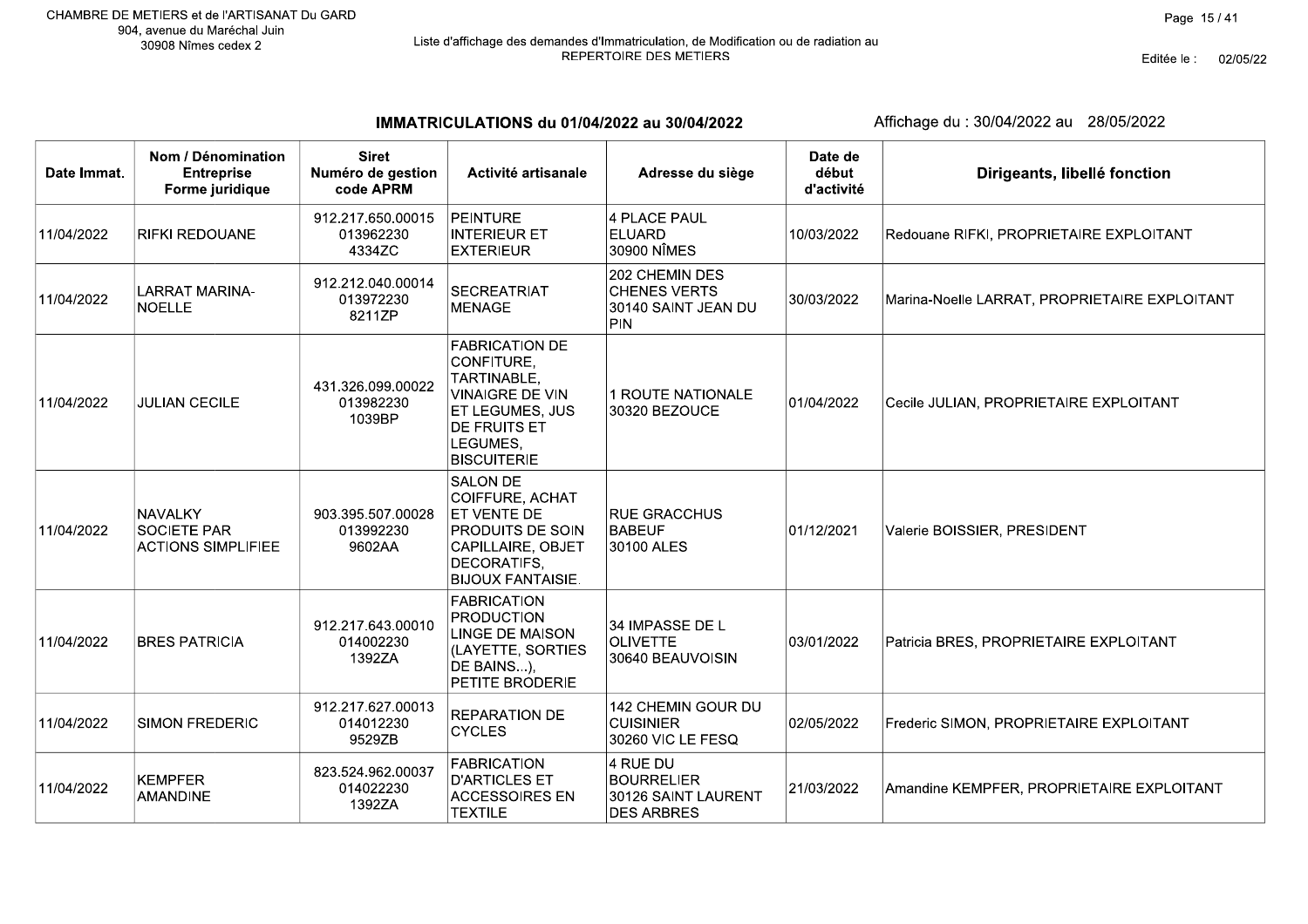IMMATRICULATIONS du 01/04/2022 au 30/04/2022

| Date Immat. | Nom / Dénomination<br><b>Entreprise</b><br>Forme juridique               | <b>Siret</b><br>Numéro de gestion<br>code APRM | Activité artisanale                                                                                            | Adresse du siège                                                             | Date de<br>début<br>d'activité | Dirigeants, libellé fonction                           |
|-------------|--------------------------------------------------------------------------|------------------------------------------------|----------------------------------------------------------------------------------------------------------------|------------------------------------------------------------------------------|--------------------------------|--------------------------------------------------------|
| 11/04/2022  | <b>AUREILHAN CYRILLE</b>                                                 | 481.921.138.00022<br>014032230<br>8121ZZ       | <b>HOMME TOUTES</b><br><b>MAINS</b><br><b>TERRASSEMENT</b>                                                     | 1875 CHEMIN DE<br><b>THOUME</b><br>30700 MONTAREN ET<br><b>SAINT MEDIERS</b> | 01/04/2022                     | Cyrille AUREILHAN, PROPRIETAIRE EXPLOITANT             |
| 11/04/2022  | <b>LARTAULT ALEXIA</b>                                                   | 819.762.352.00014<br>014042230<br>8129BP       | NETTOYAGE<br><b>INTERIEUR ET</b><br><b>EXTERIEUR</b><br>CARENAGE<br><b>BRICOLAGE</b><br>CONCIERGERIE           | LIEU-DIT PUECH DE<br><b>BEAUSOLEIL</b><br>30620 BERNIS                       | 01/04/2022                     | Alexia LARTAULT, PROPRIETAIRE EXPLOITANT               |
| 11/04/2022  | <b>ADDOU BENIKASS</b><br><b>SAID</b>                                     | 753.855.147.00025<br>014052230<br>2731ZZ       | <b>TECHNICIEN FIBRE</b><br>OPTIQUE                                                                             | <b>6 RUE ANDRE NIER</b><br>30000 NIMES                                       | 01/03/2022                     | Said ADDOU BENIKASS, PROPRIETAIRE<br><b>EXPLOITANT</b> |
| 11/04/2022  | <b>AUREL LEON</b>                                                        | 418.499.026.00031<br>014062230<br>8121ZZ       | <b>TRAVAUX DE</b><br><b>BRICOLAGE</b><br><b>HOMME TOUTES</b><br><b>MAINS</b>                                   | <b>15 RUE NAPOLEON</b><br>30100 ALES                                         | 01/12/2021                     | Leon AUREL, PROPRIETAIRE EXPLOITANT                    |
| 11/04/2022  | <b>GRIMALDI ANTOINE</b>                                                  | 912.208.873.00014<br>014072230<br>8121ZZ       | <b>HOMME TOUTES</b><br>MAINS DESSIN 3D<br><b>COMMANDE</b><br>MATERIAUX AIDE<br><b>AU CHIFFRAGE</b>             | <b>LES GRAVETTES</b><br>30570 SAINT ANDRE<br>DE MAJENCOULES                  | 08/03/2022                     | Antoine GRIMALDI, PROPRIETAIRE EXPLOITANT              |
| 11/04/2022  | <b>ZEROUALI FATIHA</b>                                                   | 912.094.802.00010<br>014082230<br>1085ZZ       | <b>PREPARATION DE</b><br><b>PLATS A</b><br><b>EMPORTER</b>                                                     | 6 RUE LEON<br><b>GAUMONT</b><br>30000 NIMES                                  | 01/04/2022                     | Fatiha ZEROUALI, PROPRIETAIRE EXPLOITANT               |
| 12/04/2022  | <b>CARRE DE BOEUF</b><br><b>SOCIETE PAR</b><br><b>ACTIONS SIMPLIFIEE</b> | 912.003.464.00019<br>014092230<br>4722ZB       | <b>BOUCHERIE</b><br>CHARCUTERIE<br><b>TRAITEUR</b>                                                             | ZAC DE L'ARNEDE<br><b>IMMEUBLE LE</b><br><b>SEMAPHORE</b><br>30210 REMOULINS | 01/04/2022                     | Youcef ABDERREZAK, PRESIDENT                           |
| 12/04/2022  | <b>MUNOS MICKAEL</b>                                                     | 838.667.236.00023<br>014102230<br>7410ZP       | <b>DECORATION</b><br><b>INTERIEURE</b>                                                                         | 20 RUE BERNARD DE<br>LA TREILLE<br>30900 NIMES                               | 27/03/2022                     | Mickael MUNOS, PROPRIETAIRE EXPLOITANT                 |
| 12/04/2022  | <b>BARRET JORDANE</b>                                                    | 912.307.600.00011<br>014112230<br>8121ZZ       | <b>SERVICES A LA</b><br>PERSONNES:<br><b>TRAVAUX</b><br>MENAGER PETIT<br><b>TRAVAUX DE</b><br><b>BRICOLAGE</b> | 20 IMPASSE<br><b>D'ENCOMBE</b><br>30111 CONGENIES                            | 01/05/2022                     | Jordane BARRET, PROPRIETAIRE EXPLOITANT                |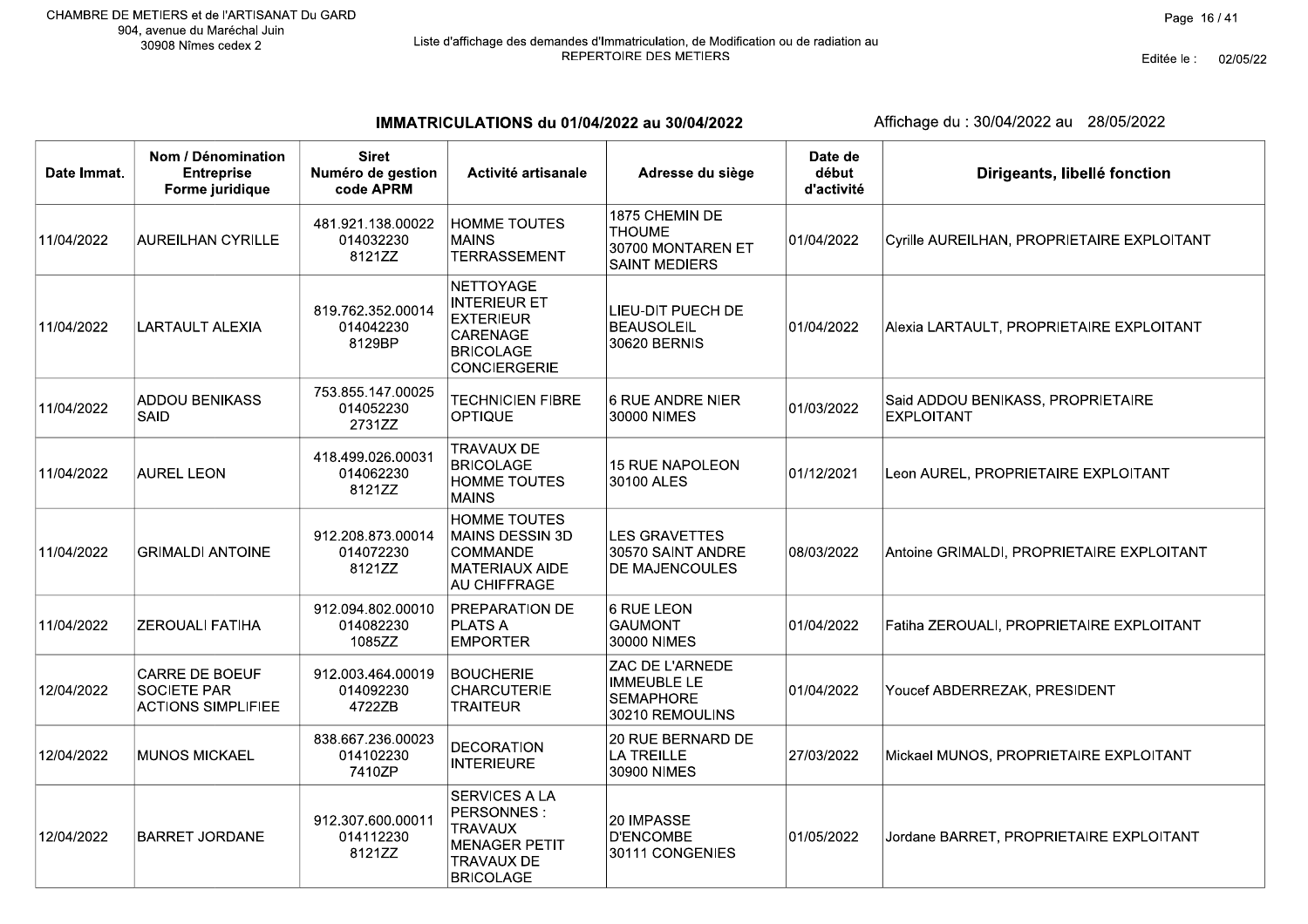Editée le : 02/05/22

IMMATRICULATIONS du 01/04/2022 au 30/04/2022

| Date Immat. | Nom / Dénomination<br><b>Entreprise</b><br>Forme juridique                          | <b>Siret</b><br>Numéro de gestion<br>code APRM | Activité artisanale                                                                                                                                                                    | Adresse du siège                                                                | Date de<br>début<br>d'activité | Dirigeants, libellé fonction                                |
|-------------|-------------------------------------------------------------------------------------|------------------------------------------------|----------------------------------------------------------------------------------------------------------------------------------------------------------------------------------------|---------------------------------------------------------------------------------|--------------------------------|-------------------------------------------------------------|
| 12/04/2022  | <b>SAUT CASSANDRE</b>                                                               | 912.295.888.00016<br>014122230<br>9602AB       | <b>COIFFURE A</b><br><b>DOMICILE</b>                                                                                                                                                   | 3 RUE DE LA<br><b>MAGNANERIE</b><br>30200 CODOLET                               | 21/03/2022                     | Cassandre SAUT, PROPRIETAIRE EXPLOITANT                     |
| 12/04/2022  | <b>LEGRAND PIERRE-</b><br><b>ERIK</b>                                               | 414.078.113.00027<br>014132230<br>8211ZP       | <b>SERVICES</b><br><b>ADMINISTRATIFS</b>                                                                                                                                               | 24 BOULEVARD<br>CHANZY<br>30390 ARAMON                                          | 07/04/2022                     | Pierre-Erik LEGRAND, PROPRIETAIRE EXPLOITANT                |
| 12/04/2022  | KHARTOUCH-<br><b>CANKUR IBRAHIM</b>                                                 | 912.241.213.00012<br>014142230<br>4399CZ       | <b>MACONNERIE</b><br><b>GENERALE NEUF</b><br>ET RENOVATION<br><b>GROS OEUVRE ET</b><br><b>SECOND OEUVRE</b><br>POSE DE<br><b>MENUISERIE</b><br><b>INTERIEUR ET</b><br><b>EXTERIEUR</b> | 98 RUE CARNOT<br>30600 VAUVERT                                                  | 14/03/2022                     | Ibrahim KHARTOUCH-CANKUR, PROPRIETAIRE<br><b>EXPLOITANT</b> |
| 12/04/2022  | <b>IZDEBSKI KACPER</b>                                                              | 912.268.802.00010<br>014152230<br>8121ZZ       | <b>HOMME TOUTES</b><br><b>MAINS</b>                                                                                                                                                    | RUE FAUBOURG DU<br><b>SOLEIL</b><br><b>APPARTEMENT 3</b><br>30100 ALÈS          | 01/03/2022                     | Kacper IZDEBSKI, PROPRIETAIRE EXPLOITANT                    |
| 12/04/2022  | <b>SARL NABAIS TP</b><br><b>SOCIETE A</b><br><b>RESPONSABILITE</b><br>LIMITEE       | 853.257.533.00010<br>014162230<br>4312BA       | <b>TRAVAUX DE</b><br>TERRASSEMENT,<br><b>TRAVAUX PUBLICS,</b><br><b>MACONNERIE</b><br><b>GENERALE, TOUT</b><br><b>ENROBE A LA</b><br><b>CHAUX</b>                                      | 1 TER CHEMIN DU<br><b>VINCINET</b><br>30700 MONTAREN ET<br><b>SAINT MEDIERS</b> | 16/08/2019                     | Remi DESSOMBZ, GERANT<br>Dorian LAURENT, GERANT             |
| 12/04/2022  | <b>JOVANOVICH</b><br><b>CONSTANTIN</b>                                              | 484.884.465.00010<br>014172230<br>8122ZZ       | <b>RAMONAGE</b>                                                                                                                                                                        | 65 CHEMIN DE<br><b>CHARPENAS</b><br>30900 NIMES                                 | 15/04/2022                     | Constantin JOVANOVICH, PROPRIETAIRE<br><b>EXPLOITANT</b>    |
| 12/04/2022  | <b>O'BARBER SHOP</b><br><b>SOCIETE A</b><br><b>RESPONSABILITE</b><br><b>LIMITEE</b> | 898.424.049.00010<br>014182230<br>9602AA       | <b>SALON DE</b><br><b>COIFFURE</b>                                                                                                                                                     | 38 BOULEVARD JEAN<br><b>JAURES</b><br>30900 NIMES                               | 01/04/2021                     | Hommad TALHAOUI, GERANT<br>El Mostapha EL HAIL, GERANT      |
| 12/04/2022  | <b>MARIN LUDOVIC</b>                                                                | 912.242.112.00015<br>014192230<br>4399CZ       | <b>MACONNERIE</b><br><b>GENERALE</b>                                                                                                                                                   | ROUTE D AVIGNON<br><b>QUARTIER LA</b><br><b>PONCHE</b><br>30320 MARGUERITTES    | 01/04/2022                     | Ludovic MARIN, PROPRIETAIRE EXPLOITANT                      |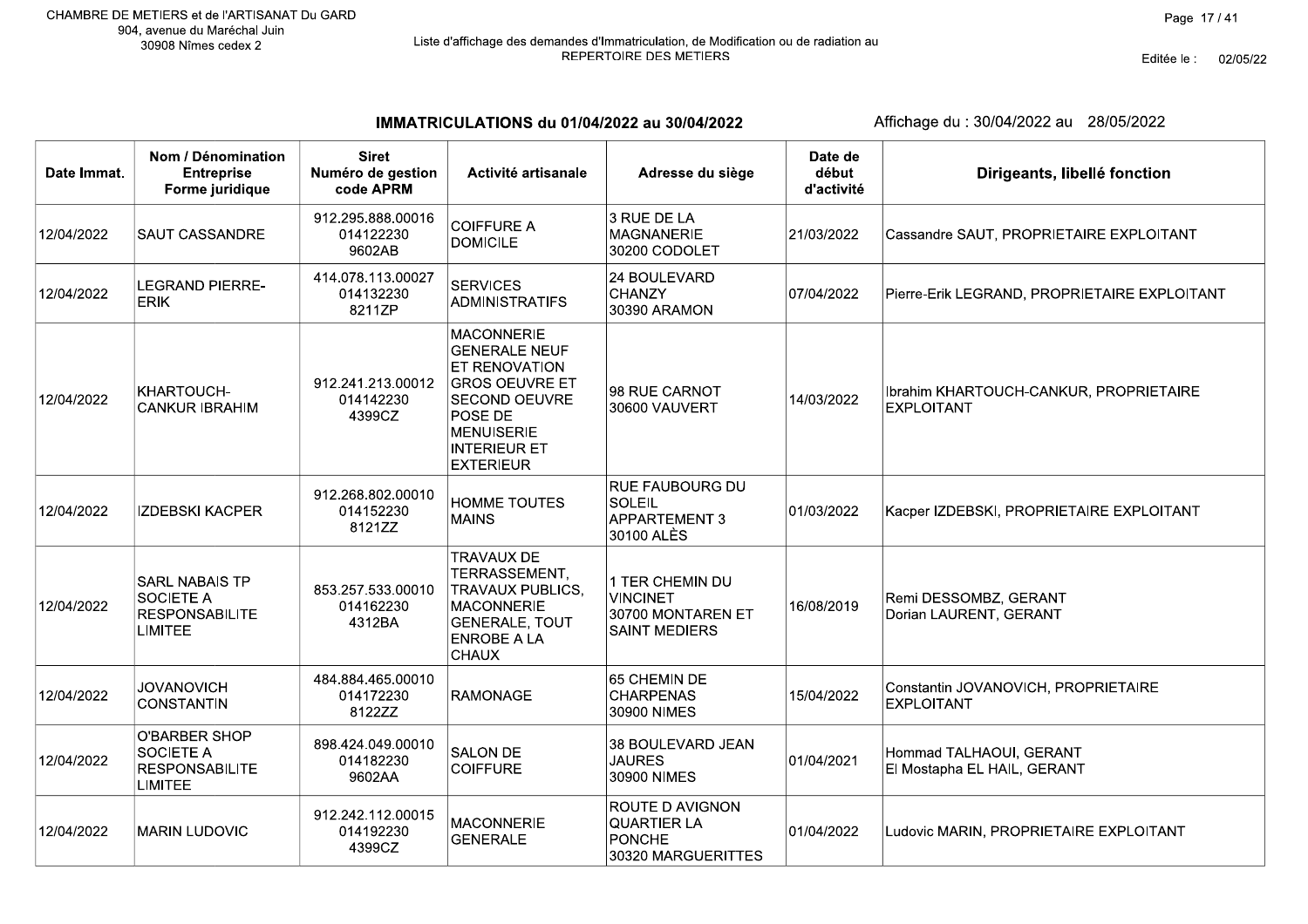Editée le : 02/05/22

IMMATRICULATIONS du 01/04/2022 au 30/04/2022

| Date Immat. | Nom / Dénomination<br><b>Entreprise</b><br>Forme juridique | <b>Siret</b><br>Numéro de gestion<br>code APRM | Activité artisanale                                                                                                                         | Adresse du siège                                                             | Date de<br>début<br>d'activité | Dirigeants, libellé fonction                               |
|-------------|------------------------------------------------------------|------------------------------------------------|---------------------------------------------------------------------------------------------------------------------------------------------|------------------------------------------------------------------------------|--------------------------------|------------------------------------------------------------|
| 12/04/2022  | <b>LACROIX LUC</b>                                         | 510.890.049.00024<br>014202230<br>3314ZZ       | <b>REPARATION</b><br><b>D'EQUIPEMENTS</b><br><b>ELECTRIQUES</b>                                                                             | <b>HAMEAU DE</b><br><b>CAUVESSARGUES</b><br>30260 LIOUC                      | 01/03/2022                     | Luc LACROIX, PROPRIETAIRE EXPLOITANT                       |
| 12/04/2022  | ALLARD LUDOVIC                                             | 537.787.954.00024<br>014212230<br>4334ZC       | <b>PEINTRE</b><br><b>DECORATEUR</b>                                                                                                         | <b>14 IMPASSE LES</b><br><b>BLEUETS</b><br>30150 ROQUEMAURE                  | 15/04/2022                     | Ludovic ALLARD, PROPRIETAIRE EXPLOITANT                    |
| 12/04/2022  | <b>COULOMB CEDRIC</b>                                      | 911.600.559.00015<br>014222230<br>2920ZB       | AMENAGEMENT DE<br><b>VEHICULES DE</b><br><b>LOISIRS</b><br>(EQUIPEMENT<br>MOBILIER)                                                         | 1311 IMPASSE DES<br><b>VIOLETTES</b><br>30150 ROQUEMAURE                     | 01/04/2022                     | Cedric COULOMB, PROPRIETAIRE EXPLOITANT                    |
| 12/04/2022  | <b>GIRARD VIRGIL</b>                                       | 835.294.745.00020<br>014232230<br>3102ZZ       | <b>FABRICATION DE</b><br><b>MOBILIER EN ACIER</b><br>ET BOIS                                                                                | <b>CHEMIN DES MEULES</b><br>LOTISSEMENT LE<br><b>VERGER</b><br>30260 GAILHAN | 01/03/2022                     | Virgil GIRARD, PROPRIETAIRE EXPLOITANT                     |
| 12/04/2022  | LOUIS DIT CHOLLET<br><b>KELLY</b>                          | 911.318.970.00017<br>014242230<br>9602AA       | <b>COIFFURE EN</b><br><b>SALON</b>                                                                                                          | 355 CHEMIN DE<br><b>CROUPILLAC</b><br>30100 ALÈS                             | 01/03/2022                     | Kelly LOUIS DIT CHOLLET, PROPRIETAIRE<br><b>EXPLOITANT</b> |
| 12/04/2022  | MECHTOUF YCHAM                                             | 831.022.496.00028<br>014252230<br>4322AZ       | <b>PLOMBERIE</b><br>CHAUFFAGE<br><b>VENTILATION</b>                                                                                         | 23 RUE DHUODA<br>30900 NIMES                                                 | 01/04/2022                     | Ycham MECHTOUF, PROPRIETAIRE EXPLOITANT                    |
| 12/04/2022  | <b>COLLIGNON</b><br><b>CHRISTOPHE</b>                      | 439.201.351.00038<br>014262230<br>4399CZ       | <b>MACONNERIE</b><br><b>GENERALE, POSE</b><br>DE PLAQUES DE<br>PLATRE, POSE DE<br><b>REVETEMENTS DE</b><br>SOLS ET MURS,<br><b>PEINTURE</b> | 253 CHEMIN DU GRES<br>30350 AIGREMONT                                        | 01/03/2022                     | Christophe COLLIGNON, PROPRIETAIRE<br><b>EXPLOITANT</b>    |
| 12/04/2022  | EL MASBAHI ADIL                                            | 911.656.502.00018<br>014272230<br>4321AB       | <b>ELECTRICITE</b><br>GENERALE,<br>NETTOYAGE DE<br><b>PISCINES</b>                                                                          | 87 B ROUTE DE SAUVE<br>30900 NIMES                                           | 14/03/2022                     | Adil EL MASBAHI, PROPRIETAIRE EXPLOITANT                   |
| 12/04/2022  | <b>PERRIN</b><br><b>FREDERIQUE</b>                         | 911.683.233.00017<br>014292230<br>8129BP       | <b>PETITS TRAVAUX</b><br>DE BRICOLAGE,<br><b>DECORATION</b>                                                                                 | 419 E CHEMIN DU MAS<br>DE LA CORSE<br>30360 VEZENOBRES                       | 01/04/2022                     | Frederique PERRIN, PROPRIETAIRE EXPLOITANT                 |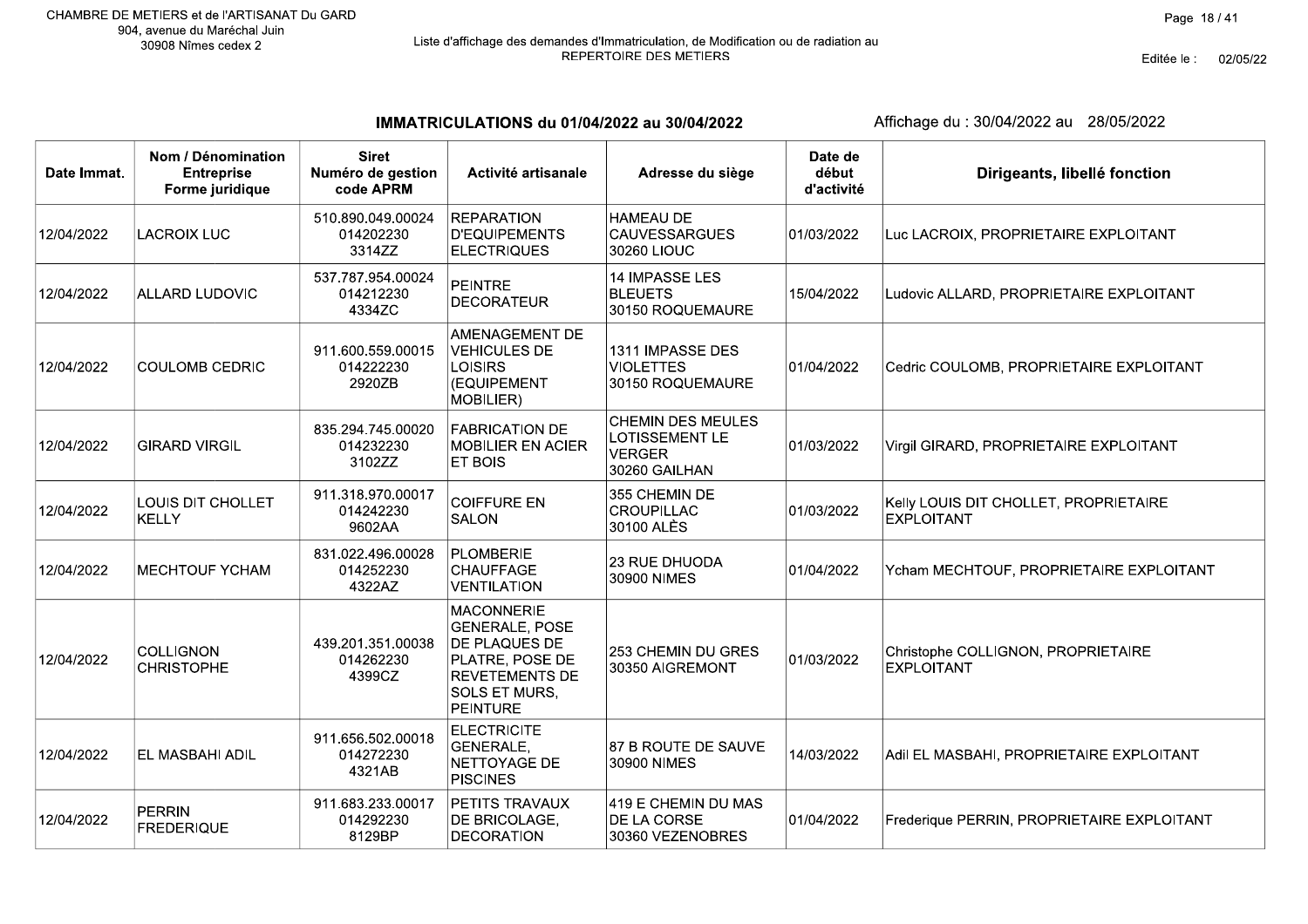## Liste d'affichage des demandes d'Immatriculation, de Modification ou de radiation au<br>REPERTOIRE DES METIERS

IMMATRICULATIONS du 01/04/2022 au 30/04/2022

| Date Immat. | Nom / Dénomination<br><b>Entreprise</b><br>Forme juridique | <b>Siret</b><br>Numéro de gestion<br>code APRM | Activité artisanale                                                                                           | Adresse du siège                                                                       | Date de<br>début<br>d'activité | Dirigeants, libellé fonction                                |
|-------------|------------------------------------------------------------|------------------------------------------------|---------------------------------------------------------------------------------------------------------------|----------------------------------------------------------------------------------------|--------------------------------|-------------------------------------------------------------|
| 12/04/2022  | <b>DEHOUCK JEAN-</b><br><b>CLAUDE</b>                      | 404.750.499.00075<br>014302230<br>8129BP       | PETITS TRAVAUX<br>DE BRICOLAGE DIT<br><b>HOMME TOUTES</b><br><b>MAINS</b>                                     | 5 IMPASSE DES<br><b>CYPRES</b><br>30700<br><b>ARPAILLARGUES ET</b><br><b>AUREILLAC</b> | 14/03/2022                     | Jean-Claude DEHOUCK, PROPRIETAIRE<br><b>EXPLOITANT</b>      |
| 12/04/2022  | <b>CARTILLIER ROBERT</b>                                   | 911.647.683.00018<br>014312230<br>4329AZ       | RAVALEMENT DE<br><b>FACADES</b>                                                                               | 10 RUE CANNAU<br>30140 ANDUZE                                                          | 09/02/2022                     | Robert CARTILLIER, PROPRIETAIRE EXPLOITANT                  |
| 12/04/2022  | DI IORIO MARYLIN                                           | 532.691.755.00047<br>014322230<br>9602AB       | <b>COIFFURE A</b><br><b>DOMICILE ET EN</b><br><b>SALON</b>                                                    | 117 A CHEMIN DE LA<br><b>COMBE DE TRIAL</b><br>30300 BEAUCAIRE                         | 31/12/2021                     | Marylin DI IORIO, PROPRIETAIRE EXPLOITANT                   |
| 13/04/2022  | PANTEL STEPHAN                                             | 437.714.264.00011<br>014332230<br>4322BA       | <b>INSTALLATION</b><br><b>REPARATION EN</b><br><b>CLIMATISATION</b><br><b>ELECTRICITE</b><br><b>CHAUFFAGE</b> | 840 ROUTE DE<br><b>DRULHES</b><br>30520 SAINT MARTIN<br>DE VALGALGUES                  | 01/04/2022                     | Stephan PANTEL, PROPRIETAIRE EXPLOITANT                     |
| 13/04/2022  | SOULE QUENTIN                                              | 911.907.988.00016<br>014342230<br>4339ZZ       | <b>MACONNERIE</b><br>PAYSAGERE                                                                                | 26 RUE CITE FOULC<br>30000 NIMES                                                       | 17/03/2022                     | Quentin SOULE, PROPRIETAIRE EXPLOITANT                      |
| 13/04/2022  | <b>GNAN ELENA</b>                                          | 839.446.127.00020<br>014352230<br>5610CR       | <b>FABRICATION DE</b><br><b>CREPES</b>                                                                        | 28 ROUTE DE SAINT<br><b>JEAN</b><br>30124 L ESTRECHURE                                 | 26/02/2022                     | Elena GNAN, PROPRIETAIRE EXPLOITANT                         |
| 13/04/2022  | AUBRY-LACHAINAYE<br><b>TRISTAN</b>                         | 528.131.303.00026<br>014362230<br>4322AZ       | PLOMBERIE,<br>CHAUFFAGE,<br>ELECTRICITE,<br><b>ERNEGIES</b><br><b>RENOUVELABLES</b>                           | 260 ROUTE DE<br><b>GOUDARGUES</b><br>30200 SAINT LAURENT<br>DE CARNOLS                 | 14/03/2022                     | Tristan AUBRY-LACHAINAYE, PROPRIETAIRE<br><b>EXPLOITANT</b> |
| 13/04/2022  | <b>BOLIVAR MARINA</b>                                      | 911.995.918.00016<br>014372230<br>9602BB       | EPILATIONS, SOINS<br>VISAGE ET CORPS.<br>MAQUILLAGE<br>PERMANENT,<br><b>ONGLERIE</b>                          | 100 IMPASSE DES<br><b>CIGALES</b><br>30210 VERS PONT DU<br><b>GARD</b>                 | 04/04/2022                     | Marina BOLIVAR, PROPRIETAIRE EXPLOITANT                     |
| 13/04/2022  | <b>CHARANE WILLEM</b>                                      | 911.998.755.00019<br>014382230<br>4332AB       | POSE DE<br><b>MENUISERIE ALU</b><br><b>BOIS PVC</b>                                                           | 14 ROUTE DE LYON<br>RD 6086<br>30210 POUZILHAC                                         | 14/02/2022                     | Willem CHARANE, PROPRIETAIRE EXPLOITANT                     |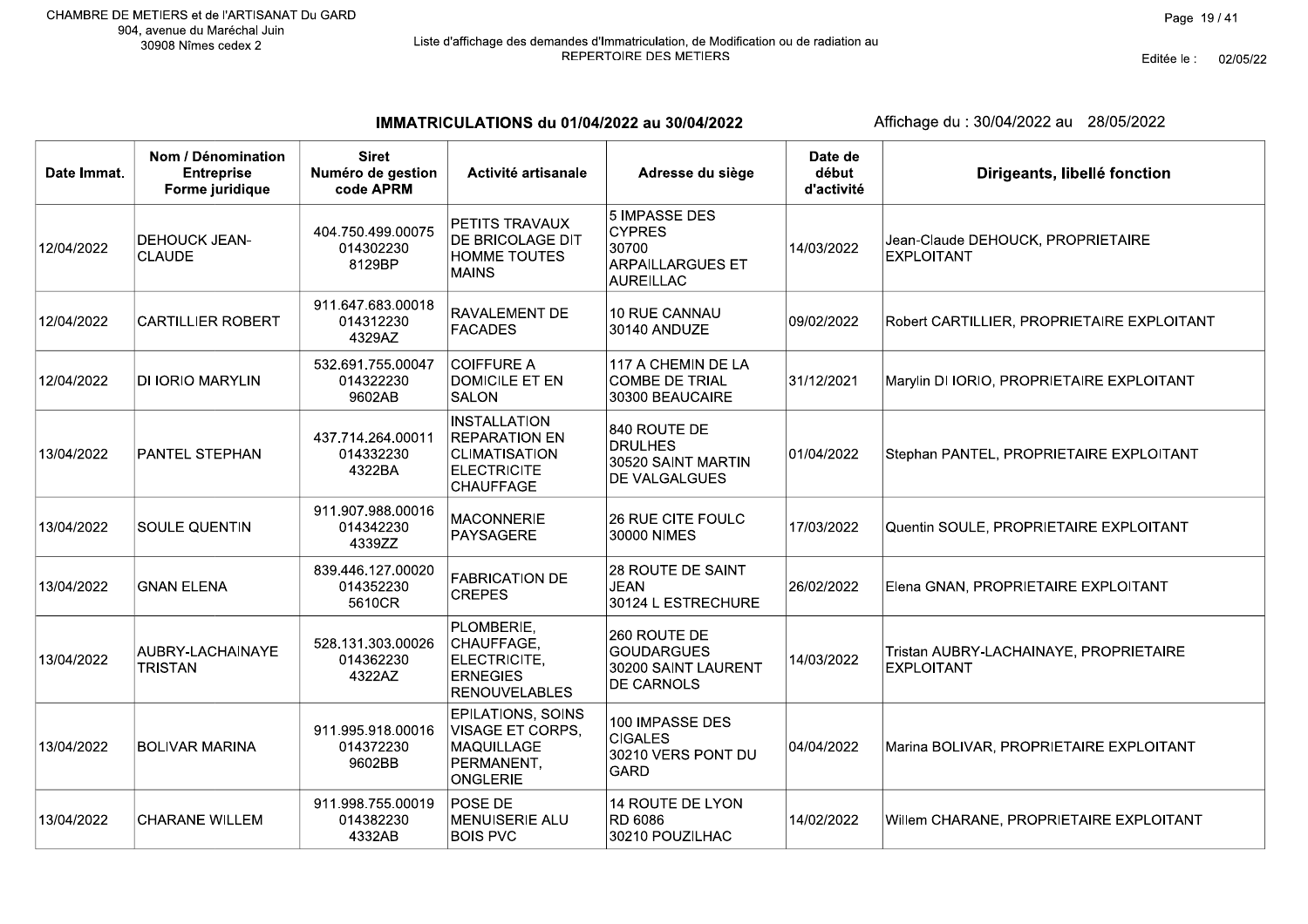# Liste d'affichage des demandes d'Immatriculation, de Modification ou de radiation au<br>REPERTOIRE DES METIERS

Editée le : 02/05/22

IMMATRICULATIONS du 01/04/2022 au 30/04/2022

| Date Immat. | Nom / Dénomination<br><b>Entreprise</b><br>Forme juridique | <b>Siret</b><br>Numéro de gestion<br>code APRM | Activité artisanale                                                                                               | Adresse du siège                                                                       | Date de<br>début<br>d'activité | Dirigeants, libellé fonction                                      |
|-------------|------------------------------------------------------------|------------------------------------------------|-------------------------------------------------------------------------------------------------------------------|----------------------------------------------------------------------------------------|--------------------------------|-------------------------------------------------------------------|
| 13/04/2022  | <b>DELAMARRE</b><br><b>RACHEL</b>                          | 880.872.510.00016<br>014392230<br>5610CR       | PREPARATION DE<br><b>PLATS A</b><br>EMPORTER,<br>SNACK, TRAITEUR                                                  | 1 RUE DU CHEVALIER<br><b>DEFFERRE</b><br>30660 GALLARGUES<br>LE MONTUEUX               | 21/03/2022                     | Rachel DELAMARRE, PROPRIETAIRE EXPLOITANT                         |
| 13/04/2022  | <b>NAVARO ANDRE</b>                                        | 912.081.007.00011<br>014402230<br>4399CZ       | <b>TRAVAUX PUBLICS,</b><br>MACONNERIE ET<br>REN, OVATION,<br>VRD,<br>CHAUDRONNERIE,<br><b>METALLERIE</b>          | 5 PLACE DU LAVOIR<br>30650 ROCHEFORT DU<br><b>GARD</b>                                 | 04/04/2022                     | Andre NAVARO, PROPRIETAIRE EXPLOITANT                             |
| 13/04/2022  | THEOPHILE-<br><b>BRUNETEAU</b><br><b>STEVEN</b>            | 912.095.841.00017<br>014412230<br>4332BB       | METALLERIE,<br>SERRURERIE,<br><b>SOUDURE</b>                                                                      | <b>ROUTE</b><br><b>DEPARTEMENTALE</b><br>6113<br>KM <sub>6</sub><br>30230 BOUILLARGUES | 01/03/2022                     | Steven THEOPHILE-BRUNETEAU, PROPRIETAIRE<br>EXPLOITANT            |
| 13/04/2022  | <b>JUAREZ BASTIEN</b>                                      | 912.157.419.00017<br>014422230<br>4312BA       | TERRASSEMENT,<br>MACONNERIE, VRD<br>(SECTEUR PRIVE)                                                               | 145 CHEMIN DE LA<br><b>TOUR VIEILLE</b><br>30100 ALES                                  | 05/04/2022                     | Bastien JUAREZ, PROPRIETAIRE EXPLOITANT                           |
| 13/04/2022  | RASTOLL JONATHAN                                           | 522.560.366.00026<br>014432230<br>8129BP       | PETITS TRAVAUX<br>DE BRICOLAGE :<br><b>MONTAGE DE</b><br>MEUBLE, CHANGER<br>AMPOULE, POSER<br><b>DES ETAGERES</b> | 2 IMPASSE DU THYM<br>30640 BEAUVOISIN                                                  | 01/03/2022                     | Jonathan RASTOLL, PROPRIETAIRE EXPLOITANT                         |
| 13/04/2022  | <b>MEYNIER DE</b><br><b>SALINELLES</b><br><b>MARYLINE</b>  | 507.929.362.00022<br>014442230<br>9602BB       | <b>SOINS</b><br><b>ESTHETIQUES</b>                                                                                | 183 RUE DE LA<br><b>CHICANETTE</b><br>30640 BEAUVOISIN                                 | 01/04/2022                     | Maryline MEYNIER DE SALINELLES, PROPRIETAIRE<br><b>EXPLOITANT</b> |
| 13/04/2022  | <b>ZAID IDIR</b>                                           | 514.961.390.00036<br>014452230<br>5610CQ       | <b>SNACK</b><br>PREPARATION DE<br><b>PLATS A</b><br><b>EMPORTER</b>                                               | 12 RUE SAINTE BARBE<br>30110 LA GRAND<br>COMBE                                         | 06/04/2022                     | Idir ZAID, PROPRIETAIRE EXPLOITANT                                |
| 13/04/2022  | <b>MOREL NICOLAS</b>                                       | 805.357.753.00039<br>014462230<br>8121ZZ       | NETTOYAGE DE<br><b>FACADES</b>                                                                                    | 9 RUE JACQUES<br><b>DEBORDE</b><br>30500 SAINT AMBROIX                                 | 16/03/2022                     | Nicolas MOREL, PROPRIETAIRE EXPLOITANT                            |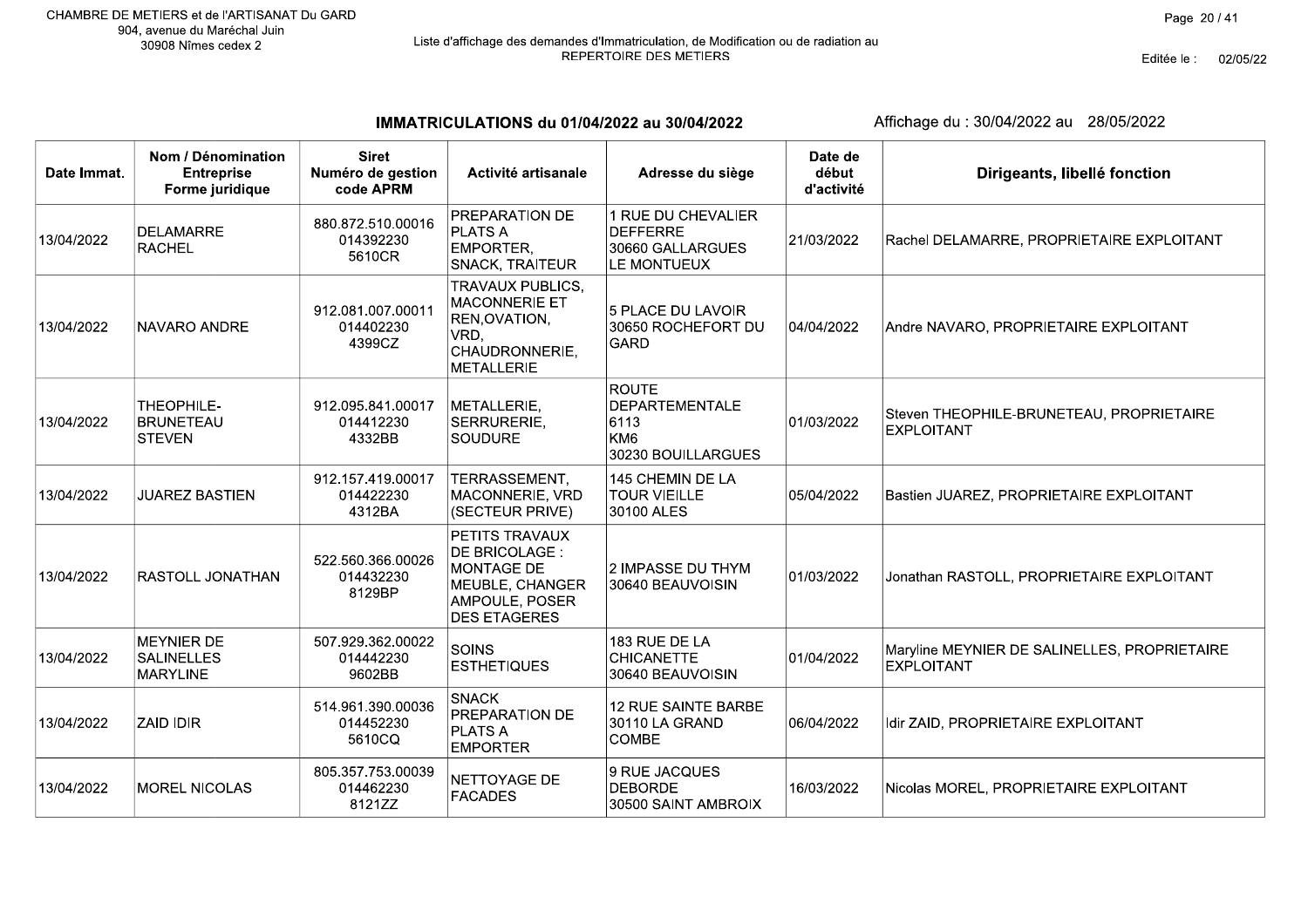Editée le : 02/05/22

IMMATRICULATIONS du 01/04/2022 au 30/04/2022

| Date Immat. | Nom / Dénomination<br><b>Entreprise</b><br>Forme juridique | <b>Siret</b><br>Numéro de gestion<br>code APRM | Activité artisanale                                                                                   | Adresse du siège                                          | Date de<br>début<br>d'activité | Dirigeants, libellé fonction                             |
|-------------|------------------------------------------------------------|------------------------------------------------|-------------------------------------------------------------------------------------------------------|-----------------------------------------------------------|--------------------------------|----------------------------------------------------------|
| 13/04/2022  | <b>LOPEZ PATRICK</b>                                       | 911.379.618.00018<br>014472230<br>7420ZR       | <b>REPORTAGE</b><br>PHOTOGRAPHIQUE<br>S PRIVES ET<br><b>PROFESSIONNELS</b> ,<br><b>SHOOTING PHOTO</b> | 34 BOULEVARD<br><b>CHANZY</b><br>30800 SAINT GILLES       | 20/02/2022                     | Patrick LOPEZ, PROPRIETAIRE EXPLOITANT                   |
| 13/04/2022  | PICHON FABIEN                                              | 911.470.078.00013<br>014482230<br>5610CR       | <b>PREPARATION DE</b><br><b>PLATS A</b><br><b>EMPORTER, FOOD</b><br><b>TRUCKS</b>                     | 11 RUE DES<br><b>BOISSELIERS</b><br>30610 SAUVE           | 01/04/2022                     | Fabien PICHON, PROPRIETAIRE EXPLOITANT                   |
| 13/04/2022  | <b>VORACHAK EMILIE</b>                                     | 911.448.389.00013<br>014492230<br>8121ZZ       | NETTOYAGE DE<br><b>LOCAUX</b><br>PROFESSIONNELS<br><b>ET PARTICULIERS</b>                             | 55 CHEMIN DU PUITS<br>DE GUIRAUD<br>30190 LA ROUVIERE     | 01/04/2022                     | Emilie VORACHAK, PROPRIETAIRE EXPLOITANT                 |
| 13/04/2022  | <b>DEBIANE YAHIYA</b>                                      | 903.572.816.00010<br>014502230<br>9529ZF       | <b>TRAVAUX DE</b><br><b>BRICOLAGE DIT</b><br><b>HOMME TOUTES</b><br><b>MAINS</b>                      | 17 B CHEMIN DES<br><b>CARREIRASSES</b><br>30260 CRESPIAN  | 01/04/2022                     | Yahiya DEBIANE, PROPRIETAIRE EXPLOITANT                  |
| 13/04/2022  | <b>GABRIELE HENRI-</b><br><b>PIERRE</b>                    | 810.372.235.00020<br>014512230<br>4520AC       | <b>CARROSSERIE ET</b><br>PEINTURE<br>AUTOMOBILE,<br>POSE DE FILMS                                     | 80 RUE DE BROUZEN<br>30100 ALES                           | 01/04/2022                     | Henri-Pierre GABRIELE, PROPRIETAIRE<br><b>EXPLOITANT</b> |
| 13/04/2022  | <b>GIRARD</b><br><b>JACQUELINE</b>                         | 911.668.549.00015<br>014522230<br>1392ZC       | <b>FABRICATION</b><br><b>D'ARTICLES EN</b><br><b>MATIERE TEXTILE</b>                                  | 1 RUE DU TONNELET<br>30350 SAINT BENEZET                  | 02/03/2022                     | Jacqueline GIRARD, PROPRIETAIRE EXPLOITANT               |
| 13/04/2022  | <b>ROSSE MISAKO</b>                                        | 911.735.132.00019<br>014532230<br>5610CQ       | <b>PREPARATION DE</b><br><b>PLATS CUISINES A</b><br><b>EMPORTER</b>                                   | 1502 ROUTE DE LA<br>MERLIÈRE<br>30120 LE VIGAN            | 08/02/2022                     | Misako ROSSE, PROPRIETAIRE EXPLOITANT                    |
| 13/04/2022  | <b>SWALE STEPHANE</b>                                      | 798.801.353.00045<br>014542230<br>4321AB       | <b>TRAVAUX</b><br><b>D'ELECTRICITE EN</b><br>BATIMENT                                                 | 12 RUE SAINT<br><b>BOUDOU</b><br>30620 UCHAUD             | 01/03/2022                     | Stephane SWALE, PROPRIETAIRE EXPLOITANT                  |
| 13/04/2022  | PERBAL SYLVAIN                                             | 510.907.934.00051<br>014552230<br>4520AB       | <b>REPARATION DE</b><br><b>VEHICULES</b><br><b>AUTOMOBILES</b>                                        | 10 ROUTE DE ST<br><b>HIPPOLYTE DU FORT</b><br>30610 SAUVE | 01/04/2022                     | Sylvain PERBAL, PROPRIETAIRE EXPLOITANT                  |
| 13/04/2022  | <b>CHILLES MELANIE</b>                                     | 521.602.391.00026<br>014562230<br>9602BB       | SOINS<br><b>ESTHETIQUES ET</b><br><b>MASSAGE A</b><br><b>DOMICILE</b>                                 | 1301 CHEMIN DE<br><b>SOUS FONT DAME</b><br>30900 NIMES    | 07/03/2022                     | Melanie CHILLES, PROPRIETAIRE EXPLOITANT                 |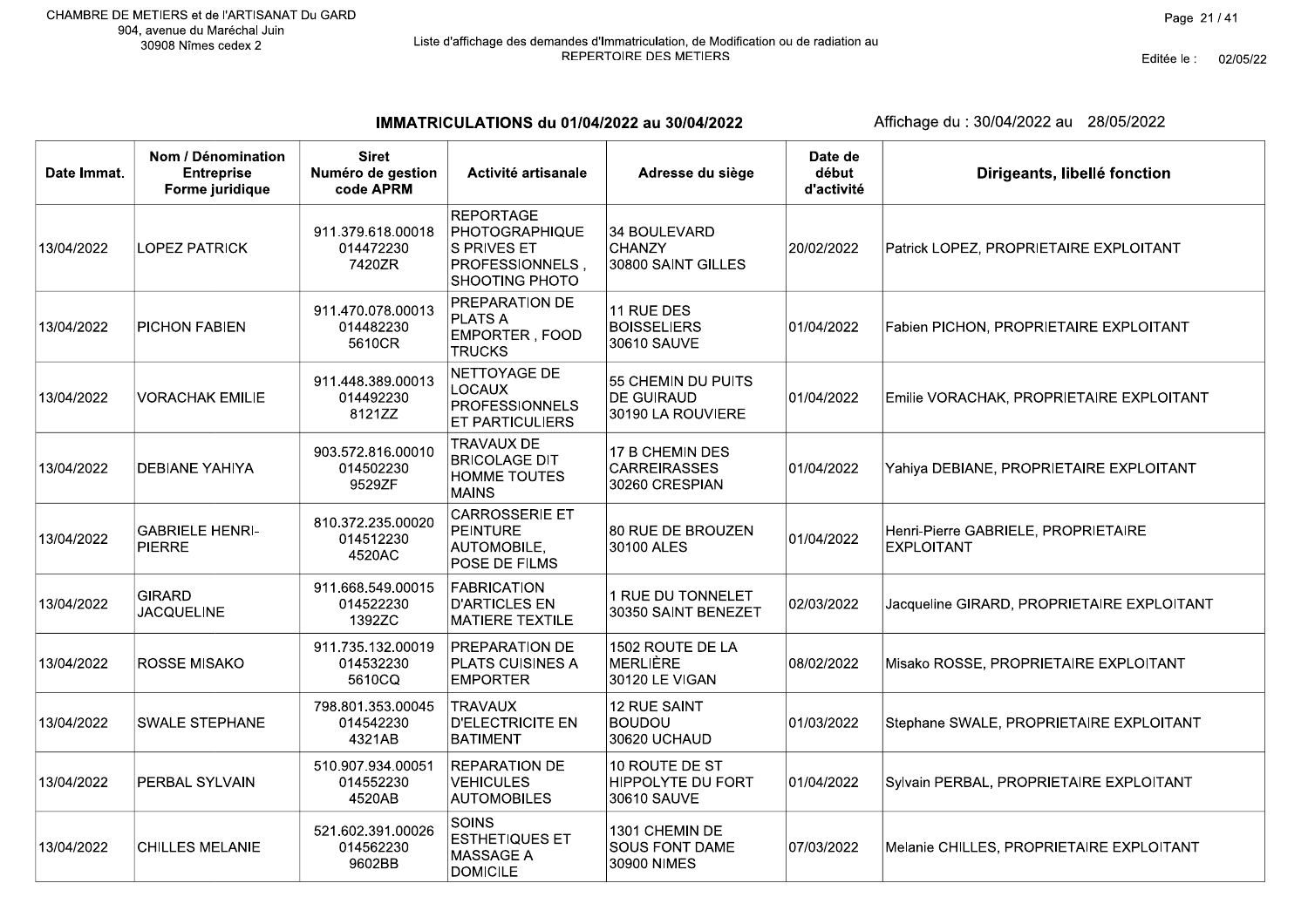Editée le : 02/05/22

IMMATRICULATIONS du 01/04/2022 au 30/04/2022

| Date Immat. | Nom / Dénomination<br><b>Entreprise</b><br>Forme juridique                                            | <b>Siret</b><br>Numéro de gestion<br>code APRM | Activité artisanale                                                                                                                                    | Adresse du siège                                                                | Date de<br>début<br>d'activité | Dirigeants, libellé fonction                             |
|-------------|-------------------------------------------------------------------------------------------------------|------------------------------------------------|--------------------------------------------------------------------------------------------------------------------------------------------------------|---------------------------------------------------------------------------------|--------------------------------|----------------------------------------------------------|
| 13/04/2022  | <b>ETTOUMI NABIL</b>                                                                                  | 911.891.323.00014<br>014572230<br>4321AB       | <b>TRAVAUX</b><br><b>D'INSTALLATION</b><br><b>ELECTRIQUE</b>                                                                                           | 7 RUE PASTEUR<br>30220 AIGUES-<br><b>MORTES</b>                                 | 16/02/2022                     | Nabil ETTOUMI, PROPRIETAIRE EXPLOITANT                   |
| 13/04/2022  | <b>BLUCHEAU JOHN</b>                                                                                  | 911.888.675.00012<br>014582230<br>9511ZZ       | <b>REPARATION ET</b><br><b>ENTRETIEN</b><br><b>D'EQUIPEMENTS</b><br><b>INFORMATIQUES</b>                                                               | 3 TRAVERSE DES<br><b>CHASSELAS</b><br><b>BAT B APT 24</b><br>30800 SAINT GILLES | 09/02/2022                     | John BLUCHEAU, PROPRIETAIRE EXPLOITANT                   |
| 13/04/2022  | <b>ROUDIL BORIS</b>                                                                                   | 911.888.014.00014<br>014592230<br>9529ZF       | <b>TRAVAUX DE PETIT</b><br><b>BRICOLAGEET DE</b><br><b>JARDINAGE</b>                                                                                   | 68 CHEMIN DE LA<br><b>ROUVEYRETTE</b><br>30200 SAINT LAURENT<br>DE CARNOLS      | 21/02/2022                     | Boris ROUDIL, PROPRIETAIRE EXPLOITANT                    |
| 13/04/2022  | <b>PANTOUSTIER</b><br><b>ALEXANDRA</b>                                                                | 911.897.247.00019<br>014602230<br>9602AB       | <b>COIFFURE A</b><br><b>DOMICILE</b>                                                                                                                   | 131 RUE DE LA<br><b>RIVIERETTE</b><br>30350 CANAULES ET<br><b>ARGENTIERES</b>   | 01/04/2022                     | Alexandra PANTOUSTIER, PROPRIETAIRE<br><b>EXPLOITANT</b> |
| 13/04/2022  | RINAUDO FABIO                                                                                         | 880.522.842.00025<br>014612230<br>4520AA       | <b>REPARATION ET</b><br><b>ENTRETIEN DE</b><br><b>VEHICULES</b><br><b>AUTOMOBILES</b>                                                                  | 71 IMPASSE DE<br>PASCALET<br>30310 VERGEZE                                      | 11/04/2022                     | Fabio RINAUDO, PROPRIETAIRE EXPLOITANT                   |
| 13/04/2022  | <b>COUVERTURE</b><br><b>TOITURE ISOLATION</b><br>SOCIETE A<br><b>RESPONSABILITE</b><br><b>LIMITEE</b> | 900.648.692.00011<br>014622230<br>4391BZ       | <b>TRAVAUX DE</b><br>CHARPENTE,<br>COUVERTURE,<br>TOITURE, ISOLATIO<br>N.                                                                              | 42 RUE DE LA<br><b>POUZARENQUE</b><br>30100 ALES                                | 01/06/2021                     | Iris ALLOUARD, GERANT                                    |
| 13/04/2022  | <b>MAISON KYARA</b><br><b>SOCIETE PAR</b><br><b>ACTIONS SIMPLIFIEE</b>                                | 844.685.206.00030<br>014632230<br>9602BA       | <b>SOINS</b><br><b>ESTHETIQUES</b>                                                                                                                     | 18 RUE D AVEJAN<br>30700 UZES                                                   | 30/07/2021                     | Margaux LACOMBE, PRESIDENT                               |
| 13/04/2022  | <b>VUCHE PIERRE</b>                                                                                   | 912.262.862.00010<br>014652230<br>2571ZZ       | <b>COUTELLERIE</b><br><b>REALISATION ET</b><br><b>VENTE DE</b><br><b>COUTEAUX</b><br><b>ENTIEREMENT FAIT</b><br>A LA MAIN OBJETS<br><b>FORGES MAIN</b> | <b>CAMPING LA</b><br>CHATAIGNERAIE<br>30450 GENOLHAC                            | 01/04/2022                     | Pierre VUCHE, PROPRIETAIRE EXPLOITANT                    |
| 13/04/2022  | COPPOLA JOHANNA                                                                                       | 881.046.114.00024<br>014662230<br>1392ZC       | <b>FABRICATION D</b><br><b>ARTICLES EN</b><br><b>MATIERE TEXTILE</b>                                                                                   | 60 IMPASSE DU MILAN<br>30000 NIMES                                              | 22/04/2022                     | Johanna COPPOLA, PROPRIETAIRE EXPLOITANT                 |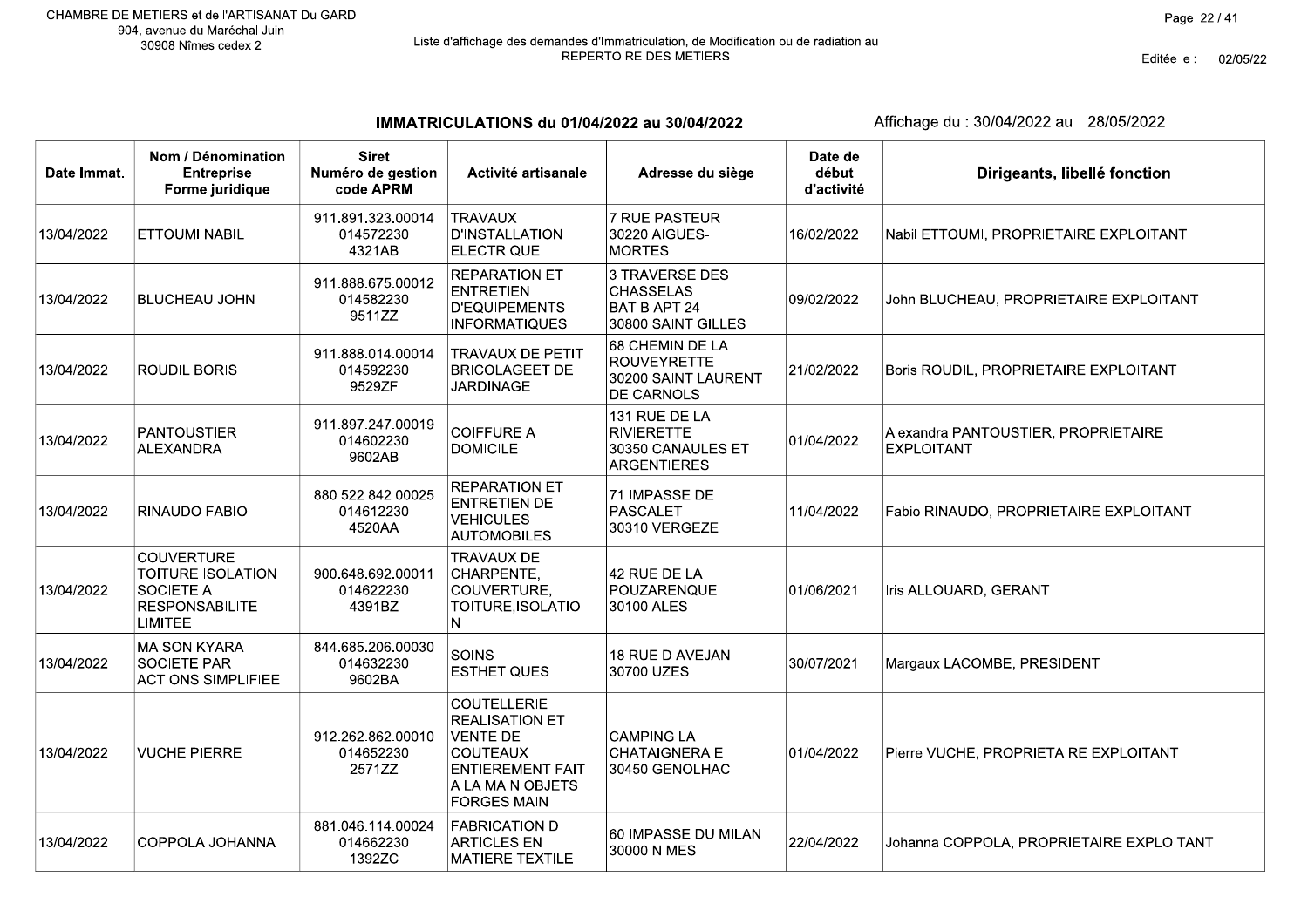# Liste d'affichage des demandes d'Immatriculation, de Modification ou de radiation au<br>REPERTOIRE DES METIERS

Editée le : 02/05/22

IMMATRICULATIONS du 01/04/2022 au 30/04/2022

| Date Immat. | Nom / Dénomination<br><b>Entreprise</b><br>Forme juridique                           | <b>Siret</b><br>Numéro de gestion<br>code APRM | Activité artisanale                                                                                                                                                                                                               | Adresse du siège                                                                                         | Date de<br>début<br>d'activité | Dirigeants, libellé fonction                          |
|-------------|--------------------------------------------------------------------------------------|------------------------------------------------|-----------------------------------------------------------------------------------------------------------------------------------------------------------------------------------------------------------------------------------|----------------------------------------------------------------------------------------------------------|--------------------------------|-------------------------------------------------------|
| 13/04/2022  | <b>MAILLET GLADYS</b>                                                                | 912.268.810.00013<br>014672230<br>9609ZP       | TOILETTEUR CANIN                                                                                                                                                                                                                  | 1128 B CHEMIN DE<br><b>BRUEGES</b><br>30100 ALES                                                         | 16/04/2022                     | Gladys MAILLET, PROPRIETAIRE EXPLOITANT               |
| 13/04/2022  | <b>RDISSI RAMZI</b>                                                                  | 533.729.612.00028<br>014682230<br>8121ZZ       | NETTOYAGE DE<br>LOCAUX ET DE<br><b>BIENS</b>                                                                                                                                                                                      | 2 RUE DE LA CAVE<br>30620 AUBORD                                                                         | 01/04/2022                     | Ramzi RDISSI, PROPRIETAIRE EXPLOITANT                 |
| 13/04/2022  | PUECH CHLOE                                                                          | 912.247.665.00017<br>014692230<br>9602BB       | <b>PROTHESIE</b><br><b>ONGULAIRE SANS</b><br><b>MANUCURE</b>                                                                                                                                                                      | 312 CHEMIN DE LA<br><b>MALLE VIRADE</b><br>30250 SOMMIERES                                               | 01/03/2022                     | Chloe PUECH, PROPRIETAIRE EXPLOITANT                  |
| 13/04/2022  | <b>BRUNNER JEROME</b>                                                                | 828.213.793.00023<br>014702230<br>4399CZ       | <b>MACONNERIE</b><br><b>GENERALE</b>                                                                                                                                                                                              | 25 ROUTE DE NIMES<br>30420 CALVISSON                                                                     | 27/09/2021                     | Jerome BRUNNER, PROPRIETAIRE EXPLOITANT               |
| 13/04/2022  | <b>LESPINASSE</b><br><b>VINCENT</b>                                                  | 910.701.861.00015<br>014712230<br>9524ZZ       | REPARATION DE<br><b>MEUBLES</b>                                                                                                                                                                                                   | 6 ROUTE DE NIMES<br>30700<br>SANILHACSAGRIES                                                             | 01/03/2022                     | Vincent LESPINASSE, PROPRIETAIRE EXPLOITANT           |
| 13/04/2022  | <b>LIOURE SEBASTIEN</b>                                                              | 912.268.836.00018<br>014722230<br>9529ZF       | <b>TRAVAUX DE PETIT</b><br><b>BRICOLAGE</b>                                                                                                                                                                                       | 200 IMPASSE DE L<br><b>ESCORAILLE</b><br>30126 SAINT-<br>LAURENT-DES-<br><b>ARBRES</b>                   | 01/03/2022                     | Sebastien LIOURE, PROPRIETAIRE EXPLOITANT             |
| 13/04/2022  | LAFFARGUE<br><b>STEPHANE</b>                                                         | 503.895.690.00033<br>014732230<br>2670ZB       | <b>FABRICATION DE</b><br>LUNETTES,<br>D'ACCESSOIRES,<br>DE BIJOUX,<br><b>D'ARTICLES DE</b><br><b>VOYGES DE</b><br><b>MAROQUINERIE ET</b><br><b>DE SELLERIE</b><br><b>D'ARTICLES</b><br><b>TEXTILES SAUF</b><br><b>HABILLEMENT</b> | 7 RUE DES MATTES<br>30120 MONTDARDIER                                                                    | 16/03/2022                     | Stephane LAFFARGUE, PROPRIETAIRE<br><b>EXPLOITANT</b> |
| 14/04/2022  | <b>SUNSET SOCIETE</b><br><b>SOCIETE A</b><br><b>RESPONSABILITE</b><br><b>LIMITEE</b> | 911.256.527.00019<br>014742230<br>1085ZZ       | <b>RESTAURATION</b><br><b>RAPIDE A</b><br><b>EMPORTER ET EN</b><br><b>LIVRAISON</b>                                                                                                                                               | <b>RUE VICTOR GARNIER</b><br><b>L'ANGLE DES RUES</b><br><b>MICHEL REDARES</b><br>30240 LE GRAU DU<br>ROI | 02/03/2022                     | Soufiane HOUZIR, GERANT                               |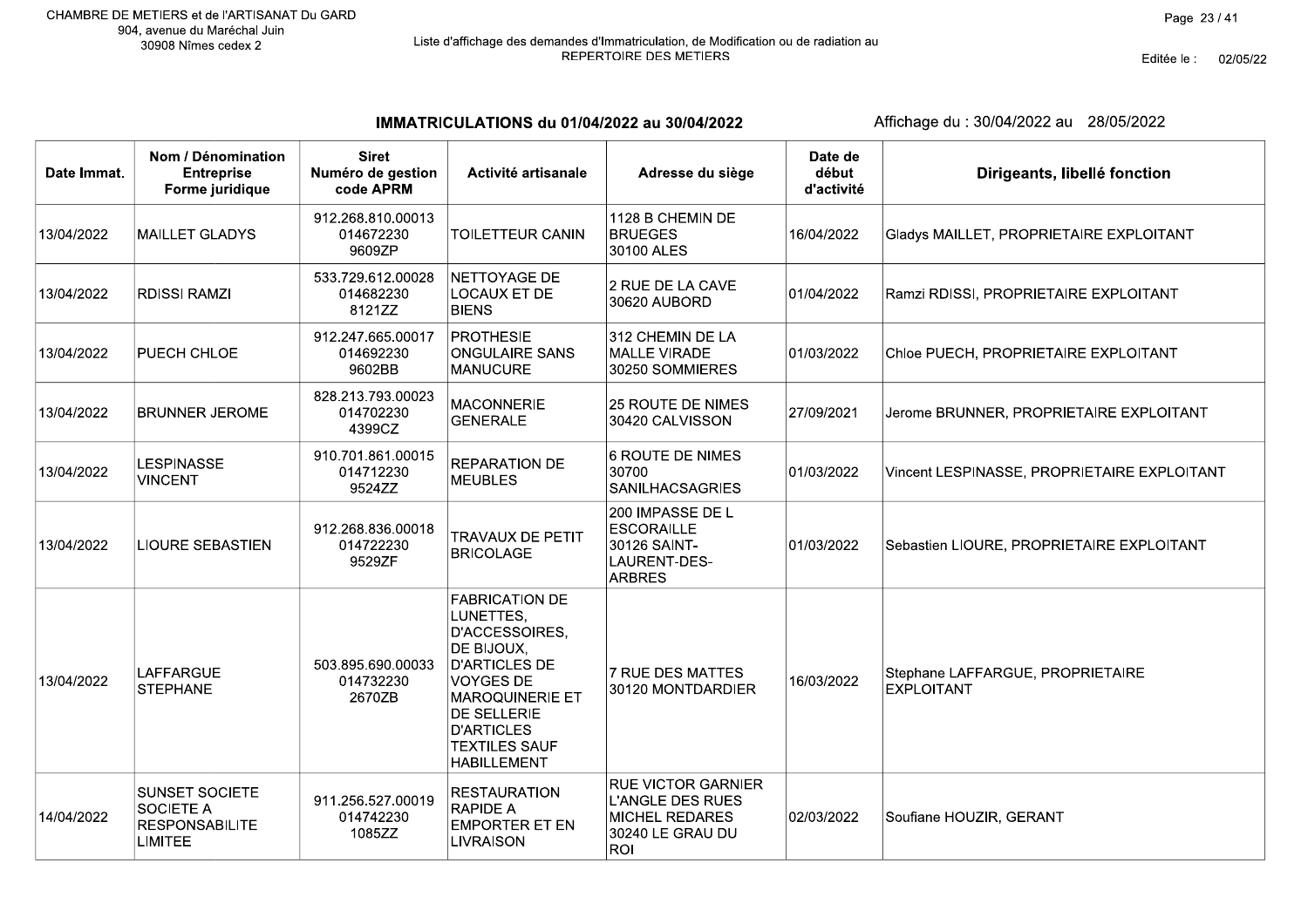IMMATRICULATIONS du 01/04/2022 au 30/04/2022

| Date Immat. | Nom / Dénomination<br><b>Entreprise</b><br>Forme juridique                      | <b>Siret</b><br>Numéro de gestion<br>code APRM | Activité artisanale                                                                                                                                                                                                               | Adresse du siège                                            | Date de<br>début<br>d'activité | Dirigeants, libellé fonction |
|-------------|---------------------------------------------------------------------------------|------------------------------------------------|-----------------------------------------------------------------------------------------------------------------------------------------------------------------------------------------------------------------------------------|-------------------------------------------------------------|--------------------------------|------------------------------|
| 14/04/2022  | <b>ZAMIFOLIA</b><br><b>SOCIETE A</b><br><b>RESPONSABILITE</b><br><b>LIMITEE</b> | 808.737.555.00017<br>014752230<br>1085ZZ       | <b>PLATS A</b><br><b>EMPORTER</b><br><b>LOCATION DE</b><br><b>VEHICULES DE</b><br><b>TOURISME AVEC</b><br><b>CHAUFFEUR</b>                                                                                                        | 9 AVENUE DE<br>L'EUROPE<br>30200 BAGNOLS SUR<br><b>CEZE</b> | 04/01/2021                     | Jie ZHANG, GERANT            |
| 14/04/2022  | <b>L.S ELEC</b><br>SOCIETE A<br><b>RESPONSABILITE</b><br><b>LIMITEE</b>         | 912.144.367.00014<br>014762230<br>4321AB       | <b>ELECTRICITE</b><br><b>GENERALE EN</b><br><b>NEUF ET</b><br><b>RENOVATION,</b><br>DOMOTIQUE,<br><b>SUSTEME</b><br>D'ALARME,<br><b>CLIMATISATION</b>                                                                             | 24 RUE DES<br>ANDALOUSES<br>30129 MANDUEL                   | 12/04/2022                     | Loic SAUTON, GERANT          |
| 14/04/2022  | <b>SUD FERMETURE</b><br><b>SOCIETE PAR</b><br><b>ACTIONS SIMPLIFIEE</b>         | 912.117.587.00010<br>014772230<br>4321AB       | <b>INTERVENTION</b><br><b>ENTRETIEN</b><br>INSTALLATION<br><b>ASSISTANCE</b><br>ELECTRICITE<br>PLOMBERIE<br><b>SERRURERIE</b><br><b>CLIMATISATION</b><br><b>DOMOTIQUE</b><br><b>ENERGIES</b><br><b>RENOUVELABLES</b><br><b>TP</b> | 100 ROUTE DE NIMES<br><b>L'ATRIUM</b><br>30132 CAISSARGUES  | 05/04/2022                     | Marek PETROSYAN, PRESIDENT   |
| 14/04/2022  | <b>GARD DEPANNAGE</b><br>SOCIETE A<br><b>RESPONSABILITE</b><br><b>LIMITEE</b>   | 909.963.563.00012<br>014782230<br>3312ZB       | <b>RÉPARATIONS</b><br><b>MACHINES ET</b><br><b>ÉQUIPEMENTS</b><br><b>MÉCANIQUES MISE</b><br>EN ROUTE,<br>MAINTENANCE,<br>DÉPANNAGE,<br><b>REMPLACEMENT</b><br><b>CLIMATISATION ET</b><br>POMPE A<br>CHALEUR,                      | 1 RUE DES ECOLES<br>30210 SERNHAC                           | 02/01/2022                     | Eric LAURENT, GERANT         |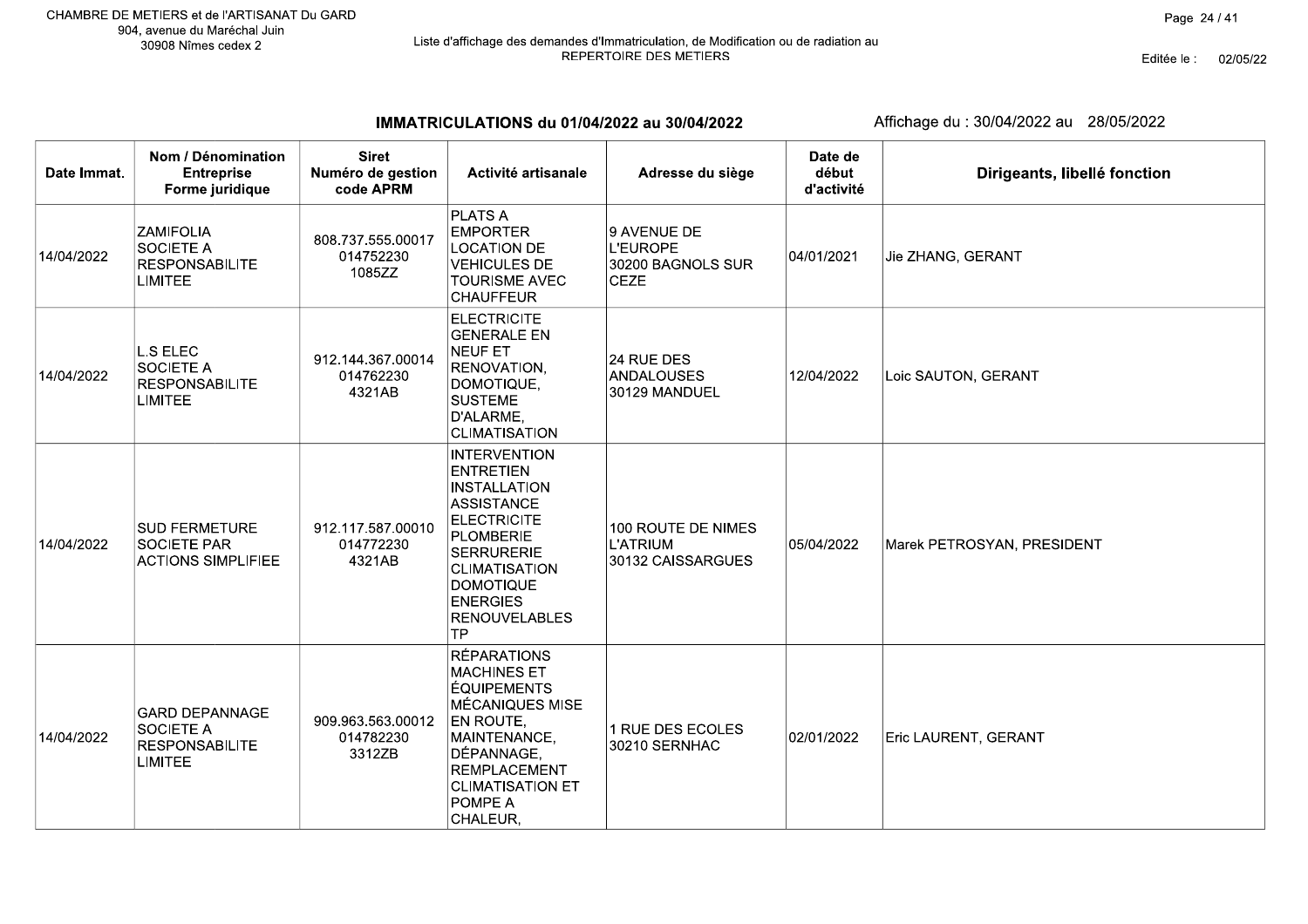# Liste d'affichage des demandes d'Immatriculation, de Modification ou de radiation au<br>REPERTOIRE DES METIERS

Editée le : 02/05/22

IMMATRICULATIONS du 01/04/2022 au 30/04/2022

Affichage du : 30/04/2022 au 28/05/2022

| Date Immat. | Nom / Dénomination<br><b>Entreprise</b><br>Forme juridique                   | <b>Siret</b><br>Numéro de gestion<br>code APRM | Activité artisanale                                                                                                    | Adresse du siège                                                                                                       | Date de<br>début<br>d'activité | Dirigeants, libellé fonction                              |
|-------------|------------------------------------------------------------------------------|------------------------------------------------|------------------------------------------------------------------------------------------------------------------------|------------------------------------------------------------------------------------------------------------------------|--------------------------------|-----------------------------------------------------------|
| 14/04/2022  | <b>CYRTHOM NIMES</b><br>SOCIETE A<br><b>RESPONSABILITE</b><br><b>LIMITEE</b> | 904.583.630.00010<br>014792230<br>5610CQ       | <b>RESTAURATION</b><br><b>RAPIDE PIZZERIA</b><br><b>GLACES A</b><br><b>EMPORTER</b>                                    | 89 RUE DE LA PLAINE<br>30320 POULX                                                                                     | 01/02/2022                     | Thomas ALBOUY-MEYER, GERANT<br>Cyril BOGARD, GERANT       |
| 14/04/2022  | <b>CYRTHOM NIMES</b><br>SOCIETE A<br><b>RESPONSABILITE</b><br><b>LIMITEE</b> | 904.583.630.00028<br>014792230<br>5610CQ       | <b>RESTAURATION</b><br><b>RAPIDE PIZZERIA</b><br><b>GLACES A</b><br><b>EMPORTER</b>                                    | <b>89 RUE DE LA PLAINE</b><br>30320 POULX                                                                              | 01/02/2022                     | Thomas ALBOUY-MEYER, GERANT<br>Cyril BOGARD, GERANT       |
| 15/04/2022  | <b>BEKIRI DJAMEL</b>                                                         | 902.650.035.00014<br>014802230<br>4399CZ       | <b>TRAVAUX DE</b><br>MACONNERIE<br><b>GENERALE</b>                                                                     | <b>24 RUE DES ACACIAS</b><br>30100 ALES                                                                                | 01/09/2021                     | Djamel BEKIRI, PROPRIETAIRE EXPLOITANT                    |
| 15/04/2022  | NET AUTO 30<br><b>SOCIETE PAR</b><br><b>ACTIONS SIMPLIFIEE</b>               | 844.553.131.00021<br>014812230<br>4520AB       | <b>LAVAGE ET</b><br>NETTOYAGE<br><b>AUTOMOBILE</b>                                                                     | 807 ANCIENNE ROUTE<br><b>DE NIMES</b><br>LD LA PLAINE DE<br><b>LARNAC</b><br>30560 SAINT HILAIRE<br><b>DE BRETHMAS</b> | 01/03/2019                     | Clement CARTIAUX, PRESIDENT                               |
| 08/04/2022  | JEGO MARJORIE                                                                | 791.505.084.00024<br>014822230<br>1089ZZ       | <b>FABRICATION DE</b><br><b>TAPENADE</b>                                                                               | 1 B RUE VERDIER<br>ALLUT<br><b>MAS ROUQUETTE</b><br><b>PORTE 7</b><br>30700 UZES                                       | 11/02/2022                     | Marjorie JEGO, PROPRIETAIRE EXPLOITANT                    |
| 15/04/2022  | <b>TAQUET SAMUEL</b>                                                         | 788.806.784.00021<br>014832230<br>4321AB       | <b>ELECTRICITE</b><br>GENERALE,<br><b>INSTALLATION DE</b><br>FIBRE OPTIQUE,<br><b>INSTALLATION DE</b><br><b>CABLES</b> | 28 CHEMIN DES PINS<br>30140 BAGARD                                                                                     | 10/04/2022                     | Samuel TAQUET, PROPRIETAIRE EXPLOITANT                    |
| 08/04/2022  | <b>OUBOUKHA JEAN-</b><br><b>BAPTISTE</b>                                     | 521.037.317.00026<br>014842230<br>8121ZZ       | <b>HOMME DIT</b><br><b>TOUTES MAINS</b><br>PETITS TRAVAUX<br>DE BRICOLAGE                                              | 9 RUE BOURANCON<br>30700 UZES                                                                                          | 11/04/2022                     | Jean-Baptiste OUBOUKHA, PROPRIETAIRE<br><b>EXPLOITANT</b> |
| 14/04/2022  | IL D'COIFF<br><b>SOCIETE PAR</b><br><b>ACTIONS SIMPLIFIEE</b>                | 910.183.490.00010<br>014852230<br>9602AA       | OIFFURE MIXTE<br>BARBIER                                                                                               | 355 CHEMIN DE NÎMES<br>30640 BEAUVOISIN                                                                                | 01/03/2022                     | Hakim KAMIRA, PRESIDENT                                   |
| 08/04/2022  | MUNSCH JEAN-<br><b>MARC</b>                                                  | 315.139.964.00052<br>014862230<br>2511ZZ       | <b>TRAVAIL DES</b><br>METAUX                                                                                           | 2 RUE DE LA NORIA<br>30320 BEZOUCE                                                                                     | 16/02/2022                     | Jean-Marc MUNSCH, PROPRIETAIRE EXPLOITANT                 |

 $\top$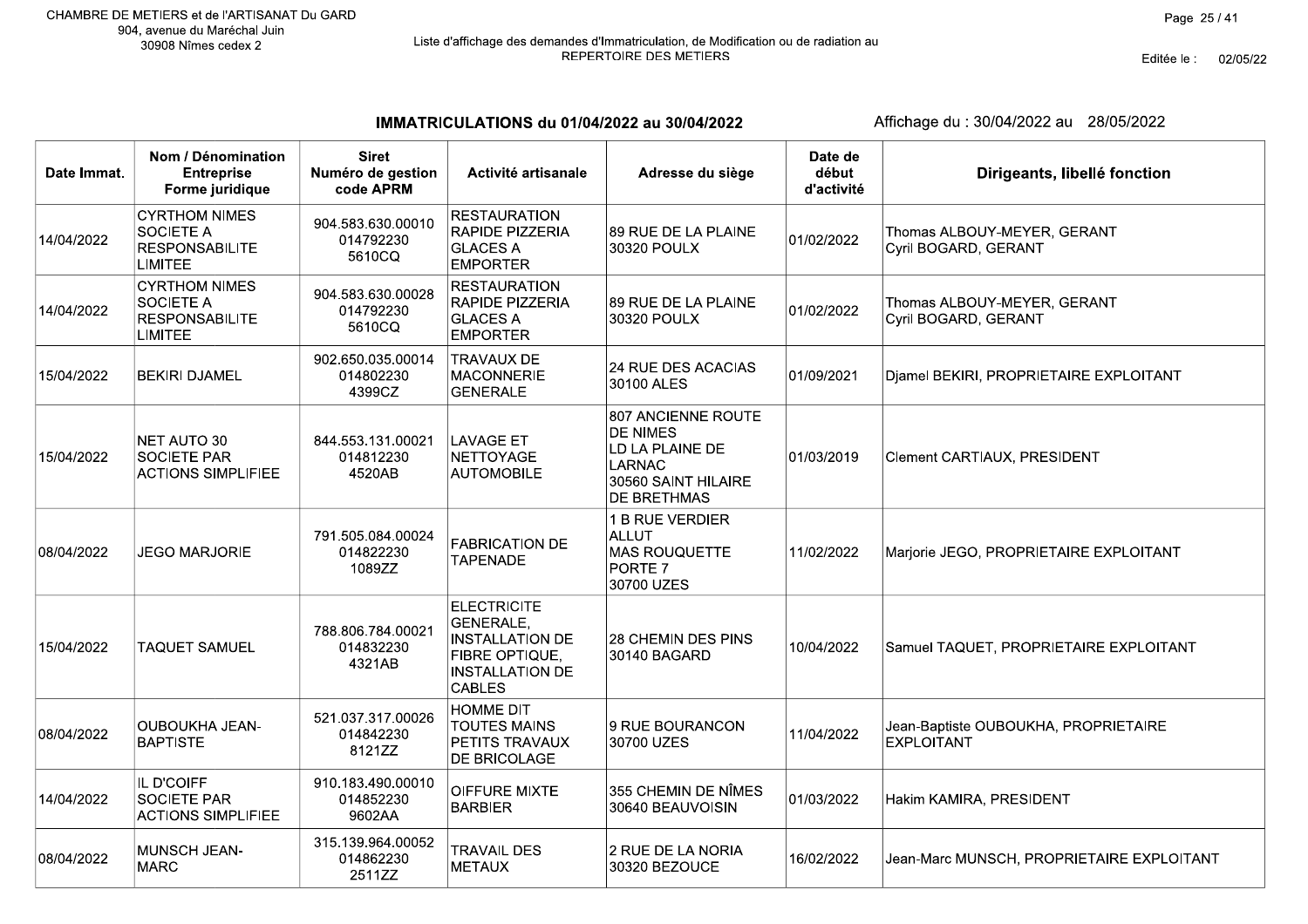# Liste d'affichage des demandes d'Immatriculation, de Modification ou de radiation au<br>REPERTOIRE DES METIERS

Editée le : 02/05/22

IMMATRICULATIONS du 01/04/2022 au 30/04/2022

| Date Immat. | Nom / Dénomination<br><b>Entreprise</b><br>Forme juridique | <b>Siret</b><br>Numéro de gestion<br>code APRM | Activité artisanale                                                                                                                                                      | Adresse du siège                                                                | Date de<br>début<br>d'activité | Dirigeants, libellé fonction                                 |
|-------------|------------------------------------------------------------|------------------------------------------------|--------------------------------------------------------------------------------------------------------------------------------------------------------------------------|---------------------------------------------------------------------------------|--------------------------------|--------------------------------------------------------------|
| 08/04/2022  | LE PEURIEN<br><b>MICHAEL</b>                               | 912.455.821.00013<br>014872230<br>4331ZA       | <b>PLAQUISTE</b><br><b>PLATRIER</b>                                                                                                                                      | 110 CHEMIN DU MAS<br><b>DE ROULAN</b><br>30000 NIMES                            | 01/04/2022                     | Michael LE PEURIEN, PROPRIETAIRE EXPLOITANT                  |
| 08/04/2022  | <b>DUBOIS SAMANTHA</b>                                     | 847.904.810.00029<br>014882230<br>5610CQ       | PREPARATION DE<br><b>BUFFET A</b><br><b>DOMICILE ET DE</b><br><b>BRUNCH</b>                                                                                              | 10 B CHEMIN DU<br><b>CREUX</b><br>30540 MILHAUD                                 | 01/03/2022                     | Samantha DUBOIS, PROPRIETAIRE EXPLOITANT                     |
| 08/04/2022  | <b>DUBOIS JOYCE</b>                                        | 912.454.469.00012<br>014892230<br>8122ZZ       | <b>ENTRETIEN ET</b><br><b>MENAGE</b>                                                                                                                                     | 326 ANCIENNE ROUTE<br><b>DE GENERAC</b><br>30900 NIMES                          | 02/05/2022                     | Joyce DUBOIS, PROPRIETAIRE EXPLOITANT                        |
| 08/04/2022  | <b>MAJOIS ANNE</b>                                         | 912.456.100.00011<br>014902230<br>1439ZA       | <b>TRICOT</b>                                                                                                                                                            | <b>HAMEAU DE ELZE</b><br>30450 MALONS-ET-<br><b>ELZE</b>                        | 24/02/2022                     | Anne MAJOIS, PROPRIETAIRE EXPLOITANT                         |
| 08/04/2022  | <b>BENFAREH</b><br><b>MOHAMED EL</b><br><b>KAMEL</b>       | 912.447.018.00017<br>014912230<br>4399CZ       | <b>TRAVAUX DE</b><br><b>MACONNERIE</b><br><b>GÉNÉRALE SUR</b><br><b>CHANTIER</b>                                                                                         | 39 PLACE D<br><b>AUSTERLITZ</b><br>ETG <sub>3</sub><br>30000 NÎMES              | 01/04/2022                     | Mohamed El Kamel BENFAREH, PROPRIETAIRE<br><b>EXPLOITANT</b> |
| 08/04/2022  | <b>CALIGO MICHEL</b>                                       | 418.572.020.00042<br>014922230<br>4399CZ       | <b>HOMME TOUTES</b><br><b>MAINS PETIT</b><br><b>TRAVAUX DE</b><br><b>BRICOLAGE</b><br><b>RENOVATION</b><br><b>BATIMENT</b><br><b>CONSTRUCTION</b><br><b>TERRASSEMENT</b> | <b>RUE DU PUECH</b><br>30750 SAINT SAUVEUR<br><b>CAMPRIEU</b>                   | 11/04/2022                     | Michel CALIGO, PROPRIETAIRE EXPLOITANT                       |
| 08/04/2022  | <b>BRUN CHRISTINE</b>                                      | 912.419.074.00014<br>014932230<br>3299ZA       | <b>FABRICATION DE</b><br><b>BOUGIES</b>                                                                                                                                  | 183 IMPASSE DE<br>L'OUSTAOU<br>30200<br><b>SAINTLAURENTDECAR</b><br><b>NOLS</b> | 26/02/2022                     | Christine BRUN, PROPRIETAIRE EXPLOITANT                      |
| 08/04/2022  | <b>CHARBONNIER</b><br><b>JESSICA</b>                       | 883.410.425.00028<br>014942230<br>1392ZC       | <b>FABRICATION</b><br><b>TEXTILE ET</b><br><b>COUSSINS</b>                                                                                                               | 211 CHEMIN DU<br><b>LEMBARNES</b><br>30580 FONTARECHES                          | 01/12/2020                     | Jessica CHARBONNIER, PROPRIETAIRE<br><b>EXPLOITANT</b>       |
| 08/04/2022  | <b>COUVAL JONAS</b>                                        | 912.354.263.00010<br>014952230<br>4399CZ       | <b>MACONNERIE</b><br><b>GENERALE</b>                                                                                                                                     | 145 CHEMIN DE LA<br><b>GRAVETTE</b><br>30260 CORCONNE                           | 11/04/2022                     | Jonas COUVAL, PROPRIETAIRE EXPLOITANT                        |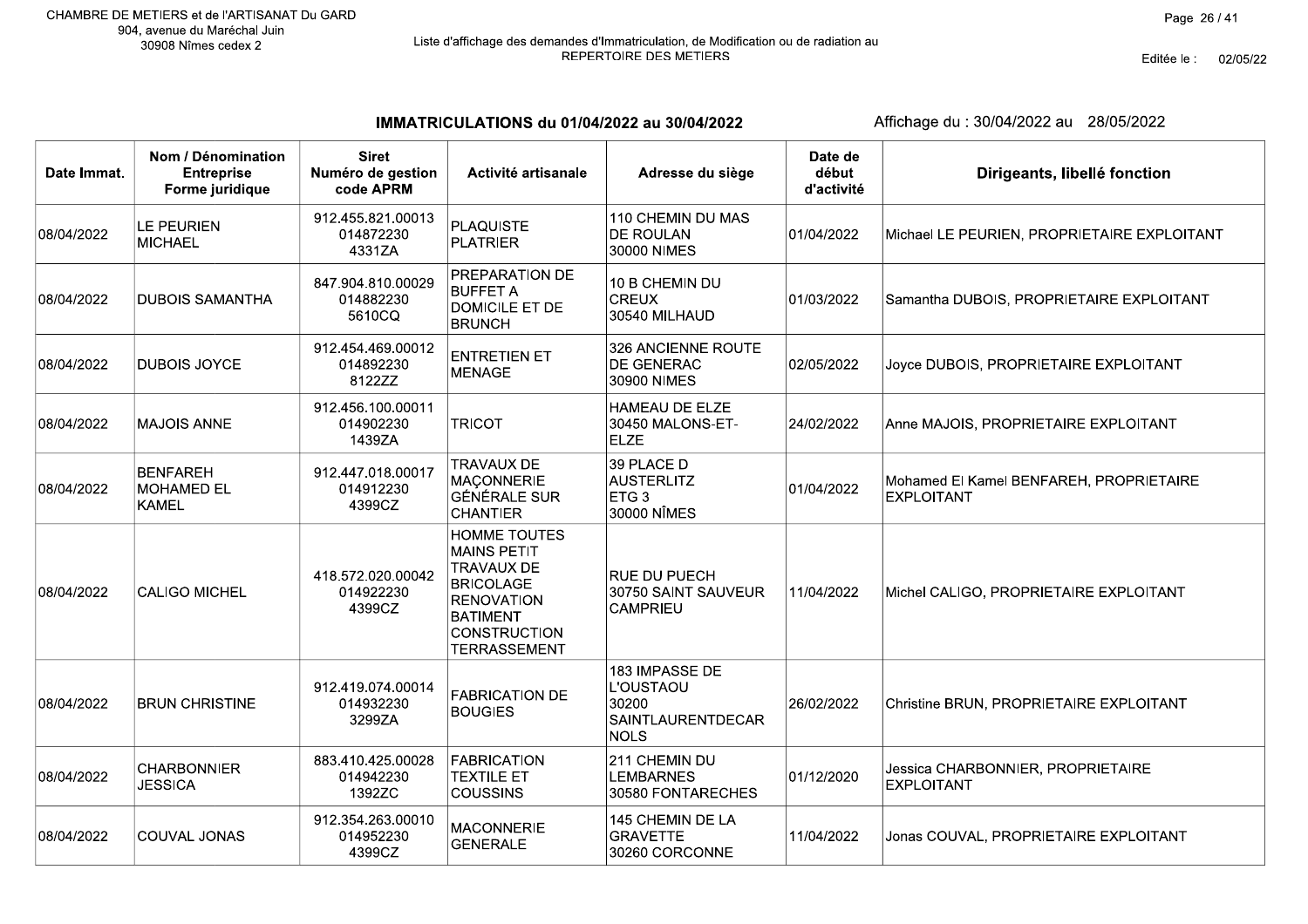Editée le : 02/05/22

IMMATRICULATIONS du 01/04/2022 au 30/04/2022

| Date Immat. | Nom / Dénomination<br><b>Entreprise</b><br>Forme juridique    | <b>Siret</b><br>Numéro de gestion<br>code APRM | Activité artisanale                                                                                                                                                                                                                        | Adresse du siège                                                            | Date de<br>début<br>d'activité | Dirigeants, libellé fonction                                     |
|-------------|---------------------------------------------------------------|------------------------------------------------|--------------------------------------------------------------------------------------------------------------------------------------------------------------------------------------------------------------------------------------------|-----------------------------------------------------------------------------|--------------------------------|------------------------------------------------------------------|
| 08/04/2022  | MURZEAU JESSICA                                               | 850.239.492.00034<br>014962230<br>9602BB       | EPILATION SOIN DU<br><b>VISAGE BEAUTE</b><br><b>DES MAINS BEAUTE</b><br><b>DES PIEDS</b><br><b>PROTHESISTE</b><br><b>ONGULAIRE</b><br><b>TEINTURE CILS</b><br><b>TEINTURE</b><br><b>SOURCILS</b><br><b>REHAUSSEMENT</b><br><b>DES CILS</b> | 1828 CHEMIN DU MAS<br><b>DE CHEYLON</b><br><b>LOGEMENT 1</b><br>30900 NIMES | 19/07/2021                     | Jessica MURZEAU, PROPRIETAIRE EXPLOITANT                         |
| 08/04/2022  | <b>SCHWARTZ JEREMY</b>                                        | 807.861.174.00025<br>014972230<br>5610CQ       | <b>FABRICATION DE</b><br><b>PIZZA</b>                                                                                                                                                                                                      | 816 CHEMIN DE<br><b>SAUVE</b><br>30350 LEZAN                                | 15/04/2022                     | Jeremy SCHWARTZ, PROPRIETAIRE EXPLOITANT                         |
| 08/04/2022  | <b>RUFFIER SARAH</b>                                          | 912.456.951.00017<br>014982230<br>1813ZA       | <b>IMPRESSION 3D</b>                                                                                                                                                                                                                       | 144 RUE DE VERFEUIL<br>30580 LA BRUGUIÈRE                                   | 01/03/2022                     | Sarah RUFFIER, PROPRIETAIRE EXPLOITANT                           |
| 08/04/2022  | <b>AGUILAR FRANÇOIS</b>                                       | 912.350.642.00019<br>014992230<br>1813ZB       | <b>GRAPHISME</b>                                                                                                                                                                                                                           | 5 RUE RUE DU COIN<br>DE L'HÔTE<br>30870 CLARENSAC                           | 09/03/2022                     | François AGUILAR, PROPRIETAIRE EXPLOITANT                        |
| 08/04/2022  | <b>GUERIN CELINE</b>                                          | 912.414.612.00016<br>015002230<br>9601BR       | <b>REPASSAGE</b>                                                                                                                                                                                                                           | 44 CHEMIN DE LA<br><b>COMBETTE</b><br>30140 SAINT JEAN DU<br><b>PIN</b>     | 12/04/2022                     | Celine GUERIN, PROPRIETAIRE EXPLOITANT                           |
| 19/04/2022  | <b>MENGUAL PLACER</b><br>RICARDO                              | 849.297.072.00027<br>015012230<br>4321AB       | <b>INSTALLATION</b><br><b>ELECTRIQUE</b>                                                                                                                                                                                                   | 202 LE SAUT DU LOUP<br>30340 SALINDRES                                      | 01/04/2022                     | Ricardo MENGUAL PLACER, PROPRIETAIRE<br><b>EXPLOITANT</b>        |
| 19/04/2022  | <b>HERRERO BENOIT</b>                                         | 912.522.414.00016<br>015022230<br>4520AA       | <b>MECANIQUE</b><br><b>AUTOMOBILE</b>                                                                                                                                                                                                      | 6 SQUARE MENDES<br>30110 LA GRAND-<br><b>COMBE</b>                          | 01/04/2022                     | Benoit HERRERO, PROPRIETAIRE EXPLOITANT                          |
| 19/04/2022  | <b>SABATIER OLIVIA</b>                                        | 912.349.131.00017<br>015032230<br>9602BA       | <b>ESTHETICIENNE</b>                                                                                                                                                                                                                       | 539 AVENUE JEAN<br><b>PROUVE</b><br>30900 NIMES                             | 11/04/2022                     | Olivia SABATIER, PROPRIETAIRE EXPLOITANT                         |
| 20/04/2022  | <b>LPC</b><br><b>SOCIETE PAR</b><br><b>ACTIONS SIMPLIFIEE</b> | 898.392.675.00010<br>015042230<br>1085ZZ       | <b>PLATS PREPARES</b><br>A EMPORTER                                                                                                                                                                                                        | <b>18 RUE FRESQUE</b><br>30000 NIMES                                        | 21/06/2021                     | Yannick JOOS, PRESIDENT<br>Florent TOUZELLIER, DIRECTEUR GENERAL |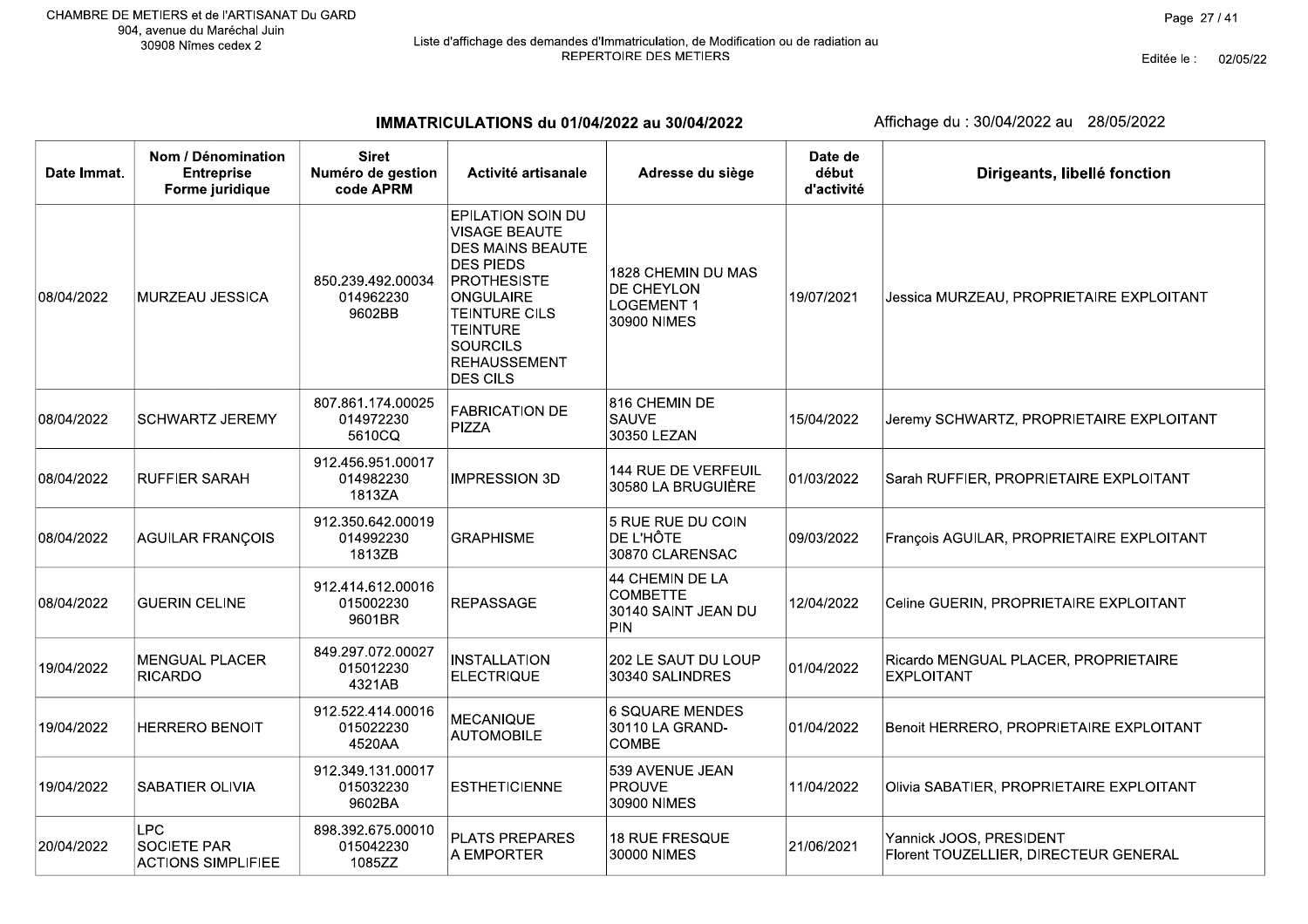Editée le : 02/05/22

IMMATRICULATIONS du 01/04/2022 au 30/04/2022

| Date Immat. | Nom / Dénomination<br><b>Entreprise</b><br>Forme juridique                      | <b>Siret</b><br>Numéro de gestion<br>code APRM | Activité artisanale                                                                                                                    | Adresse du siège                                                                 | Date de<br>début<br>d'activité | Dirigeants, libellé fonction                              |
|-------------|---------------------------------------------------------------------------------|------------------------------------------------|----------------------------------------------------------------------------------------------------------------------------------------|----------------------------------------------------------------------------------|--------------------------------|-----------------------------------------------------------|
| 19/04/2022  | ROULPH STÉPHAN                                                                  | 837.827.344.00016<br>015052230<br>8121ZZ       | <b>HOMMES TOUTES</b><br><b>MAINS</b><br>(PRESTATIONS<br><b>DÉFINIES PAR LE</b><br><b>DÉCRET N</b><br>2005-1698 DU 29<br>DÉCEMBRE 2005) | $373$ RUE DES<br>FONTANILLES<br>30640 BEAUVOISIN                                 | 11/03/2022                     | Stéphan ROULPH, PROPRIETAIRE EXPLOITANT                   |
| 19/04/2022  | <b>GHADDARI SALAH</b>                                                           | 912.323.177.00010<br>015062230<br>4331ZB       | POSE DE PLAQUE<br>DE PLATRE JOINT                                                                                                      | 2 ALLEE CHARLES<br>NICOLLE<br><b>THALES</b><br>30900 NIMES                       | 18/04/2022                     | Salah GHADDARI, PROPRIETAIRE EXPLOITANT                   |
| 19/04/2022  | <b>BARBATI KARINE</b>                                                           | 912.425.048.00010<br>015072230<br>1629ZA       | <b>FABRICATION</b><br>D'OBJET DE<br><b>DECORATION EN</b><br><b>VITRAIL</b>                                                             | 15 RUE HOCHE<br>30390 ARAMON                                                     | 02/05/2022                     | Karine BARBATI, PROPRIETAIRE EXPLOITANT                   |
| 19/04/2022  | REZALI CHAREF                                                                   | 753.071.943.00017<br>015092230<br>4312AZ       | <b>TRAVAUX DE</b><br><b>TERRASSEMENT</b><br><b>COURANTS ET</b><br><b>TRAVAUX</b><br><b>PREPARATOIRES</b>                               | <b>IMPASSE LES</b><br><b>TREILLES</b><br>30170 SAINT<br><b>HIPPOLYTE DU FORT</b> | 01/04/2022                     | Charef REZALI, PROPRIETAIRE EXPLOITANT                    |
| 19/04/2022  | YECHOU RACHID                                                                   | 448.983.932.00022<br>015102230<br>8121ZZ       | PETIT TRAVAUX DE<br><b>BRICOLAGE</b><br><b>HOMME TOUTES</b><br><b>MAINS</b>                                                            | 17 PLACE<br>BAUDELAIRE<br><b>RES LE BEATRICE APP</b><br>2949 1ETG<br>30900 NIMES | 14/04/2022                     | Rachid YECHOU, PROPRIETAIRE EXPLOITANT                    |
| 19/04/2022  | DA COSTA PEREIRA<br><b>MAEVA</b>                                                | 843.339.268.00024<br>015112230<br>9602BA       | <b>ESTHETIQUE</b>                                                                                                                      | 11 PLACE DE LA<br>MAIRIE<br>30300 JONQUIERES<br><b>SAINT VINCENT</b>             | 03/05/2022                     | Maeva DA COSTA PEREIRA, PROPRIETAIRE<br><b>EXPLOITANT</b> |
| 19/04/2022  | <b>FALLET LAURA</b>                                                             | 912.450.871.00013<br>015122230<br>3213ZZ       | <b>FABRICATION D</b><br><b>ARTICLES DE</b><br><b>BIJOUTERIE</b><br><b>FANTAISIE ET</b><br><b>ARTICLES</b><br><b>SIMILAIRES</b>         | 1 PLACE DE<br><b>L'ANCIENNE MAIRIE</b><br>30190 MOUSSAC                          | 11/04/2022                     | Laura FALLET, PROPRIETAIRE EXPLOITANT                     |
| 22/04/2022  | LE PARADIS MARIN<br><b>SOCIETE A</b><br><b>RESPONSABILITE</b><br><b>LIMITEE</b> | 909.114.969.00019<br>015142230<br>4781ZV       | POISSONNERIE                                                                                                                           | 135 ROUTE DE LA<br>FORESTIÈRE<br>30200 SAINT-MICHEL-<br>D'EUZET                  | 01/02/2022                     | Aurore LAMOTHE, GERANT<br>Axel DUMONT, GERANT             |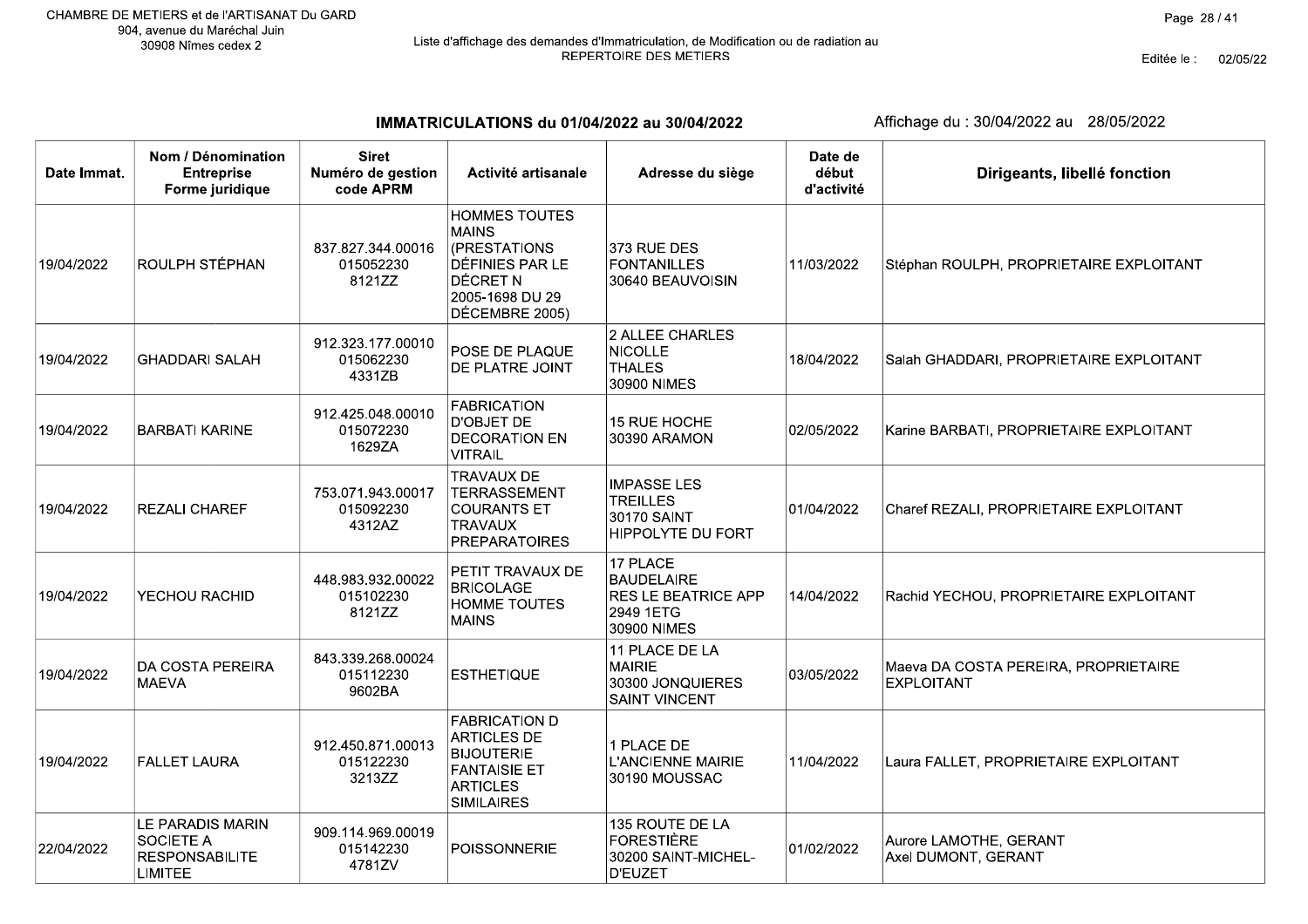# Liste d'affichage des demandes d'Immatriculation, de Modification ou de radiation au<br>REPERTOIRE DES METIERS

Editée le : 02/05/22

IMMATRICULATIONS du 01/04/2022 au 30/04/2022

| Date Immat. | Nom / Dénomination<br><b>Entreprise</b><br>Forme juridique                      | <b>Siret</b><br>Numéro de gestion<br>code APRM | Activité artisanale                                                                                                                                          | Adresse du siège                                                                    | Date de<br>début<br>d'activité | Dirigeants, libellé fonction                                     |
|-------------|---------------------------------------------------------------------------------|------------------------------------------------|--------------------------------------------------------------------------------------------------------------------------------------------------------------|-------------------------------------------------------------------------------------|--------------------------------|------------------------------------------------------------------|
| 22/04/2022  | <b>B MOB</b><br><b>SOCIETE PAR</b><br><b>ACTIONS SIMPLIFIEE</b>                 | 909.736.159.00015<br>015152230<br>4391AZ       | <b>CHARPENTIER</b><br><b>BOIS, PVC</b>                                                                                                                       | 510 CHEMIN DES<br><b>MINES</b><br>30120 MOLIERES-<br>CAVAILLAC                      | 27/01/2022                     | Quentin BERGER, PRESIDENT                                        |
| 22/04/2022  | <b>CONSTRUCTION K.O</b><br>SOCIETE A<br><b>RESPONSABILITE</b><br><b>LIMITEE</b> | 909.781.619.00012<br>015162230<br>4399CZ       | <b>CONSTRUCTION ET</b><br><b>RENOVATION EN</b><br><b>GROS OEUVRES ET</b><br><b>BATIMENT</b>                                                                  | 5 IMPASSE DE L ABBE<br><b>PIERRE</b><br><b>LOT LES CHASSELAS</b><br>30870 CLARENSAC | 01/01/2022                     | Orhan KESKIN, GERANT                                             |
| 22/04/2022  | <b>PIPO</b><br><b>SOCIETE PAR</b><br><b>ACTIONS SIMPLIFIEE</b>                  | 907.748.727.00027<br>015172230<br>5610CQ       | <b>RESTAURATION A</b><br><b>EMPORTER</b>                                                                                                                     | <b>16 PLACE DU MARCHE</b><br>30000 NIMES                                            | 19/01/2022                     | Florent TOUZELLIER, PRESIDENT<br>Yannick JOOS, DIRECTEUR GENERAL |
| 22/04/2022  | PRIETO JEREMY                                                                   | 849.123.377.00020<br>015182230<br>3832ZA       | <b>FERRAILLEUR</b><br><b>EPAVISTE</b>                                                                                                                        | ALLEE ILE DE<br>MIEMART<br>30150 ROQUEMAURE                                         | 01/03/2022                     | Jeremy PRIETO, PROPRIETAIRE EXPLOITANT                           |
| 22/04/2022  | <b>MANTOZ AURELIE</b>                                                           | 482.665.999.00058<br>015192230<br>9602AA       | <b>SALON DE</b><br><b>COIFFURE</b>                                                                                                                           | 230 CHEMIN DE PLAN<br><b>LONG</b><br>30430 BARJAC                                   | 03/05/2022                     | Aurelie MANTOZ, PROPRIETAIRE EXPLOITANT                          |
| 22/04/2022  | <b>CLAUZEL ERIC</b>                                                             | 353.414.824.00022<br>015202230<br>3299ZA       | <b>CREATION DE</b><br><b>DECORS EN</b><br>TROMPE L'OEUIL,<br><b>BOUGIES</b>                                                                                  | 1 IMPASSE DE LA<br>MAGNANERIE<br>30200 SAINT-MICHEL-<br><b>D'EUZET</b>              | 16/03/2022                     | Eric CLAUZEL, PROPRIETAIRE EXPLOITANT                            |
| 22/04/2022  | <b>WALTER ERIC</b>                                                              | 912.492.956.00012<br>015212230<br>4334ZB       | PEINTURE,<br>PLAQUISTE,<br>PLOMBERIE,<br><b>ELECTRICITE</b>                                                                                                  | 53 RUE BASSE<br>30260 LIOUC                                                         | 01/04/2022                     | Eric WALTER, PROPRIETAIRE EXPLOITANT                             |
| 22/04/2022  | <b>FLORY</b><br>SOCIETE A<br><b>RESPONSABILITE</b><br><b>LIMITEE</b>            | 910.260.306.00014<br>015222230<br>4322AZ       | TOUS TRAVAUX DE<br>PLOMBERIE,<br>CHAUFFAGE,<br>CLIMATISATION,<br>PEINTURE, ET PLUS<br>GÉNÉRALLEMENT<br><b>TOUT TRAVAUX</b><br><b>RELTIFS À</b><br>L'HABITAT. | 20 RUE CLÉRISSEAU<br>30000 NIMES                                                    | 10/02/2022                     | Laurent FLORY, GERANT                                            |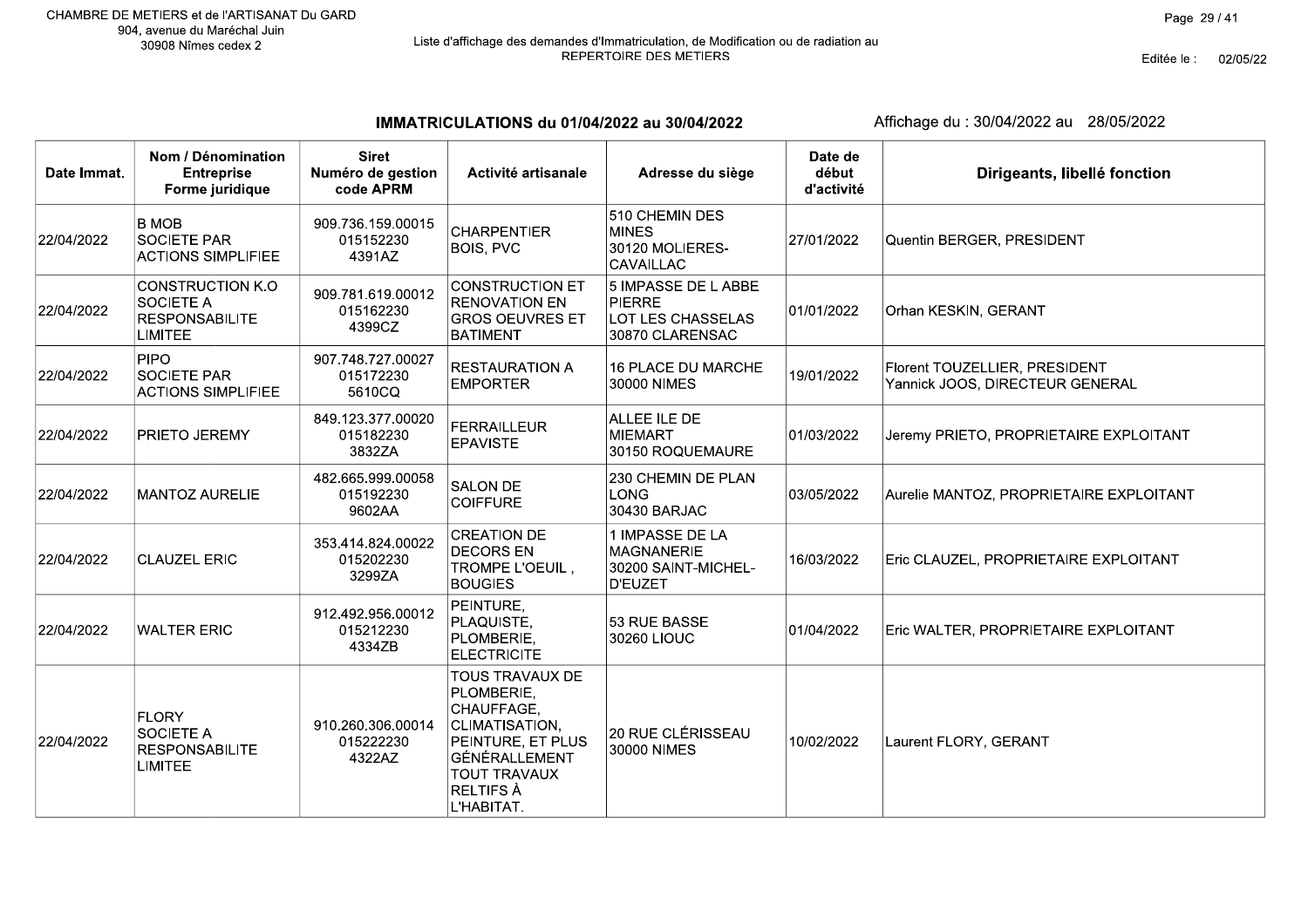Editée le : 02/05/22

IMMATRICULATIONS du 01/04/2022 au 30/04/2022

| Date Immat. | Nom / Dénomination<br><b>Entreprise</b><br>Forme juridique | <b>Siret</b><br>Numéro de gestion<br>code APRM | Activité artisanale                                                                                                | Adresse du siège                                                                                              | Date de<br>début<br>d'activité | Dirigeants, libellé fonction              |
|-------------|------------------------------------------------------------|------------------------------------------------|--------------------------------------------------------------------------------------------------------------------|---------------------------------------------------------------------------------------------------------------|--------------------------------|-------------------------------------------|
| 22/04/2022  | <b>BOUCHER CELINE</b>                                      | 912.521.648.00010<br>015232230<br>1629ZA       | <b>FABRICATION</b><br><b>OBJETS</b><br><b>DECORATIFS</b><br>(ATTRAPES REVES<br>PORTES CLES<br><b>MOBILES BEBES</b> | 3 RUE DU TEMPLE<br>30620 UCHAUD                                                                               | 01/04/2022                     | Celine BOUCHER, PROPRIETAIRE EXPLOITANT   |
| 22/04/2022  | <b>HAMDANI CAMAL</b>                                       | 912.498.458.00013<br>015242230<br>8121ZZ       | <b>NETTOYAGE DES</b><br><b>HOTTES</b><br><b>ASPIRANTES DANS</b><br><b>LES RESTAURANTS</b><br>OU COLLECTIVITES      | 571 ROUTE DE POULX<br>30210 CABRIÈRES                                                                         | 21/03/2022                     | Camal HAMDANI, PROPRIETAIRE EXPLOITANT    |
| 22/04/2022  | <b>HUGON</b><br><b>CHRISTOPHE</b>                          | 383.986.171.00031<br>015252230<br>8129BP       | PETITS TRAVAUX<br>DE BRICOLAGE                                                                                     | 28 ROUTE DE SAINT<br><b>AMBROIX</b><br>30340 ROUSSON                                                          | 01/04/2022                     | Christophe HUGON, PROPRIETAIRE EXPLOITANT |
| 22/04/2022  | <b>JOSCERAN</b><br><b>ANTHONY</b>                          | 484.522.644.00034<br>015262230<br>4520AB       | <b>REPARATION DE</b><br><b>TOUS TYPES DE</b><br><b>VEHICULES</b><br><b>MECANIQUE A</b><br><b>DOMICILE</b>          | 10 ROUTE DES COTES<br>30350 SAINT JEAN DE<br><b>SERRES</b>                                                    | 11/04/2022                     | Anthony JOSCERAN, PROPRIETAIRE EXPLOITANT |
| 22/04/2022  | <b>SUGIER JEREMY</b>                                       | 912.521.721.00015<br>015272230<br>4321AB       | <b>ELECTRICITE</b><br>GENERALE,<br>CLIMATISATION,<br>DOMOTIQUE,<br><b>PHOTOVOLTAIQUE</b>                           | 56 CHEMIN DU BAS<br><b>RIEU</b><br>LA JASSE DE<br><b>BERNARD</b><br>30560 SAINT HILAIRE<br><b>DE BRETHMAS</b> | 01/04/2022                     | Jeremy SUGIER, PROPRIETAIRE EXPLOITANT    |
| 22/04/2022  | <b>GABARRI RAYMOND</b>                                     | 912.533.684.00011<br>015282230<br>4776ZP       | <b>COMPOSITION DE</b><br><b>BOUQUETS</b>                                                                           | 51 RUE DE NIMES<br>30300 BEAUCAIRE                                                                            | 01/04/2022                     | Raymond GABARRI, PROPRIETAIRE EXPLOITANT  |
| 22/04/2022  | <b>BOUTOUBA</b><br><b>RACHIDA</b>                          | 912.545.480.00010<br>015292230<br>4399CZ       | <b>MACONNERIE</b><br>POSE DE PLAQUES<br>DE PLATRE<br><b>PEINTURE</b>                                               | 1 RUE DANISE<br>30600 VAUVERT                                                                                 | 14/04/2022                     | Rachida BOUTOUBA, PROPRIETAIRE EXPLOITANT |
| 22/04/2022  | <b>UMANI ARTHUR</b>                                        | 912.586.856.00011<br>015302230<br>4520AA       | REPARATION,<br><b>ENTRETIEN</b><br><b>VEHICULE</b><br><b>PARTICULIER ET</b><br>CHANGEMENT<br>PNEUMATIQUE           | 0 LIEU DIT LES HORTS<br>LA CHÈVRERIE<br>30460 SOUDORGUES                                                      | 09/03/2022                     | Arthur UMANI, PROPRIETAIRE EXPLOITANT     |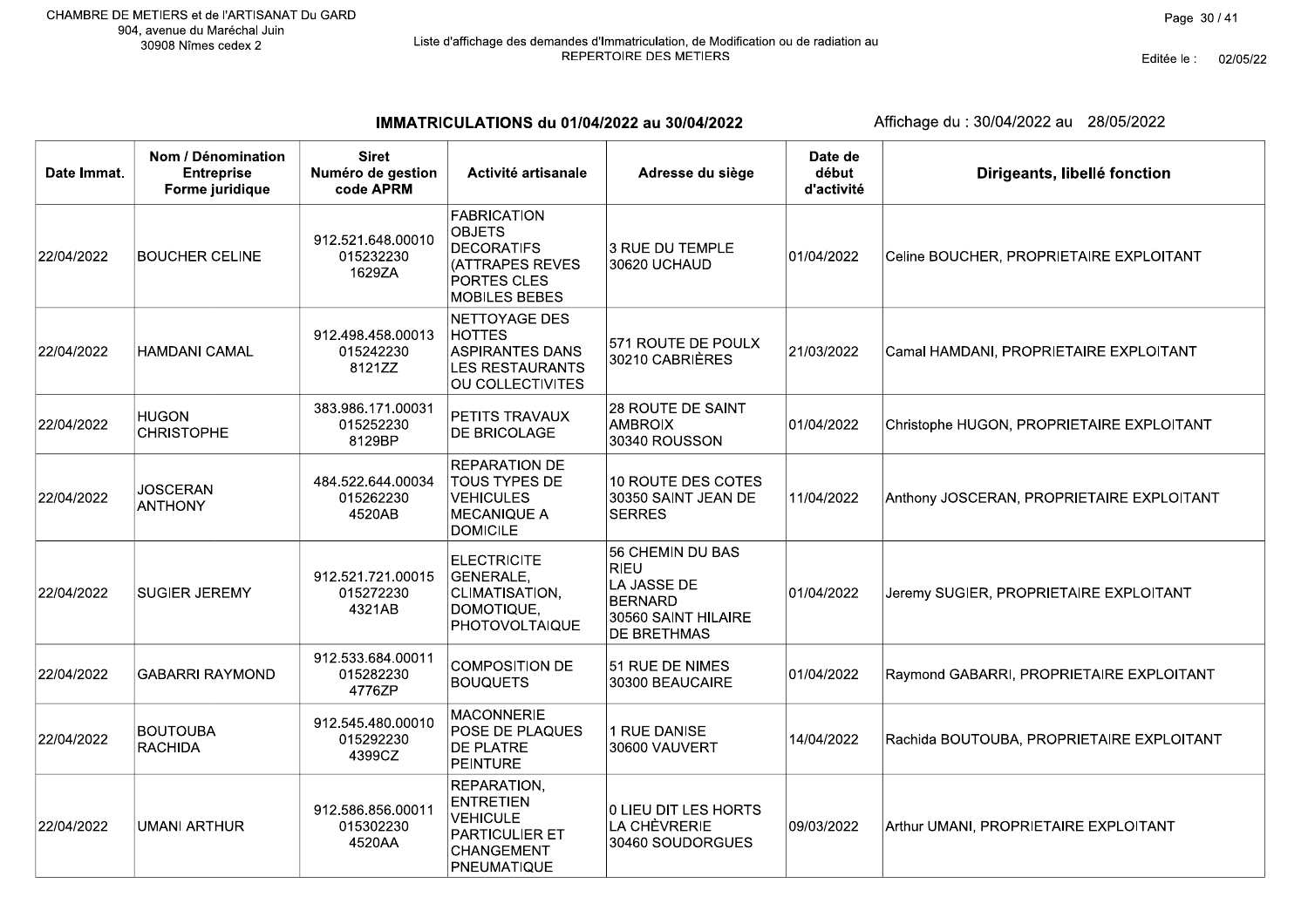Editée le : 02/05/22

IMMATRICULATIONS du 01/04/2022 au 30/04/2022

| Date Immat. | Nom / Dénomination<br><b>Entreprise</b><br>Forme juridique | <b>Siret</b><br>Numéro de gestion<br>code APRM | Activité artisanale                                                                          | Adresse du siège                                                                                                   | Date de<br>début<br>d'activité | Dirigeants, libellé fonction              |
|-------------|------------------------------------------------------------|------------------------------------------------|----------------------------------------------------------------------------------------------|--------------------------------------------------------------------------------------------------------------------|--------------------------------|-------------------------------------------|
| 22/04/2022  | <b>GELIOT STEPHANE</b>                                     | 843.422.874.00027<br>015312230<br>8121ZZ       | <b>HOMME TOUTES</b><br><b>MAINS</b>                                                          | 8 RUE DU LAC<br>30127 BELLEGARDE                                                                                   | 01/03/2022                     | Stephane GELIOT, PROPRIETAIRE EXPLOITANT  |
| 22/04/2022  | <b>DUPUIS CELINE</b>                                       | 880.201.983.00017<br>015322230<br>7420ZQ       | <b>PHOTOGRAPHE</b><br>(NAISSANCE<br><b>GROSSESSE</b><br>FAMILLE)                             | 5 RUE DOMITIENNE<br>30620 BERNIS                                                                                   | 15/04/2022                     | Celine DUPUIS, PROPRIETAIRE EXPLOITANT    |
| 22/04/2022  | <b>BERTELOT FRANCK</b>                                     | 912.533.916.00017<br>015332230<br>8121ZZ       | <b>HOMME TOUTES</b><br><b>MAINS</b>                                                          | 5 RUE DES<br><b>CHAPELIERS</b><br>30000 NIMES                                                                      | 01/04/2022                     | Franck BERTELOT, PROPRIETAIRE EXPLOITANT  |
| 22/04/2022  | SACAREAU RACHEL                                            | 451.748.354.00060<br>015342230<br>8122ZZ       | NETTOYAGE DE<br><b>MOBIL HOME HAUT</b><br>DE GAMME ET<br><b>RESIDENCE</b><br><b>STANDING</b> | 27 RUE EMILIEN<br><b>DUMAS</b><br>30250 SOMMIERES                                                                  | 01/04/2022                     | Rachel SACAREAU, PROPRIETAIRE EXPLOITANT  |
| 22/04/2022  | <b>ARNAUD BRIGITTE</b>                                     | 410.388.490.00030<br>015352230<br>8121ZZ       | <b>SERVICE A LA</b><br>PERSONNE:<br><b>NETTOYAGE</b><br><b>REPASSAGE</b>                     | 140 RUE DE LA<br><b>MONTJOIE</b><br><b>RESIDENCE L ELYSEE</b><br>APP 64 ENTREE B<br>30240 LE GRAU DU<br><b>ROI</b> | 11/04/2022                     | Brigitte ARNAUD, PROPRIETAIRE EXPLOITANT  |
| 22/04/2022  | <b>BUGEJA</b><br><b>ALEXANDRE</b>                          | 912.521.036.00018<br>015362230<br>8129BP       | <b>HOMMES TOUTES</b><br><b>MAINS</b>                                                         | 157 CHEMIN DU<br>VALLAT<br>30300 COMPS                                                                             | 01/04/2022                     | Alexandre BUGEJA, PROPRIETAIRE EXPLOITANT |
| 25/04/2022  | <b>ROUSSEL GAEL</b>                                        | 820.026.896.00044<br>015372230<br>1512ZC       | <b>SELLERIE</b>                                                                              | <b>ROUTE DU PONT DES</b><br><b>TOURRADONS</b><br>30740 LE CAILAR                                                   | 20/12/2019                     | Gael ROUSSEL, PROPRIETAIRE EXPLOITANT     |
| 25/04/2022  | <b>MAUREL BRUNO</b>                                        | 911.889.103.00014<br>015382230<br>3299ZG       | <b>HOMME DIT</b><br>TOUTES MAINS,<br>PETIT BRICOLAGE,<br>NETTOYAGE                           | 65 CHEMIN SUR LA<br><b>VILLE</b><br>30120 LE VIGAN                                                                 | 01/04/2022                     | Bruno MAUREL, PROPRIETAIRE EXPLOITANT     |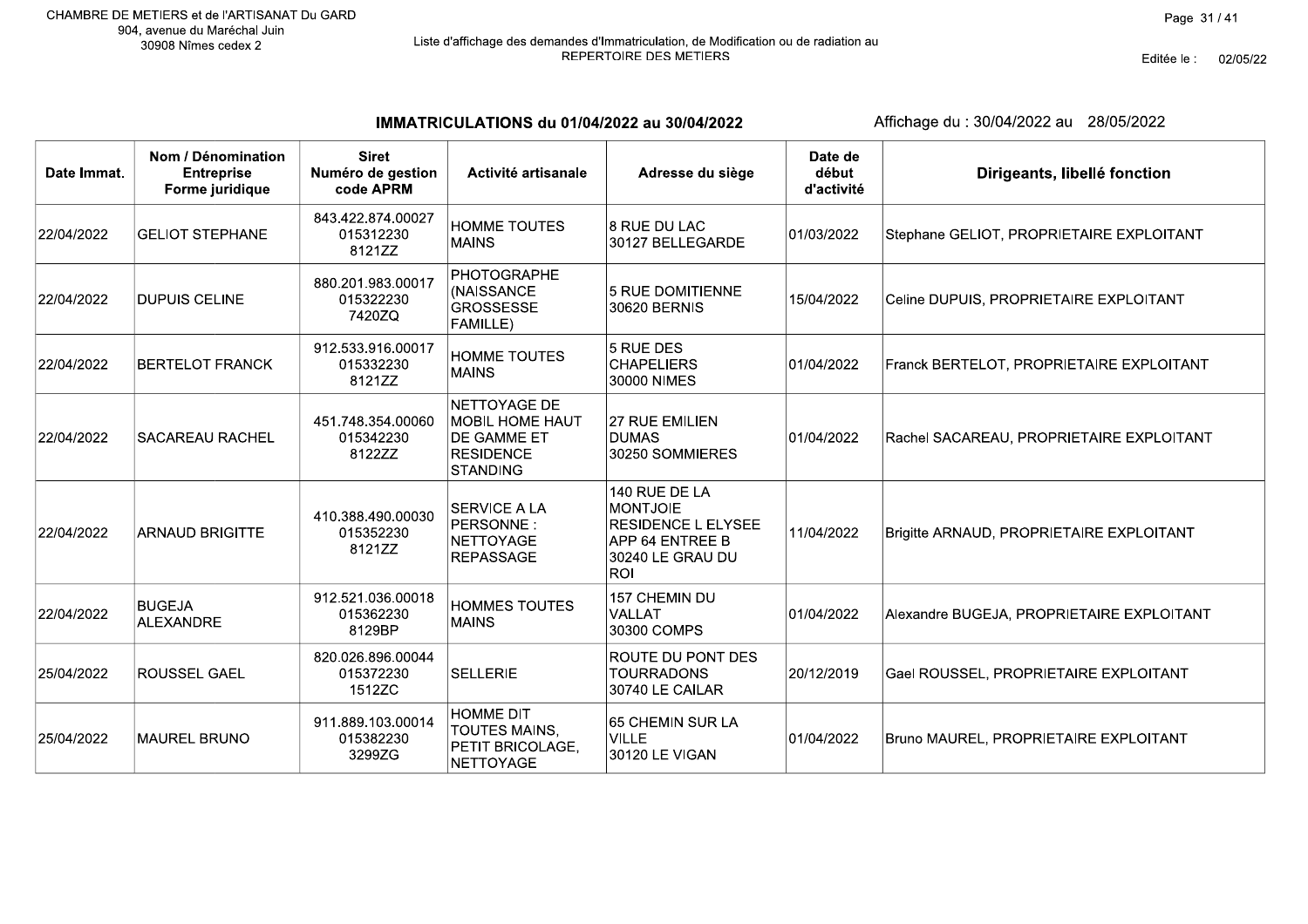Editée le : 02/05/22

IMMATRICULATIONS du 01/04/2022 au 30/04/2022

| Date Immat. | Nom / Dénomination<br><b>Entreprise</b><br>Forme juridique | <b>Siret</b><br>Numéro de gestion<br>code APRM | Activité artisanale                                                                                                                                                                      | Adresse du siège                                        | Date de<br>début<br>d'activité | Dirigeants, libellé fonction           |
|-------------|------------------------------------------------------------|------------------------------------------------|------------------------------------------------------------------------------------------------------------------------------------------------------------------------------------------|---------------------------------------------------------|--------------------------------|----------------------------------------|
| 25/04/2022  | <b>CESSI CLAIRE</b>                                        | 912.616.398.00018<br>015392230<br>7420ZQ       | PHOTOGRAPHIE,<br>PORTRAIT DE<br>FAMILLE,<br>MARIAGES,<br>PRODUITS, STUDIO<br>DE<br>PHOTOGRAPHIES,<br><b>PHOTOTHERAPIE</b>                                                                | 31 RUE DES<br><b>HIRONDELLES</b><br>30320 MARGUERITTES  | 11/04/2022                     | Claire CESSI, PROPRIETAIRE EXPLOITANT  |
| 25/04/2022  | <b>BALOGH DORA</b>                                         | 912.694.809.00019<br>015402230<br>8121ZZ       | NETTOYAGE<br><b>COURANT DE</b><br>BATIMENT,<br><b>MENAGE</b>                                                                                                                             | 8 RUE DE LA<br><b>CASERNETTE</b><br>30000 NIMES         | 09/04/2022                     | Dora BALOGH, PROPRIETAIRE EXPLOITANT   |
| 25/04/2022  | <b>CARDELL LAURA</b>                                       | 912.685.922.00011<br>015412230<br>1072ZZ       | <b>FABRICATION DE</b><br><b>COOKIES</b>                                                                                                                                                  | 158 CHEMIN DE<br><b>SERRE</b><br>30330<br>POUGNADORESSE | 01/05/2022                     | Laura CARDELL, PROPRIETAIRE EXPLOITANT |
| 25/04/2022  | LOPEZ IOAN                                                 | 912.502.804.00012<br>015422230<br>1812ZB       | PERSONNALISATIO<br>N DE VETEMENTS<br>ET CREATION DE<br><b>STICKERS</b><br><b>PERSONNALISES</b>                                                                                           | 111 CHEMIN DU<br><b>CASTELLAS</b><br>30340 ROUSSON      | 08/04/2022                     | Ioan LOPEZ, PROPRIETAIRE EXPLOITANT    |
| 25/04/2022  | <b>BUSSER JEREMY</b>                                       | 912.549.854.00012<br>015432230<br>4399CZ       | <b>MACONNERIE</b><br><b>GENERALE</b>                                                                                                                                                     | 60 ROUTE DE NIMES<br>30540 MILHAUD                      | 01/04/2022                     | Jeremy BUSSER, PROPRIETAIRE EXPLOITANT |
| 25/04/2022  | <b>ORIOL JULIEN</b>                                        | 912.555.844.00014<br>015442230<br>4321AB       | <b>TECHNICIEN</b><br><b>INSTALLATION DE</b><br><b>RESEAUX CABLES</b><br>DE.<br><b>COMMUNICATION</b><br>TRAVAUX D'ACCES<br><b>SUR CORDES</b><br><b>DIFFICILES ET EN</b><br><b>HAUTEUR</b> | 7 RUE DE PRILLY<br>30150 ROQUEMAURE                     | 04/04/2022                     | Julien ORIOL, PROPRIETAIRE EXPLOITANT  |
| 25/04/2022  | <b>SENOCQ MANON</b>                                        | 912.561.867.00017<br>015452230<br>9609ZP       | <b>EDUCATION</b><br>CANINE                                                                                                                                                               | 4 RUE DES AUBES<br>30320 MARGUERITTES                   | 01/03/2022                     | Manon SENOCQ, PROPRIETAIRE EXPLOITANT  |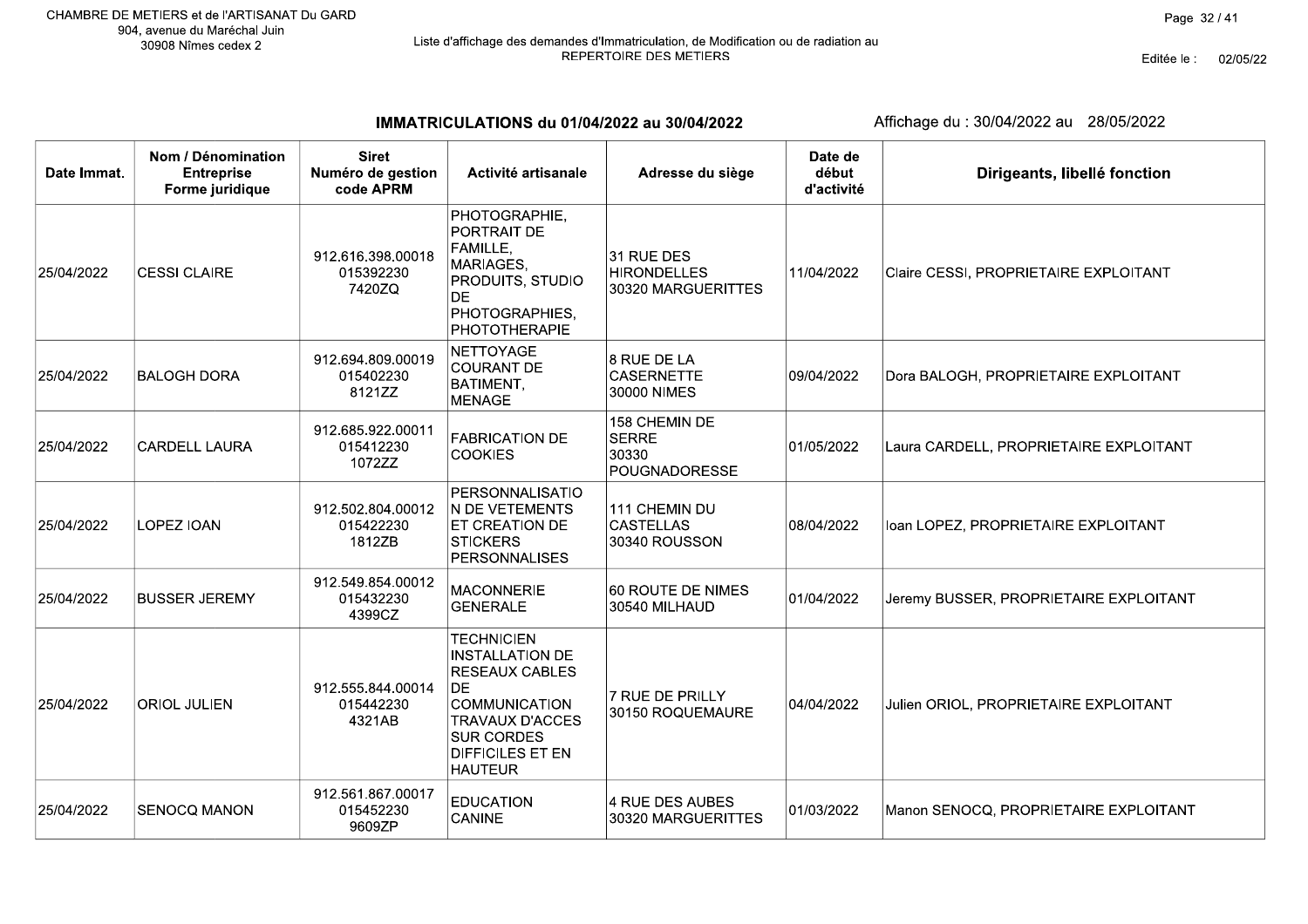# Liste d'affichage des demandes d'Immatriculation, de Modification ou de radiation au<br>REPERTOIRE DES METIERS

Editée le : 02/05/22

IMMATRICULATIONS du 01/04/2022 au 30/04/2022

| Date Immat. | Nom / Dénomination<br><b>Entreprise</b><br>Forme juridique                                                | <b>Siret</b><br>Numéro de gestion<br>code APRM | Activité artisanale                                                                                                                  | Adresse du siège                                                               | Date de<br>début<br>d'activité | Dirigeants, libellé fonction                            |
|-------------|-----------------------------------------------------------------------------------------------------------|------------------------------------------------|--------------------------------------------------------------------------------------------------------------------------------------|--------------------------------------------------------------------------------|--------------------------------|---------------------------------------------------------|
| 25/04/2022  | <b>GONZALEZ MICHEL</b>                                                                                    | 521.374.900.00020<br>015462230<br>4332AB       | POSE DE<br><b>MENUISERIE</b>                                                                                                         | 400 CHEMIN SAINT<br><b>ANTHELME</b><br>30131 PUJAUT                            | 08/04/2022                     | Michel GONZALEZ, PROPRIETAIRE EXPLOITANT                |
| 25/04/2022  | AUBERT SÉBASTIEN                                                                                          | 912.561.875.00010<br>015472230<br>8121ZZ       | HOMME TOUTES<br><b>MAINS</b>                                                                                                         | <b>IMPASSE GAI LOGIS</b><br>3B<br>30100 ALÈS                                   | 28/02/2022                     | Sébastien AUBERT, PROPRIETAIRE EXPLOITANT               |
| 25/04/2022  | <b>GUILLARD</b><br><b>STEPHANIE</b>                                                                       | 912.561.602.00018<br>015482230<br>1629ZA       | <b>FABRICATION</b><br><b>D'OBJETS DE</b><br><b>DECORATION</b>                                                                        | 1086 CHEMIN DES<br><b>COUSTIERES</b><br>30300 BEAUCAIRE                        | 17/02/2022                     | Stephanie GUILLARD, PROPRIETAIRE EXPLOITANT             |
| 25/04/2022  | <b>MEYNIER</b><br><b>CLEMENCE</b>                                                                         | 881.197.925.00012<br>015492230<br>9602BB       | <b>ESTHETICIENNE</b>                                                                                                                 | 160 RUE DE LA<br><b>CHAPELLE</b><br>30160 BESSÈGES                             | 01/03/2022                     | Clemence MEYNIER, PROPRIETAIRE EXPLOITANT               |
| 26/04/2022  | <b>AC TAXI</b><br><b>SOCIETE A</b><br><b>RESPONSABILITE</b><br><b>LIMITEE</b>                             | 910.408.954.00014<br>015512230<br>4932ZA       | <b>TRANSPORTS PAR</b><br><b>TAXI ET TOUTES</b><br><b>ACTIVITES DE TAXI</b>                                                           | 21 RUE DES RUBIS<br>30320 MARGUERITTES                                         | 21/03/2022                     | Arnaud COMBELERAN, GERANT                               |
| 26/04/2022  | <b>MACAMA</b><br><b>SOCIETE PAR</b><br><b>ACTIONS SIMPLIFIEE</b>                                          | 907.699.847.00014<br>015522230<br>1085ZZ       | <b>RESTAURATION</b><br>RAPIDE, VENTE DE<br>PLATS À<br><b>EMPORTER</b>                                                                | 27 RUE DE LA<br>RÉPUBLIQUE<br>30400 VILLENEUVE-<br>LES-AVIGNON                 | 01/01/2022                     | Maxence VAN DAMME, PRESIDENT                            |
| 26/04/2022  | <b>CARROSSERIE</b><br><b>SAINT CHAPTES</b><br><b>SOCIETE A</b><br><b>RESPONSABILITE</b><br><b>LIMITEE</b> | 912.293.016.00016<br>015532230<br>4520AC       | <b>CARROSSERIE</b>                                                                                                                   | <b>RUE NICOLAS MARTIN</b><br><b>ZA CARRIERE VIEILLE</b><br>30190 SAINT CHAPTES | 01/03/2022                     | David MAIZA, GERANT<br>Mohammed HAMHAM LAGHCHIM, GERANT |
| 26/04/2022  | LE PETRIN NIMOIS<br>SOCIETE A<br><b>RESPONSABILITE</b><br>LIMITEE                                         | 911.014.256.00018<br>015542230<br>1071CB       | <b>BOULANGERIE</b><br><b>PATISSERIE</b><br><b>VIENNOISERIE</b><br><b>SNACKING PETITE</b><br><b>RESTAURATION A</b><br><b>EMPORTER</b> | 7 RUE DU MURIER<br>D'ESPAGNE<br>30000 NIMES                                    | 03/03/2022                     | Pierre ROUSSEL, GERANT                                  |
| 26/04/2022  | C.P.E<br><b>SOCIETE PAR</b><br><b>ACTIONS SIMPLIFIEE</b>                                                  | 538.047.358.00030<br>015552230<br>4332CZ       | MONTAGE DE<br>STAND, POSE DE<br>PARQUET, DE<br><b>CUISINE ET DE</b><br><b>MENUISERIE EN</b><br><b>SOUS TRAITANCE</b>                 | 1 B ALLEE DES<br><b>CHEMINOTS</b><br>30410 MOLIERES SUR<br><b>CEZE</b>         | 01/05/2021                     | Christelle PETIOCH, PRESIDENT                           |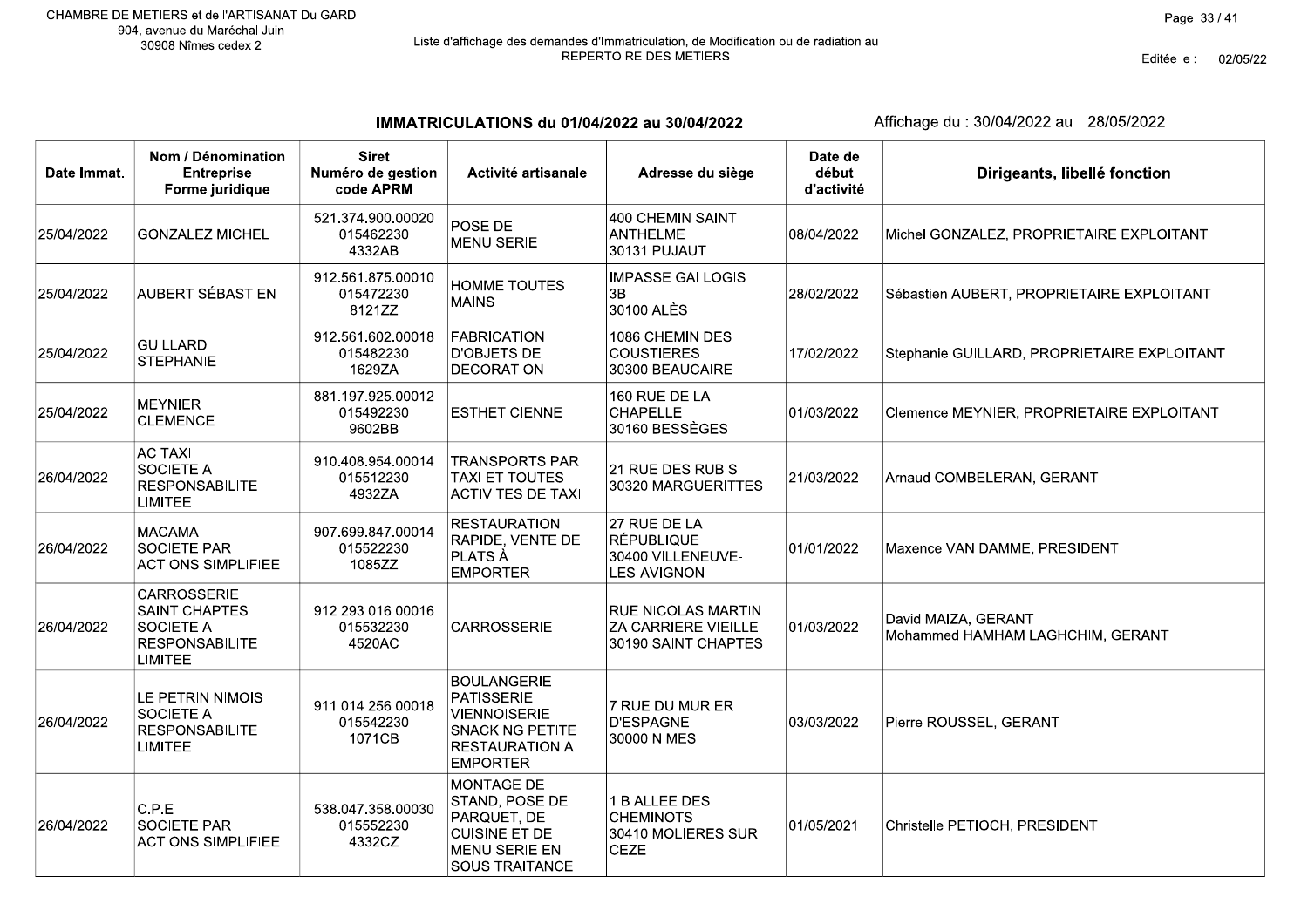# Liste d'affichage des demandes d'Immatriculation, de Modification ou de radiation au<br>REPERTOIRE DES METIERS

Editée le : 02/05/22

IMMATRICULATIONS du 01/04/2022 au 30/04/2022

| Date Immat. | Nom / Dénomination<br><b>Entreprise</b><br>Forme juridique                                           | <b>Siret</b><br>Numéro de gestion<br>code APRM | Activité artisanale                                                                                                                                                                                                 | Adresse du siège                                                                                        | Date de<br>début<br>d'activité | Dirigeants, libellé fonction                               |
|-------------|------------------------------------------------------------------------------------------------------|------------------------------------------------|---------------------------------------------------------------------------------------------------------------------------------------------------------------------------------------------------------------------|---------------------------------------------------------------------------------------------------------|--------------------------------|------------------------------------------------------------|
| 26/04/2022  | <b>BENOIT</b><br><b>MULTISERVICES</b><br><b>SOCIETE A</b><br><b>RESPONSABILITE</b><br><b>LIMITEE</b> | 911.329.886.00012<br>015562230<br>8129BP       | <b>HYGIENE ET</b><br><b>ENTRETIEN DE LA</b><br><b>MAISON PETIT</b><br><b>BRICOLAGE</b><br><b>HOMME DE MAINS</b><br><b>LIVRAISON</b><br><b>COURSE A</b><br><b>DOMICILE</b><br><b>LIVRAISON DE</b><br><b>MATERIEL</b> | 250 RUE PIERRE<br><b>SAVIN</b><br>30000 NIMES                                                           | 01/04/2022                     | Benoit ALEGRE, GERANT                                      |
| 26/04/2022  | <b>TECHNIK FIBRE</b><br><b>SOCIETE PAR</b><br><b>ACTIONS SIMPLIFIEE</b>                              | 910.431.949.00015<br>015572230<br>4321AA       | <b>FIBRE ÉTUDE</b><br><b>TECHNIQUE ET</b><br><b>INGÉNERIE TIRAGE</b><br><b>FT</b><br><b>RACCORDEMENT</b><br>FIBRE.                                                                                                  | 65 RUE SALOMON<br>REINACH<br>30000 NIMES                                                                | 01/02/2022                     | Stéphane GASP, PRESIDENT                                   |
| 26/04/2022  | <b>INNOVATIVE</b><br><b>VENDING MACHINE</b><br><b>SOCIETE PAR</b><br><b>ACTIONS SIMPLIFIEE</b>       | 909.434.201.00010<br>015582230<br>2829BZ       | <b>FABRICATION ET</b><br><b>VENTE DE ROBOTS</b>                                                                                                                                                                     | 7 IMPASSE DES<br>PERVENCHES<br>30133 LES ANGLES                                                         | 13/01/2022                     | Amero NOACCO, PRESIDENT                                    |
| 26/04/2022  | <b>LES ANGLES</b><br><b>AUTOMOBILES</b><br>SOCIETE PAR<br><b>ACTIONS SIMPLIFIEE</b>                  | 894.012.301.00012<br>015592230<br>4520AB       | <b>REPARATIONS ET</b><br><b>ENTRETIENS DE</b><br><b>VEHICULES</b><br>AUTOMOBILES,<br><b>DEPANNAGE</b>                                                                                                               | 206 AVENUE DE<br><b>GRAND ANGLES</b><br>30133 LES ANGLES                                                | 11/02/2021                     | Sebastien PASSELAIGUES, PRESIDENT                          |
| 27/04/2022  | <b>DELLINGER HELENE</b>                                                                              | 912.504.826.00013<br>015612230<br>9003AP       | <b>RESTAURATION ET</b><br><b>FABRICATION DE</b><br><b>LUMINAIRES</b>                                                                                                                                                | 26 BOULEVARD<br><b>CHARLES GIDE</b><br><b>RESIDENCE GRAND</b><br><b>SEMINAIRE C3</b><br>30700 UZES      | 01/05/2022                     | Helene DELLINGER, PROPRIETAIRE EXPLOITANT                  |
| 27/04/2022  | SIEGELE MARIE-<br><b>CHRISTINE</b>                                                                   | 444.108.690.00033<br>015622230<br>5610CQ       | SANDWICHERIE<br><b>SNACK A</b><br><b>EMPORTER</b>                                                                                                                                                                   | 8 AVENUE JEAN<br><b>LASSERA</b><br><b>CENTRE COMMERCIEL</b><br>CAMARGUE 2000<br>30240 LE GRAU DU<br>ROI | 01/04/2022                     | Marie-Christine SIEGELE, PROPRIETAIRE<br><b>EXPLOITANT</b> |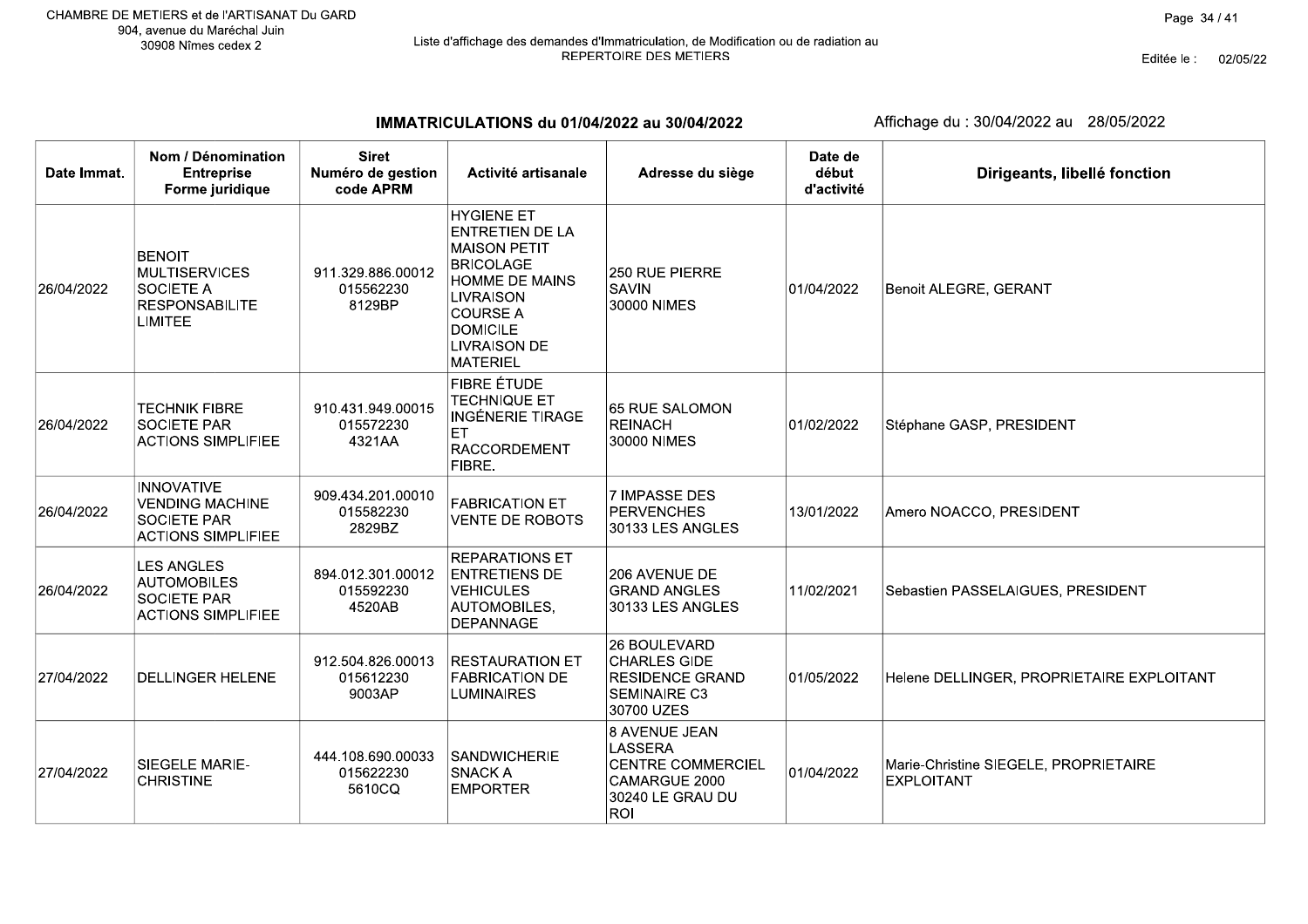Editée le : 02/05/22

IMMATRICULATIONS du 01/04/2022 au 30/04/2022

| Date Immat. | Nom / Dénomination<br><b>Entreprise</b><br>Forme juridique        | <b>Siret</b><br>Numéro de gestion<br>code APRM | Activité artisanale                                                                                                                                                                                                          | Adresse du siège                                                      | Date de<br>début<br>d'activité | Dirigeants, libellé fonction                                                       |
|-------------|-------------------------------------------------------------------|------------------------------------------------|------------------------------------------------------------------------------------------------------------------------------------------------------------------------------------------------------------------------------|-----------------------------------------------------------------------|--------------------------------|------------------------------------------------------------------------------------|
| 26/04/2022  | <b>BORIE XAVIER</b>                                               | 451.200.166.00028<br>015632230<br>9511ZZ       | <b>SERVICE</b><br>ASSISTANCE<br>DEPANNAGE<br><b>INFORMATIQUE A</b><br><b>DOMICILE</b>                                                                                                                                        | 18 RUE PIERRE<br><b>TAILLANT</b><br>30130 PONT SAINT<br><b>ESPRIT</b> | 01/04/2022                     | Xavier BORIE, PROPRIETAIRE EXPLOITANT                                              |
| 26/04/2022  | <b>ALVARADO</b><br><b>ALVARADO ERIK</b><br><b>MANFREDO</b>        | 912.211.398.00017<br>015642230<br>4334ZC       | <b>PEINTURE</b><br><b>TRADITIONNELLE</b><br>SUR LES MURS,<br><b>PLAFONDS ET</b><br><b>BOISERIES,</b><br><b>REVÊTEMENTS DE</b><br><b>SOLS ET MURS.</b><br><b>ENDUITS ET</b><br>CREPIS, POSE DE<br>PLAQUES DE<br><b>PLATRE</b> | <b>22 RUE</b><br>ROQUECOURBE<br>30300 BEAUCAIRE                       | 14/03/2022                     | Erik Manfredo ALVARADO ALVARADO,<br><b>PROPRIETAIRE EXPLOITANT</b>                 |
| 27/04/2022  | PRO ETANCHEITE<br><b>SOCIETE PAR</b><br><b>ACTIONS SIMPLIFIEE</b> | 900.058.975.00013<br>015652230<br>4399AZ       | <b>ETANCHÉITÉ</b><br>BÂTIMENT<br><b>TRAVAUX PUBLIC</b><br><b>ENTREPRISE</b><br><b>GÉNÉRALE DE</b><br><b>BÂTIMENT.</b>                                                                                                        | 1380 ROUTE DE NÎMES<br>30540 MILHAUD                                  | 01/06/2021                     | Abdelkader DOUMA, PRESIDENT                                                        |
| 26/04/2022  | <b>LOMBARD OLIVIER</b>                                            | 814.457.008.00021<br>015662230<br>5610CR       | <b>RESTAURATION</b><br><b>RAPIDE</b><br><b>FOODTRUCK A</b><br><b>EMPORTER</b><br><b>TRAITEUR</b>                                                                                                                             | 9 IMPASSE DES<br><b>MIMOSAS</b><br>30620 UCHAUD                       | 29/04/2022                     | Olivier LOMBARD, PROPRIETAIRE EXPLOITANT<br>Corinne PERRIN, CONJOINT COLLABORATEUR |
| 26/04/2022  | <b>MECHALIKH MEHDI</b>                                            | 912.757.499.00013<br>015672230<br>5610CQ       | <b>VENTE DE PLATS A</b><br><b>EMPORTER</b><br>(PATES SNACK<br><b>SANDWICH</b><br><b>SALADES</b><br>HOTDOG )                                                                                                                  | 3 BOULEVARD<br>THEODORE LACOMBE<br>30200 BAGNOLS SUR<br><b>CEZE</b>   | 01/05/2022                     | Mehdi MECHALIKH, PROPRIETAIRE EXPLOITANT                                           |
| 26/04/2022  | PALLARES SYLVAIN                                                  | 752.423.947.00049<br>015682230<br>4312BA       | <b>TERRASSEMENT</b>                                                                                                                                                                                                          | 235 RUE DES<br><b>CHASSELAS</b><br>30114 NAGES ET<br><b>SOLORGUES</b> | 01/05/2022                     | Sylvain PALLARES, PROPRIETAIRE EXPLOITANT                                          |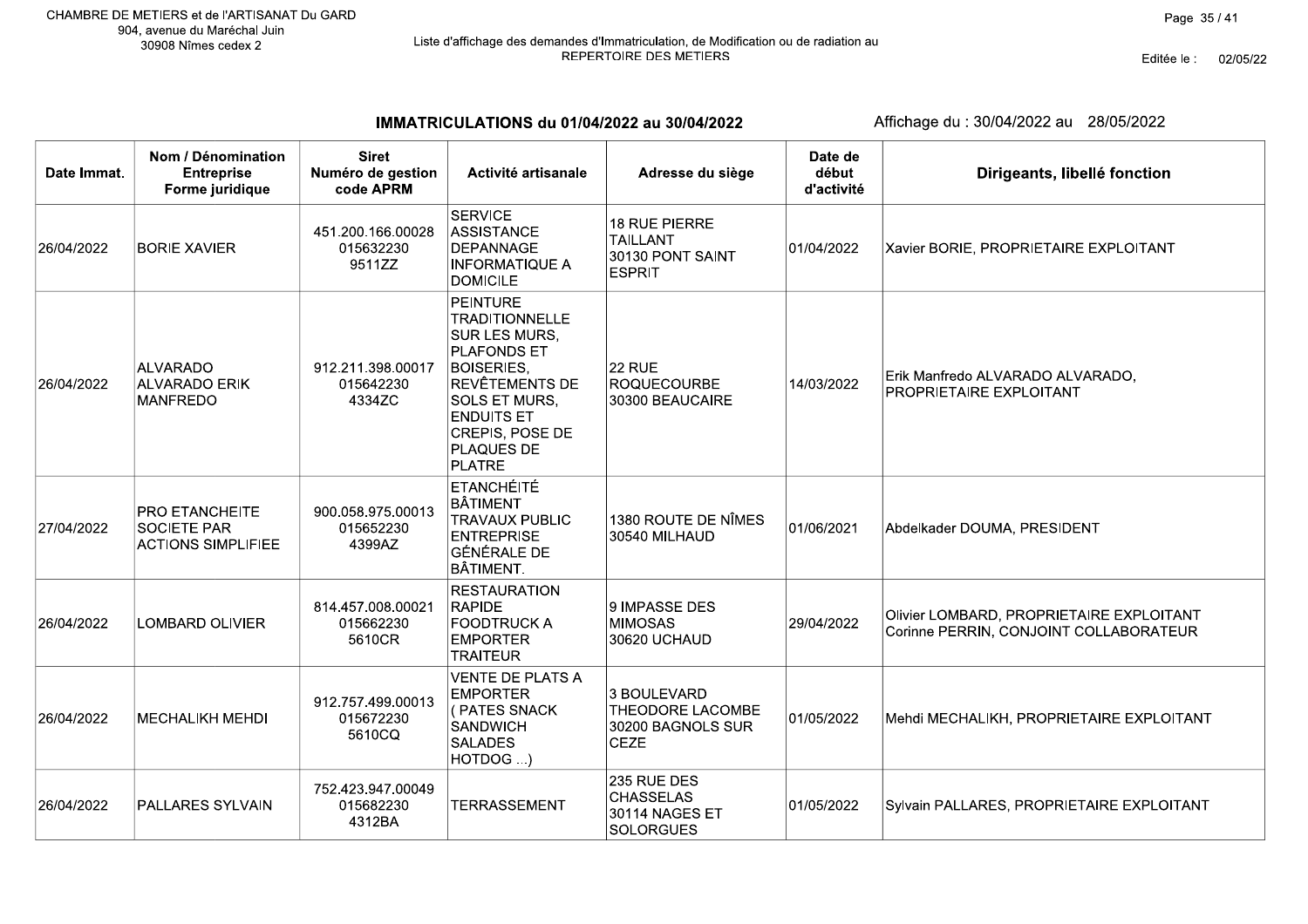Editée le : 02/05/22

IMMATRICULATIONS du 01/04/2022 au 30/04/2022

| Date Immat. | Nom / Dénomination<br><b>Entreprise</b><br>Forme juridique | <b>Siret</b><br>Numéro de gestion<br>code APRM | Activité artisanale                                                                                                                                                                          | Adresse du siège                                                       | Date de<br>début<br>d'activité | Dirigeants, libellé fonction                          |
|-------------|------------------------------------------------------------|------------------------------------------------|----------------------------------------------------------------------------------------------------------------------------------------------------------------------------------------------|------------------------------------------------------------------------|--------------------------------|-------------------------------------------------------|
| 26/04/2022  | <b>VAZQUEZ DANIEL</b>                                      | 438.918.187.00024<br>015692230<br>4399CZ       | <b>TRAVAUX DE</b><br><b>MACONNERIE</b><br><b>RENOVATION</b>                                                                                                                                  | 9 BOULEVARD DE<br><b>L'AVENIR</b><br>30210 LEDENON                     | 12/04/2022                     | Daniel VAZQUEZ, PROPRIETAIRE EXPLOITANT               |
| 26/04/2022  | <b>DUMAS DELPHINE</b>                                      | 823.603.006.00011<br>015702230<br>9609ZP       | <b>TOILETTAGE</b><br><b>CHIENS CHATS</b><br><b>CHEVAUX AU</b><br><b>DOMICILE DES</b><br><b>CLIENTS</b>                                                                                       | 151 IMPASSE DU<br><b>JARDIN</b><br>30129 MANDUEL                       | 01/05/2022                     | Delphine DUMAS, PROPRIETAIRE EXPLOITANT               |
| 26/04/2022  | <b>ESSAADAOUI</b><br><b>MOHAMED</b>                        | 530.056.886.00027<br>015712230<br>4399CZ       | <b>MACONNERIE</b><br><b>GENERALE</b>                                                                                                                                                         | 23 BOULEVARD<br><b>TALABOT</b><br>30000 NIMES                          | 01/03/2022                     | Mohamed ESSAADAOUI, PROPRIETAIRE<br><b>EXPLOITANT</b> |
| 26/04/2022  | <b>BOURGAIN MATHIEU</b>                                    | 912.656.154.00016<br>015722230<br>4321AB       | <b>ELECTRICIEN</b>                                                                                                                                                                           | 254 RUE HENRI<br><b>BERGSON</b><br>30000 NÎMES                         | 25/04/2022                     | Mathieu BOURGAIN, PROPRIETAIRE EXPLOITANT             |
| 26/04/2022  | <b>DUFRAISSE BRAN</b>                                      | 912.636.297.00018<br>015732230<br>1419ZE       | <b>FABRICATION DE</b><br><b>COSTUMES ET</b><br><b>ACCESSOIRES</b><br><b>HISTORIQUES</b>                                                                                                      | 148 RUE DE L<br><b>ABRIVADO</b><br>30132 CAISSARGUES                   | 21/04/2022                     | Bran DUFRAISSE, PROPRIETAIRE EXPLOITANT               |
| 26/04/2022  | <b>TADIOTTO ROMANA</b>                                     | 349.088.328.00043<br>015742230<br>1419ZE       | <b>FABRICATION DE</b><br><b>COSTUMES</b><br><b>HISTORIQUES</b><br><b>DECORATRICE EN</b><br><b>EVENEMENTIEL</b>                                                                               | 25 B AVENUE DE LA<br><b>STATION</b><br>30660 GALLARGUES<br>LE MONTUEUX | 01/02/2022                     | Romana TADIOTTO, PROPRIETAIRE EXPLOITANT              |
| 26/04/2022  | <b>BOULEY</b><br><b>VERONIQUE</b>                          | 912.323.136.00016<br>015752230<br>1723ZZ       | FABRICATION<br><b>D'OBJET DE</b><br>PAPETERIE, DE<br>DECORATION,<br>OBJET EN PERLE,<br><b>ARTICLE DIVERS</b><br>EN TISSU, TRICOT,<br>CROCHET,<br><b>ACCESSOIRE BEBE</b><br>ET ENFANT, ARTICL | 3 B PLACE DE LA<br><b>GARE</b><br>30210 REMOULINS                      | 01/05/2022                     | Veronique BOULEY, PROPRIETAIRE EXPLOITANT             |
| 26/04/2022  | PEREZ MARC                                                 | 441.461.183.00028<br>015762230<br>4333ZZ       | CARRELAGE<br><b>MENUISERIE</b><br><b>CHARPENTE</b><br><b>FABRICATION DE</b><br><b>MEUBLES</b>                                                                                                | 227 IMPASSE DU<br><b>HANNETON</b><br>30000 NIMES                       | 01/02/2022                     | Marc PEREZ, PROPRIETAIRE EXPLOITANT                   |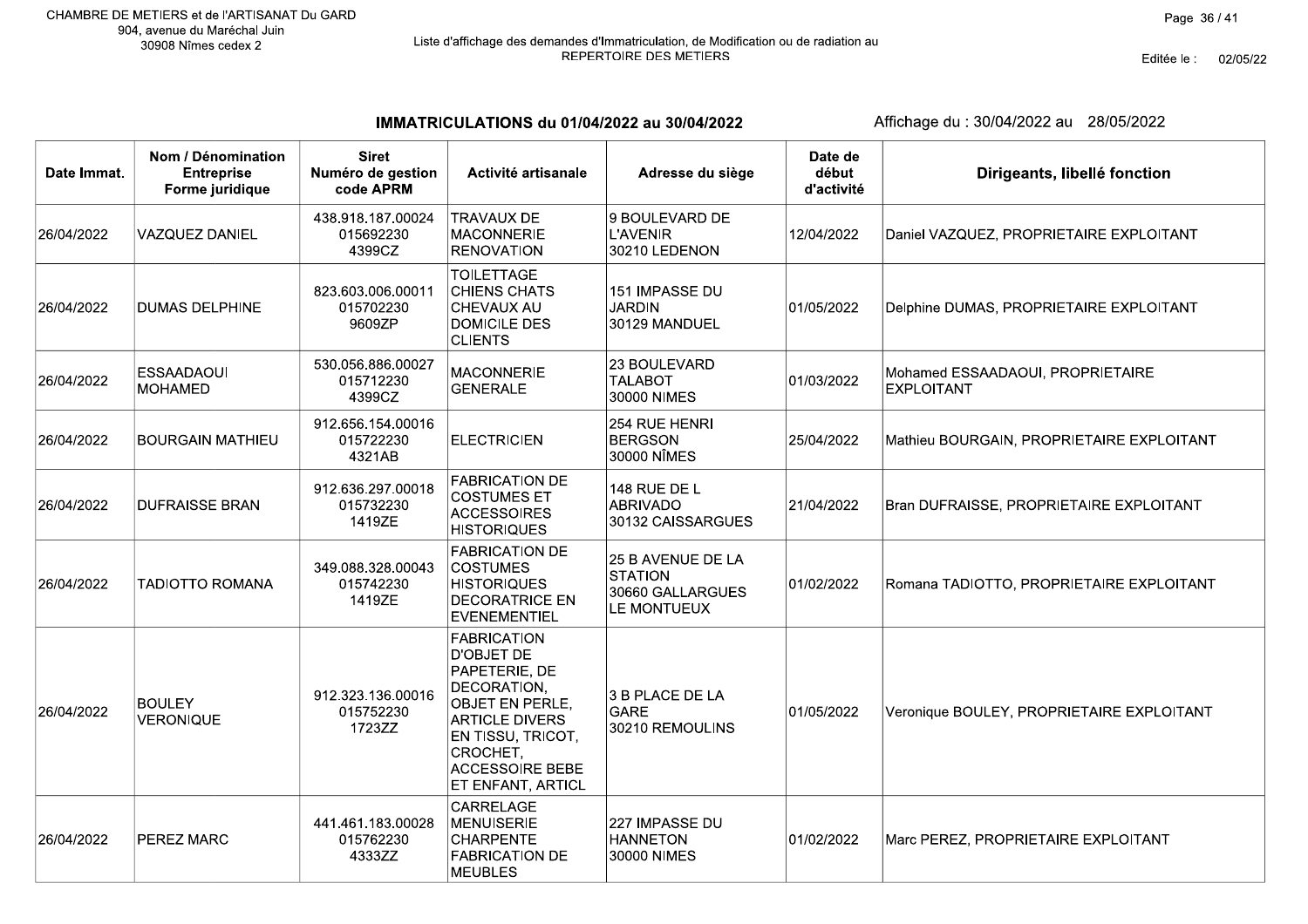Editée le : 02/05/22

IMMATRICULATIONS du 01/04/2022 au 30/04/2022

| Date Immat. | Nom / Dénomination<br><b>Entreprise</b><br>Forme juridique                                           | <b>Siret</b><br>Numéro de gestion<br>code APRM | Activité artisanale                                                                                                                                                                      | Adresse du siège                                                                                | Date de<br>début<br>d'activité | Dirigeants, libellé fonction                          |
|-------------|------------------------------------------------------------------------------------------------------|------------------------------------------------|------------------------------------------------------------------------------------------------------------------------------------------------------------------------------------------|-------------------------------------------------------------------------------------------------|--------------------------------|-------------------------------------------------------|
| 28/04/2022  | <b>DEPANFENETRES</b><br><b>FRANCE</b><br><b>SOCIETE A</b><br><b>RESPONSABILITE</b><br><b>LIMITEE</b> | 905.023.982.00010<br>015772230<br>4332AA       | LA PRESTATION DE<br>SERVICES, LA<br>REPARATION, LE<br>MONTAGE DE<br><b>MENUISERIES</b><br><b>INTERIEUR ET</b><br><b>EXTERIEUR,</b><br>PORTES,<br>FENETRES,<br>PORTES DE<br><b>GARAGE</b> | <b>125 RUE DE</b><br><b>L'HOSTELLERIE</b><br>LES PORTES DU<br>FORUM <sub>2</sub><br>30900 NIMES | 19/10/2021                     | Mustapha MESSAOURI, GERANT                            |
| 28/04/2022  | PERIN HERVE                                                                                          | 499.039.741.00032<br>015782230<br>4391BZ       | <b>TRAVAUX DE</b><br><b>ZINGUERIE ET</b><br><b>COUVERTURE</b>                                                                                                                            | 30 RUE DE<br><b>JOUVENARGUES</b><br>30340 MONS                                                  | 19/04/2022                     | Herve PERIN, PROPRIETAIRE EXPLOITANT                  |
| 26/04/2022  | <b>JHILAL RACHID</b>                                                                                 | 499.821.080.00029<br>015792230<br>4333ZZ       | CARRELAGE                                                                                                                                                                                | 2 ALLEE CAMILLE ST<br><b>SAENS</b><br>30000 NIMES                                               | 22/04/2022                     | Rachid JHILAL, PROPRIETAIRE EXPLOITANT                |
| 28/04/2022  | <b>RVC</b><br>SOCIETE A<br><b>RESPONSABILITE</b><br><b>LIMITEE</b>                                   | 910.512.920.00018<br>015802230<br>5610CQ       | PREPARATION DE<br><b>PLATS A</b><br>EMPORTER,<br><b>TRAITEUR</b>                                                                                                                         | 5 RUE BOSSUET<br>30000 NIMES                                                                    | 14/02/2022                     | Victor JALAGUIER, GERANT<br>Olivier JALAGUIER, GERANT |
| 28/04/2022  | <b>MYOSOTIS FLORA</b><br><b>SOCIETE A</b><br><b>RESPONSABILITE</b><br><b>LIMITEE</b>                 | 909.674.368.00016<br>015812230<br>4776ZP       | <b>COMPOSITION</b><br><b>FLORALES</b>                                                                                                                                                    | <b>3 RUE EDGAR QUINET</b><br>30100 ALES                                                         | 01/02/2022                     | Elise JEAUNEAU, GERANT<br>Godefroy JEAUNEAU, GERANT   |
| 28/04/2022  | DEBREMME DYLAN                                                                                       | 912.809.738.00012<br>015822230<br>4321AB       | <b>TRAVAUX</b><br><b>D'ELECTRICITE</b><br><b>TERTIAIRE ET</b><br><b>HABITAT</b>                                                                                                          | 2279 ROUTE DE<br>COURBESSAC<br>30000 NIMES                                                      | 02/05/2022                     | Dylan DEBREMME, PROPRIETAIRE EXPLOITANT               |
| 29/04/2022  | CHILLIARD                                                                                            | 912.706.496.00011<br>015832230<br>9602BB       | <b>ESTHETIQUE</b>                                                                                                                                                                        | 53 IMPASSE DES<br><b>LUPINS</b><br>30000 NIMES                                                  | 21/04/2022                     | Adeline CHILLIARD, PROPRIETAIRE EXPLOITANT            |
| 26/04/2022  | <b>GIBELIN TOM</b>                                                                                   | 912.866.803.00014<br>015842230<br>4399CZ       | <b>MACONNERIE</b><br><b>GENERALE</b>                                                                                                                                                     | 10 CHEMIN DE LA<br><b>CHARRETTE</b><br>CHEZ MR RAGASSE<br><b>GAETAN</b><br>30630 GOUDARGUES     | 01/03/2022                     | Tom GIBELIN, PROPRIETAIRE EXPLOITANT                  |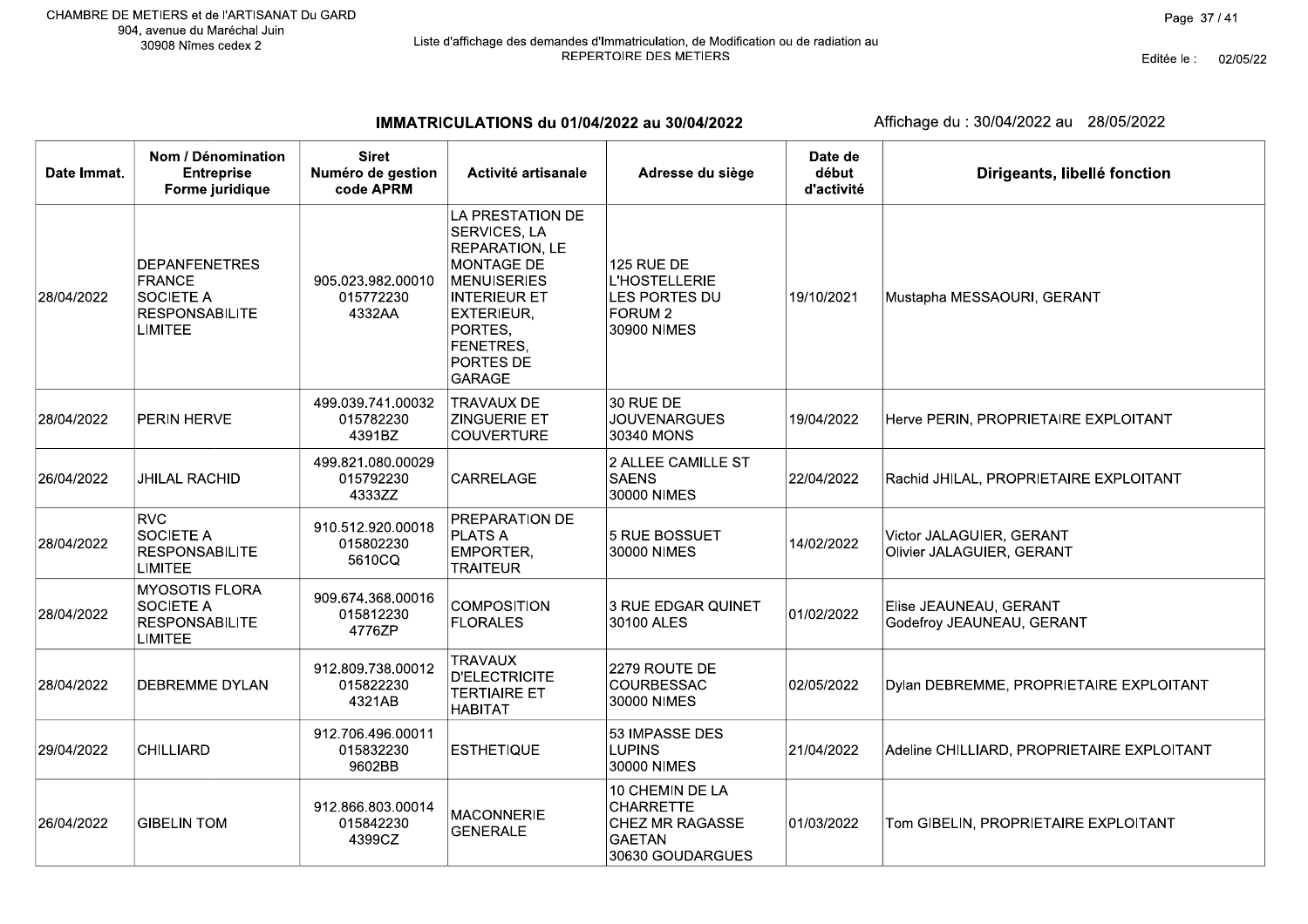Editée le : 02/05/22

IMMATRICULATIONS du 01/04/2022 au 30/04/2022

| Date Immat. | Nom / Dénomination<br><b>Entreprise</b><br>Forme juridique | <b>Siret</b><br>Numéro de gestion<br>code APRM | Activité artisanale                                                                                                                            | Adresse du siège                                                                         | Date de<br>début<br>d'activité | Dirigeants, libellé fonction               |
|-------------|------------------------------------------------------------|------------------------------------------------|------------------------------------------------------------------------------------------------------------------------------------------------|------------------------------------------------------------------------------------------|--------------------------------|--------------------------------------------|
| 26/04/2022  | <b>LECOFFRE PIERRE</b>                                     | 912.791.472.00018<br>015852230<br>2599BC       | <b>TRAVAIL DES</b><br><b>METAUX</b>                                                                                                            | 4 B DES AIRES<br>30320 SAINTGERVASY                                                      | 15/03/2022                     | Pierre LECOFFRE, PROPRIETAIRE EXPLOITANT   |
| 26/04/2022  | <b>BRUNET TRISTAN</b>                                      | 912.793.841.00012<br>015862230<br>3312ZB       | RÉPARATION DE<br><b>MACHINES ET</b><br><b>D'ÉQUIPEMENTS</b><br><b>MÉCANIQUES</b>                                                               | 38 AVENUE DU GRAND<br><b>DUC</b><br>30390 ARAMON                                         | 01/03/2022                     | Tristan BRUNET, PROPRIETAIRE EXPLOITANT    |
| 26/04/2022  | <b>TARRIOTTE</b><br><b>MARGAUX</b>                         | 907.469.860.00023<br>015872230<br>9609ZP       | <b>EDUCATEUR</b><br>CANIN, GARDES<br>D'ANIMAUX À<br><b>DOMICILE</b>                                                                            | 4 AVENUE DU<br><b>CENTURION</b><br>RÉSIDENCE LE GOLFE<br>30240 LE GRAU-DU-<br><b>ROI</b> | 02/04/2022                     | Margaux TARRIOTTE, PROPRIETAIRE EXPLOITANT |
| 29/04/2022  | <b>HAFFNER EMMA</b>                                        | 912.731.734.00014<br>015882230<br>1392ZA       | <b>CREATION DE</b><br><b>PRODUITS</b><br><b>TEXTILES EN</b><br>COUTURE,<br><b>CREATION DE</b><br>PATRONS DE<br><b>COUTURE</b><br>INFORMATIQUE. | 1 RUE DU PORTALET<br><b>CCAS</b><br>30500 SAINT AMBROIX                                  | 01/05/2022                     | Emma HAFFNER, PROPRIETAIRE EXPLOITANT      |
| 26/04/2022  | <b>BAYAR PATRICK</b>                                       | 912.834.934.00016<br>015892230<br>2599BC       | <b>TRAVAIL DES</b><br><b>METAUX</b>                                                                                                            | <b>RTE DE D'ESPARON</b><br>LE VILLAGE<br>30120 BEZ ET<br><b>ESPARON</b>                  | 01/02/2022                     | Patrick BAYAR, PROPRIETAIRE EXPLOITANT     |
| 26/04/2022  | <b>MANJARRES ELIO</b>                                      | 912.812.534.00010<br>015902230<br>2599BC       | <b>FERRONNERIE</b><br><b>D'ART</b>                                                                                                             | 1819 CHEMIN D<br><b>ASPERES</b><br>30140 TORNAC                                          | 01/04/2022                     | Elio MANJARRES, PROPRIETAIRE EXPLOITANT    |
| 26/04/2022  | <b>LAGNIER MANON</b>                                       | 912.805.256.00019<br>015912230<br>9529ZC       | <b>COUTURE</b>                                                                                                                                 | DOMAINE DE LA TOUR<br>931 ROUTE<br><b>D'AIMARGUES</b><br>30600 VAUVERT                   | 08/03/2022                     | Manon LAGNIER, PROPRIETAIRE EXPLOITANT     |
| 26/04/2022  | <b>BRAY EMILIE</b>                                         | 912.804.226.00013<br>015922230<br>3109AZ       | <b>TAPISSIÈRE ET</b><br><b>COUTURE</b><br>D'AMEUBLEMENT                                                                                        | 30 ROUTE DE SAINT<br>DEZERY<br>30190 COLLORGUES                                          | 21/02/2022                     | Emilie BRAY, PROPRIETAIRE EXPLOITANT       |
| 26/04/2022  | RAYNAUD DAVID                                              | 912.866.811.00017<br>015932230<br>4321AB       | INSTALLATION<br>D'EQUIPEMENTS<br><b>ELECTRIQUES</b>                                                                                            | 11 CHEMIN DE LA<br><b>SOUCASSE</b><br>30500 SAINT-VICTOR-<br>DE-MALCAP                   | 01/04/2022                     | David RAYNAUD, PROPRIETAIRE EXPLOITANT     |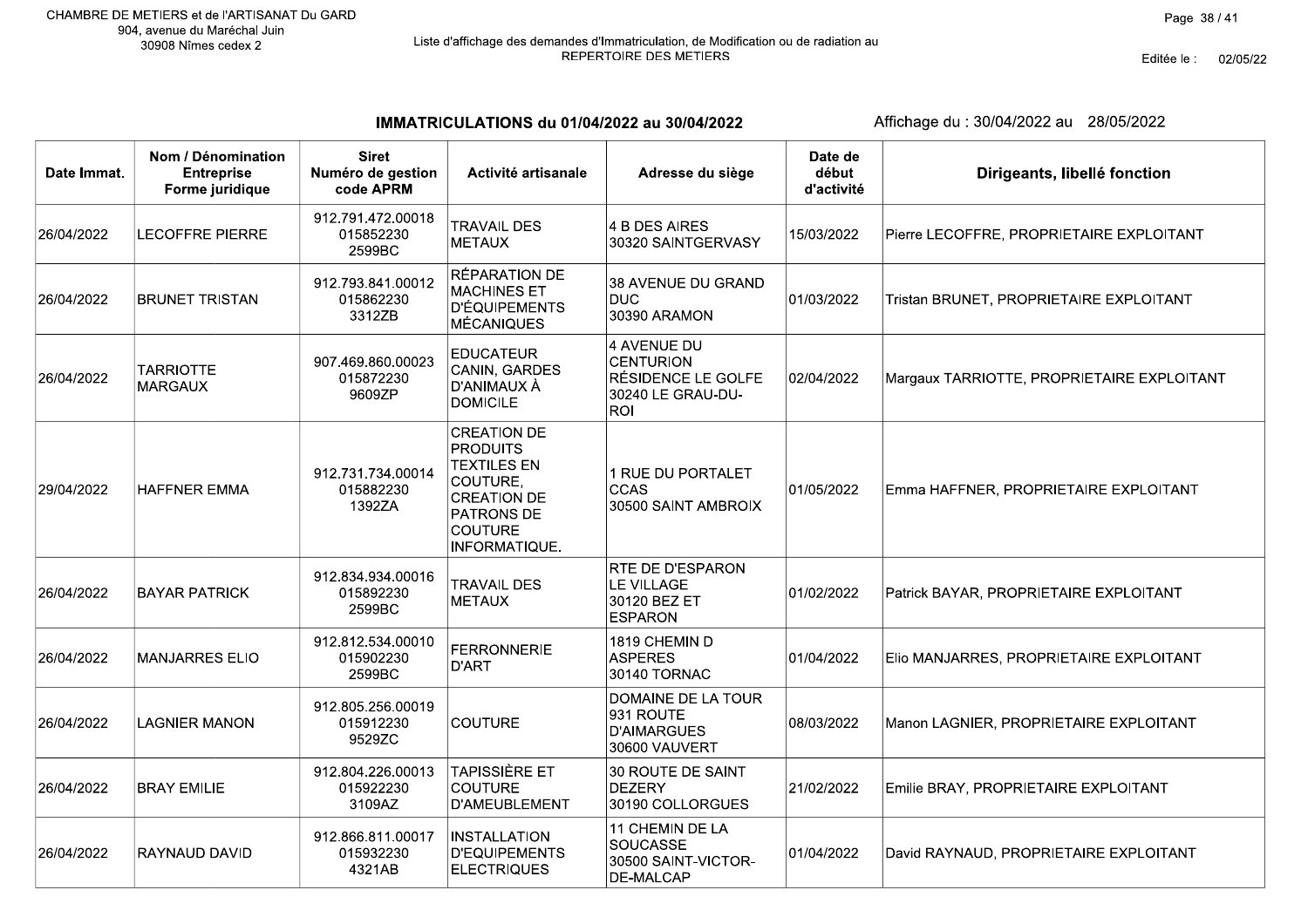Г

# Liste d'affichage des demandes d'Immatriculation, de Modification ou de radiation au<br>REPERTOIRE DES METIERS

Editée le : 02/05/22

IMMATRICULATIONS du 01/04/2022 au 30/04/2022

| Date Immat. | Nom / Dénomination<br><b>Entreprise</b><br>Forme juridique | <b>Siret</b><br>Numéro de gestion<br>code APRM | Activité artisanale                                                                                                                                           | Adresse du siège                                                    | Date de<br>début<br>d'activité | Dirigeants, libellé fonction                             |
|-------------|------------------------------------------------------------|------------------------------------------------|---------------------------------------------------------------------------------------------------------------------------------------------------------------|---------------------------------------------------------------------|--------------------------------|----------------------------------------------------------|
| 29/04/2022  | <b>CATOIRE SIMON</b>                                       | 912.307.964.00011<br>015942230<br>8121ZZ       | <b>NETTOYAGE ET</b><br><b>ENTRETIEN</b><br><b>COURANT POUR</b><br><b>LES PARTICULIERS</b>                                                                     | <b>IMPASSE DU POUJOL</b><br>LE HAUT POUJOL<br>30160 ROBIAC          | 17/05/2022                     | Simon CATOIRE, PROPRIETAIRE EXPLOITANT                   |
| 26/04/2022  | <b>LIEGEOIS CYRIL</b>                                      | 804.430.064.00019<br>015952230<br>1629ZA       | <b>FABRICATION</b><br>D'OBJETS DÉCO EN<br><b>BOIS OU AUTRES</b><br>MATÉRIAUX A BASE<br>DE GRAVURE                                                             | <b>CHEMIN DE LA</b><br><b>VERRIÈRE</b><br>30340 ROUSSON             | 01/04/2022                     | Cyril LIEGEOIS, PROPRIETAIRE EXPLOITANT                  |
| 26/04/2022  | <b>BALLATORE JEAN-</b><br><b>CLAUDE</b>                    | 382.647.261.00033<br>015962230<br>2571ZZ       | <b>FABRICATION DE</b><br><b>COUTELLERIE</b>                                                                                                                   | 126 RUE MARCEL<br>PAGNOL<br>30200 SAINT ETIENNE<br><b>DES SORTS</b> | 02/05/2022                     | Jean-Claude BALLATORE, PROPRIETAIRE<br><b>EXPLOITANT</b> |
| 29/04/2022  | <b>ZUHAITZ IZARRA</b><br><b>RIVERA</b>                     | 912.058.666.00013<br>015972230<br>5610CQ       | <b>FABRICATION DE</b><br><b>PLATS A</b><br><b>EMPORTER ET</b><br><b>VENTE EN</b><br>AMBULANT,<br><b>HOMME DIT</b><br>TOUTES MAINS                             | 1771 CHEMIN DU<br><b>SAUVAN</b><br>30760 ISSIRAC                    | 01/04/2022                     | Rivera ZUHAITZ IZARRA, PROPRIETAIRE<br><b>EXPLOITANT</b> |
| 29/04/2022  | REBOUL ALLISON                                             | 912.051.778.00013<br>015982230<br>9602BB       | PREPARATION DE<br>L'ONGLE,<br><b>CREATION DE</b><br>PROTHESE EN GEL,<br><b>RESINE OU</b><br>ACRYLIQUE, MISE<br>EN FORME DE<br>L'ONGLE SANS<br><b>MANUCURE</b> | 1 RUE D'AVIGNON<br>30390 ARAMON                                     | 01/04/2022                     | Allison REBOUL, PROPRIETAIRE EXPLOITANT                  |
| 26/04/2022  | <b>HERPSON MARINE</b>                                      | 802.589.598.00035<br>015992230<br>8211ZP       | <b>SECRETARIAT</b>                                                                                                                                            | 166 RUE DE LÉZAN<br>30350 CANAULES-ET-<br>ARGENTIÈRES               | 01/03/2022                     | Marine HERPSON, PROPRIETAIRE EXPLOITANT                  |
| 26/04/2022  | <b>REGUIA MEHDI</b>                                        | 809.579.964.00036<br>016002230<br>2731ZZ       | <b>TECHNICIEN</b><br><b>INSTALLATEUR</b><br><b>FIBRE OPTIQUE</b>                                                                                              | 8 RUE PAULET<br>30000 NÎMES                                         | 03/03/2022                     | Mehdi REGUIA, PROPRIETAIRE EXPLOITANT                    |
| 26/04/2022  | <b>MOUIREN MIKAEL</b>                                      | 912.851.920.00013<br>016012230<br>4520AA       | <b>PROGRAMMATION</b><br>VÉHICULE ET<br><b>DIAGNOSTIC</b>                                                                                                      | 38 IMPASSE BELAIR<br>MOULIN DU ROC<br>30150 ROQUEMAURE              | 01/04/2022                     | Mikael MOUIREN, PROPRIETAIRE EXPLOITANT                  |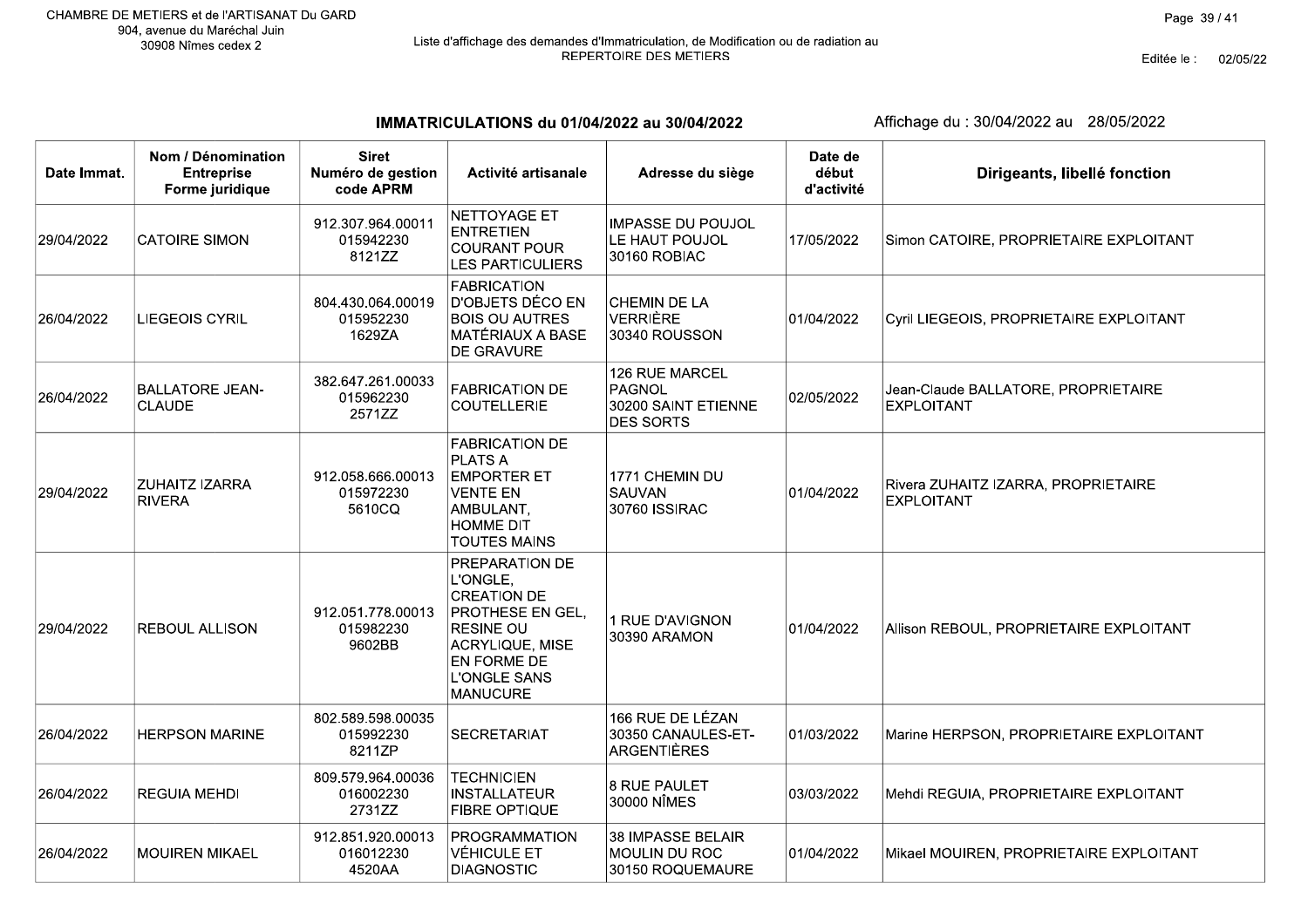IMMATRICULATIONS du 01/04/2022 au 30/04/2022

| Date Immat. | Nom / Dénomination<br><b>Entreprise</b><br>Forme juridique | <b>Siret</b><br>Numéro de gestion<br>code APRM | Activité artisanale                                                                                       | Adresse du siège                                                                                           | Date de<br>début<br>d'activité | Dirigeants, libellé fonction                                      |
|-------------|------------------------------------------------------------|------------------------------------------------|-----------------------------------------------------------------------------------------------------------|------------------------------------------------------------------------------------------------------------|--------------------------------|-------------------------------------------------------------------|
| 26/04/2022  | <b>BROUILLET JEAN-</b><br><b>FRANÇOIS ADRIEN</b>           | 884.521.873.00015<br>016022230<br>8121ZZ       | <b>HOMME TOUTES</b><br><b>MAINS</b>                                                                       | 14 RUE ALBAN<br><b>BROCHE</b><br><b>LES CORMIERS</b><br><b>ENTRÉE</b><br>30200 BAGNOLS-SUR-<br><b>CÈZE</b> | 07/03/2022                     | Jean-François Adrien BROUILLET, PROPRIETAIRE<br><b>EXPLOITANT</b> |
| 26/04/2022  | <b>CORTINOVIS</b><br><b>FRANÇOIS</b>                       | 438.347.387.00021<br>016032230<br>1071AB       | <b>FABRICATION DE</b><br><b>VIENNOISERIES</b>                                                             | 134 AVENUE<br><b>MAGELLAN</b><br>30320 MARGUERITTES                                                        | 01/04/2022                     | François CORTINOVIS, PROPRIETAIRE EXPLOITANT                      |
| 26/04/2022  | CHILLIARD JEAN                                             | 477.833.297.00021<br>016042230<br>4322AZ       | PLOMBERIE                                                                                                 | 461 B RUE FREDERIC<br><b>MISTRAL</b><br>30310 VERGEZE                                                      | 08/02/2022                     | Jean CHILLIARD, PROPRIETAIRE EXPLOITANT                           |
| 26/04/2022  | <b>KALUZNIAK LEA</b>                                       | 912.494.135.00011<br>016052230<br>9602BB       | <b>SOINS</b><br><b>ESTHETIQUES A</b><br><b>DOMICILE</b>                                                   | 50 CHEMIN DE<br><b>TOULAIR</b><br>30760 SAINT<br>CHRISTOL DE<br><b>RODIERES</b>                            | 01/04/2022                     | Lea KALUZNIAK, PROPRIETAIRE EXPLOITANT                            |
| 26/04/2022  | <b>FOUCHARD</b><br><b>CLÉMENT</b>                          | 823.156.062.00023<br>016062230<br>7420ZS       | <b>TELEPILOTE DE</b><br><b>DRONES</b><br><b>PHOTOGRAPHIE</b>                                              | <b>540, RUE DES</b><br><b>ECOLES, FRANCE</b><br>30410 MEYRANNES                                            | 03/12/2021                     | Clément FOUCHARD, PROPRIETAIRE EXPLOITANT                         |
| 26/04/2022  | <b>BLANDIN MATHIEU</b>                                     | 912.752.953.00014<br>016072230<br>2920ZB       | AMENAGEMENT DE<br><b>VEHICULES DE</b><br>LOISIRS ET DE<br><b>VEHICULES</b><br><b>PROFESSIONNELS</b>       | 835 CHEMIN DU MAS<br>MAYAN<br>30900 NIMES                                                                  | 15/05/2022                     | Mathieu BLANDIN, PROPRIETAIRE EXPLOITANT                          |
| 26/04/2022  | <b>BUCHE STÉPHANIE</b>                                     | 452.009.137.00020<br>016082230<br>8122ZZ       | NETTOYAGE ET<br><b>ENTRETIEN</b>                                                                          | 8 PASSAGE DU<br><b>SUMIDRIUM</b><br>VILLA 9<br>30250 SOMMIERES                                             | 01/05/2022                     | Stéphanie BUCHE, PROPRIETAIRE EXPLOITANT                          |
| 26/04/2022  | <b>BEN SAID ELYES</b>                                      | 818.368.177.00023<br>016092230<br>8129AZ       | <b>LUTTE ANTI-</b><br>NUISIBLES GUÊPE<br><b>FRELONS CAFARD</b><br><b>PUCES PUNAISES</b><br><b>DE LITS</b> | 80 IMPASSE DES<br><b>VIGNES ROUGES</b><br>30114 NAGES-ET-<br><b>SOLORGUES</b>                              | 01/04/2022                     | Elyes BEN SAID, PROPRIETAIRE EXPLOITANT                           |
| 26/04/2022  | PASTEUR OLIVIER                                            | 912.712.478.00011<br>016102230<br>8121ZZ       | HOMME TOUTES<br><b>MAINS</b>                                                                              | 19 B RUE PAUL<br><b>CÉZANNE</b><br>30700 UZÈS                                                              | 01/04/2022                     | Olivier PASTEUR, PROPRIETAIRE EXPLOITANT                          |